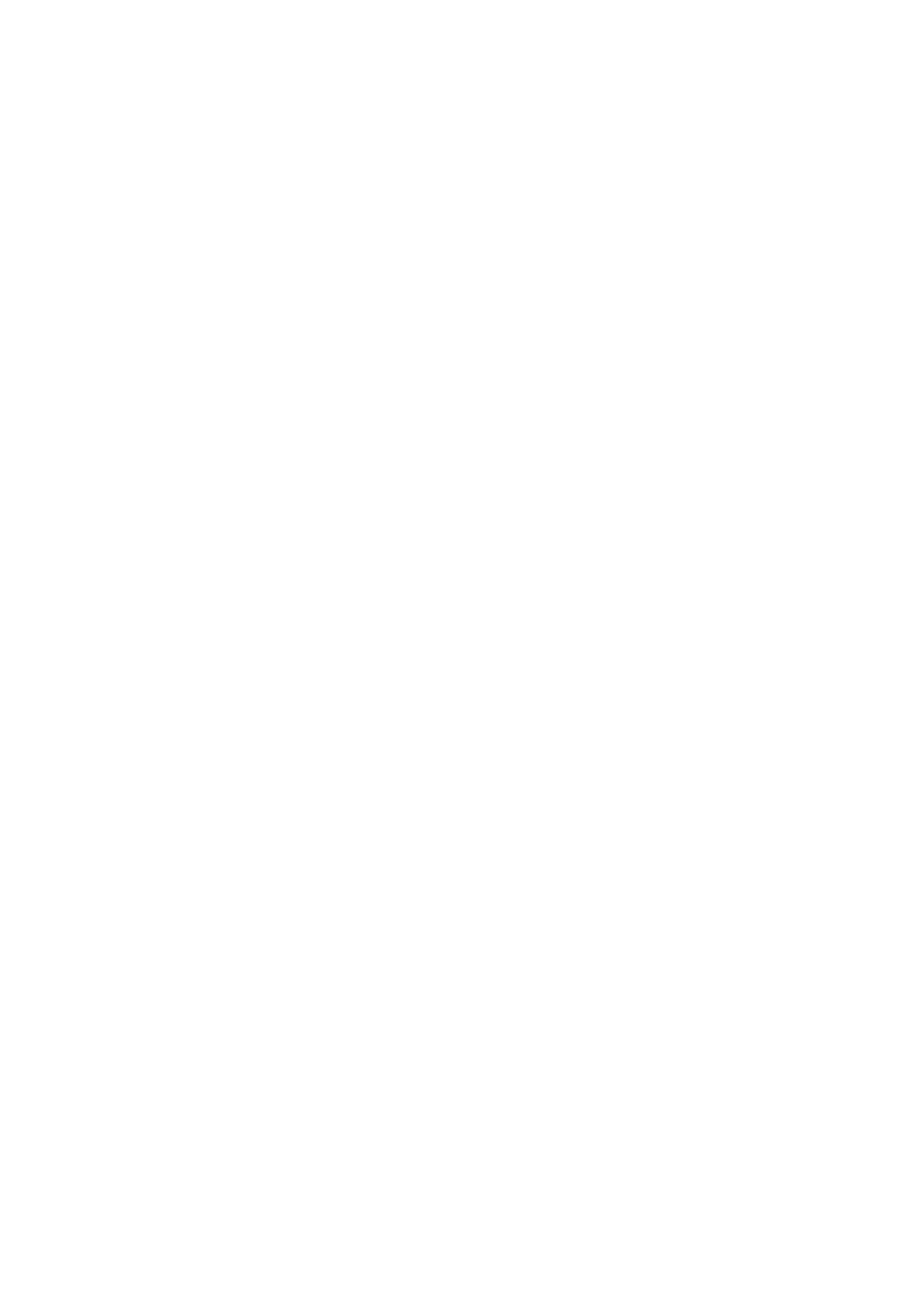

**Queensland** 

# **Local Government Electoral (Transparency and Accountability in Local Government) and Other Legislation Amendment Bill 2017**

# **Contents**

#### Page

| Part 1 | Preliminary                                                                                       |                                                                                                                                                               |    |  |  |
|--------|---------------------------------------------------------------------------------------------------|---------------------------------------------------------------------------------------------------------------------------------------------------------------|----|--|--|
| 1      | Short title $\ldots \ldots \ldots \ldots \ldots \ldots \ldots \ldots \ldots \ldots \ldots \ldots$ |                                                                                                                                                               |    |  |  |
| 2      |                                                                                                   |                                                                                                                                                               |    |  |  |
| Part 2 | <b>Amendment of Associations Incorporation Act 1981</b>                                           |                                                                                                                                                               |    |  |  |
| 3      |                                                                                                   |                                                                                                                                                               |    |  |  |
| 4      | Amendment of s 5 (Eligibility for incorporation)<br>8                                             |                                                                                                                                                               |    |  |  |
| Part 3 | <b>Amendment of Building Act 1975</b>                                                             |                                                                                                                                                               |    |  |  |
| 5      | 9                                                                                                 |                                                                                                                                                               |    |  |  |
| 6      | Replacement of s 6 (What is a building development application)                                   |                                                                                                                                                               |    |  |  |
|        | 6                                                                                                 | What is a building development application                                                                                                                    | 9  |  |  |
| 7      | Amendment of s 25 (General requirements for supporting documents) 9                               |                                                                                                                                                               |    |  |  |
| 8      | Amendment of s 83 (General restrictions on granting building<br>10                                |                                                                                                                                                               |    |  |  |
| 8A     | Amendment of s 88 (Giving approval documents to applicant).<br>$12 \overline{ }$                  |                                                                                                                                                               |    |  |  |
| 8B     |                                                                                                   |                                                                                                                                                               | 13 |  |  |
|        | Part 18A                                                                                          | Transitional provision for Local Government Electoral<br>(Transparency and Accountability in Local<br>Government) and Other Legislation Amendment Act<br>2017 |    |  |  |
|        | 344                                                                                               | Building development application approved before                                                                                                              | 13 |  |  |
| 9      | Amendment of sch 2 (Dictionary)                                                                   |                                                                                                                                                               | 14 |  |  |
| Part 4 |                                                                                                   | <b>Amendment of Local Government Electoral Act 2011</b>                                                                                                       |    |  |  |
| 10     | 14                                                                                                |                                                                                                                                                               |    |  |  |
| 11     | Amendment of s 106 (Definitions for pt 6)<br>14                                                   |                                                                                                                                                               |    |  |  |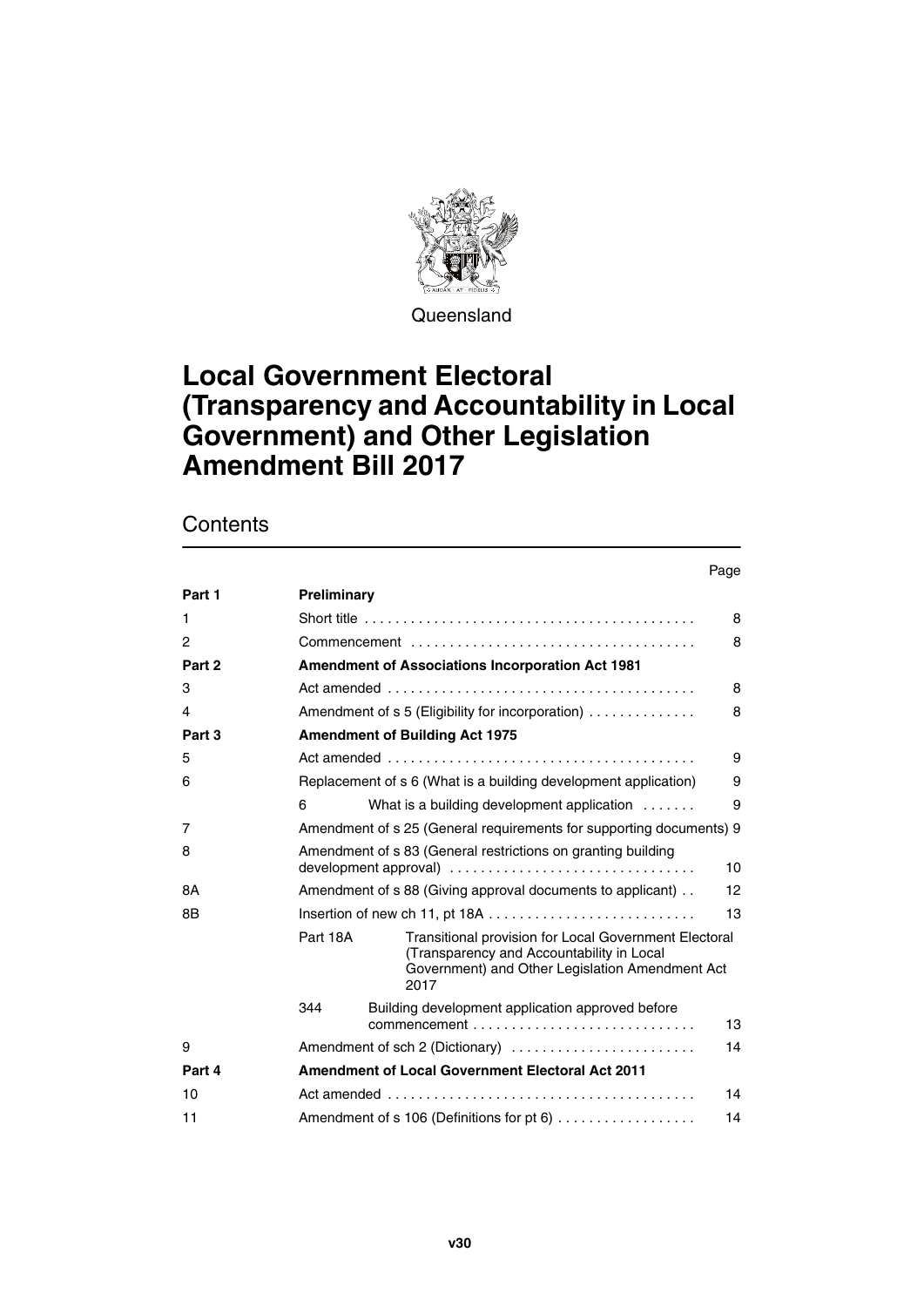| 12     | Amendment of s 114 (Disclosure period for candidates who were<br>previously candidates in a local government election) | 15 |  |  |
|--------|------------------------------------------------------------------------------------------------------------------------|----|--|--|
| 13     | Amendment of s 115 (Disclosure period--other candidates)                                                               | 15 |  |  |
| 14     | Amendment of s 116 (Disclosure period for groups of candidates)                                                        | 16 |  |  |
| 15     | Omission of s 116A (Definition for div 3)                                                                              | 17 |  |  |
| 16     | Amendment of s 117 (Gifts to candidates)                                                                               | 17 |  |  |
| 17     | Amendment of s 118 (Gifts to groups of candidates)                                                                     | 19 |  |  |
| 18     | Amendment of s 119 (Particular gifts not to be received)                                                               | 20 |  |  |
| 19     | Replacement of s 120 (Loans to candidates or groups of candidates)                                                     |    |  |  |
|        |                                                                                                                        | 21 |  |  |
|        | 120<br>Loans to candidates or groups of candidates                                                                     | 21 |  |  |
| 20     | Amendment of s 121 (Particular loans not to be received)                                                               | 23 |  |  |
| 21     | Amendment of s 122 (Electoral commission to give reminder notice to                                                    |    |  |  |
|        |                                                                                                                        | 23 |  |  |
| 22     | Amendment of s 123 (Definitions for div 4)                                                                             | 24 |  |  |
|        | 123<br>Definition for division                                                                                         | 24 |  |  |
| 23     | Amendment of s 124 (Third party expenditure for political activity)                                                    | 24 |  |  |
| 24     | Amendment of s 125 (Gifts received by third parties to enable<br>expenditure for political activity)                   | 26 |  |  |
| 25     | Amendment of s 126 (Requirement for candidate to operate dedicated                                                     | 27 |  |  |
| 26     | Amendment of s 127 (Requirement for group of candidates to operate                                                     | 28 |  |  |
| 27     |                                                                                                                        | 29 |  |  |
|        | 132A<br>Electronic lodgement of returns                                                                                | 29 |  |  |
| 28     | Amendment of s 195 (Offences about returns)                                                                            | 30 |  |  |
| 29     | Amendment of s 202 (Local governments responsible for expenditure for<br>conducting local government elections)        | 30 |  |  |
| 30     | Amendment of schedule (Dictionary)                                                                                     | 30 |  |  |
| Part 5 | <b>Amendment of Planning Act 2016</b>                                                                                  |    |  |  |
| 31     |                                                                                                                        | 31 |  |  |
| 32     | Replacement of s 19 (Applying planning scheme in tidal areas).                                                         | 31 |  |  |
|        | 19<br>Applying planning scheme in tidal areas                                                                          | 31 |  |  |
| 32A    | Amendment of s 30 (When this division applies)                                                                         | 32 |  |  |
| 32B    | Amendment of s 36 (Criteria for making or amending designations)<br>32                                                 |    |  |  |
| 33     | Amendment of s 48 (Who is the assessment manager)                                                                      | 32 |  |  |
| 34     | Amendment of s 49 (What is a development approval, preliminary                                                         | 34 |  |  |
|        |                                                                                                                        |    |  |  |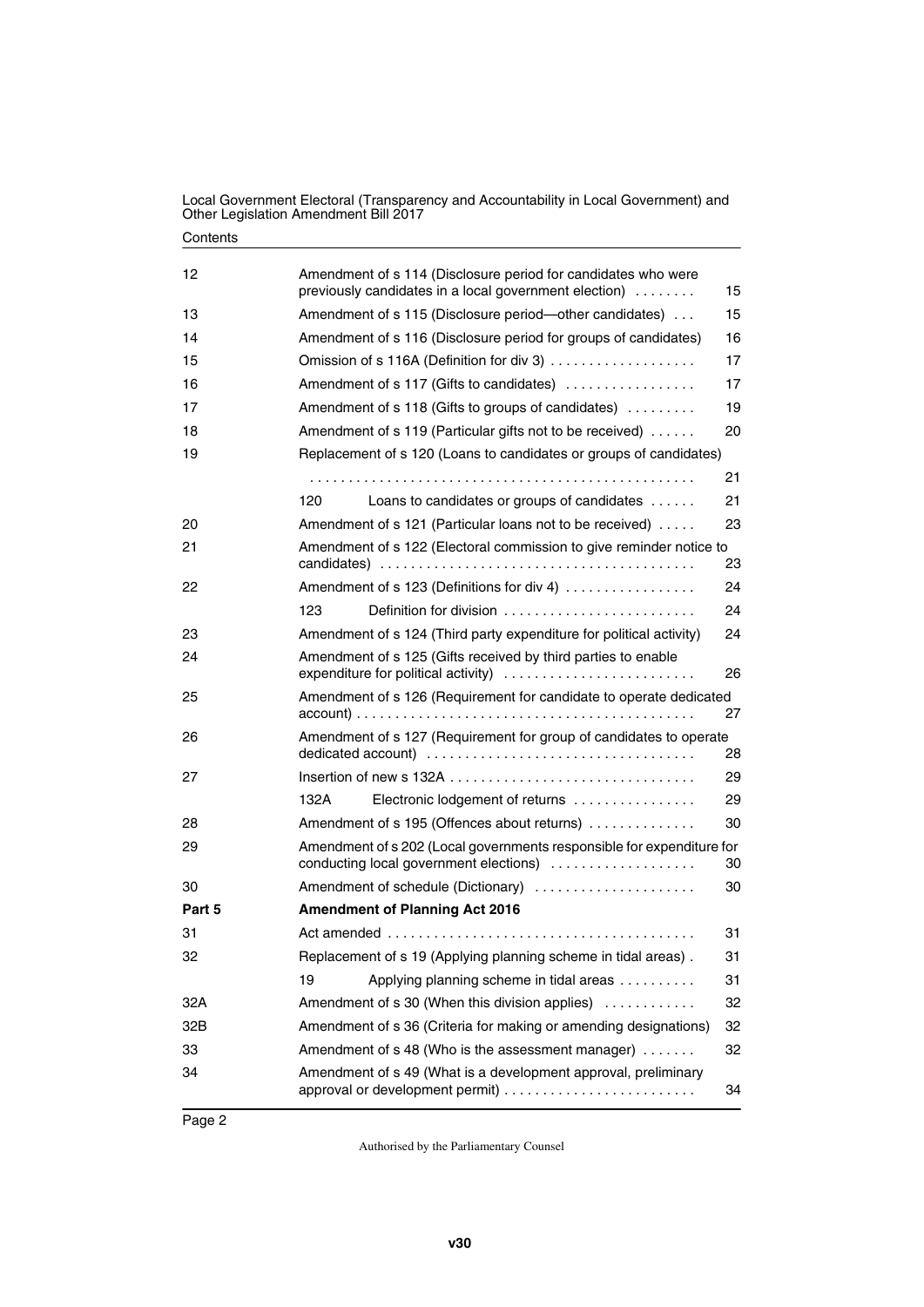#### **Contents**

| 35  | Amendment of s 64 (Deemed approval of applications)                                                                                                               | 34 |  |
|-----|-------------------------------------------------------------------------------------------------------------------------------------------------------------------|----|--|
| 36  | Amendment of s 68 (Development assessment rules)<br>35                                                                                                            |    |  |
| 37  |                                                                                                                                                                   | 35 |  |
|     | 73A<br>Development permits for building work given by private                                                                                                     | 35 |  |
| 38  | Amendment of s 74 (What this subdivision is about)                                                                                                                | 36 |  |
| 39  | Amendment of s 75 (Making change representations)                                                                                                                 | 37 |  |
| 40  | Amendment of s 76 (Deciding change representations)                                                                                                               | 37 |  |
| 40A | Amendment of s 78 (Making change application)                                                                                                                     | 37 |  |
| 41  | Amendment of s 79 (Requirements for change applications)                                                                                                          | 38 |  |
| 41A | Amendment of s 80 (Notifying affected entities of minor change                                                                                                    | 38 |  |
| 42  | Amendment of s 81 (Assessing and deciding application for minor                                                                                                   | 38 |  |
| 43  | Amendment of s 82 (Assessing and deciding application for other<br>changes) $\ldots \ldots \ldots \ldots \ldots \ldots \ldots \ldots \ldots \ldots \ldots \ldots$ | 39 |  |
| 44  | Amendment of s 83 (Notice of decision)                                                                                                                            | 40 |  |
| 45  | Amendment of s 103 (Call in notice)                                                                                                                               | 41 |  |
| 46  | Amendment of s 104 (Effect of call in notice)                                                                                                                     | 41 |  |
| 47  | Amendment of s 105 (Deciding called in application)                                                                                                               | 41 |  |
| 48  | Amendment of s 112 (Regulation prescribing charges)                                                                                                               | 41 |  |
| 49  | Amendment of s 115 (Provisions for participating local governments and                                                                                            | 42 |  |
| 49A | Amendment of s 139 (Application to convert infrastructure to trunk                                                                                                | 42 |  |
| 50  | Amendment of s 230 (Notice of appeal)                                                                                                                             | 43 |  |
| 51  | Amendment of s 231 (Other appeals)                                                                                                                                | 43 |  |
| 52  | Amendment of s 249 (Conduct of tribunal proceedings)                                                                                                              | 43 |  |
| 52A | Amendment of s 277 (Assessment and decision rules for particular State                                                                                            | 43 |  |
| 53  | Amendment of s 287 (Statutory instruments)                                                                                                                        | 44 |  |
| 54  | Amendment of s 289 (References to the old Act or provisions of the old<br>Act).                                                                                   | 44 |  |
| 55  | Amendment of s 297 (Categorising development under designations)                                                                                                  |    |  |
|     |                                                                                                                                                                   | 44 |  |
| 56  |                                                                                                                                                                   | 45 |  |
|     | Application to convert infrastructure to trunk infrastructure<br>307A                                                                                             |    |  |
|     |                                                                                                                                                                   | 45 |  |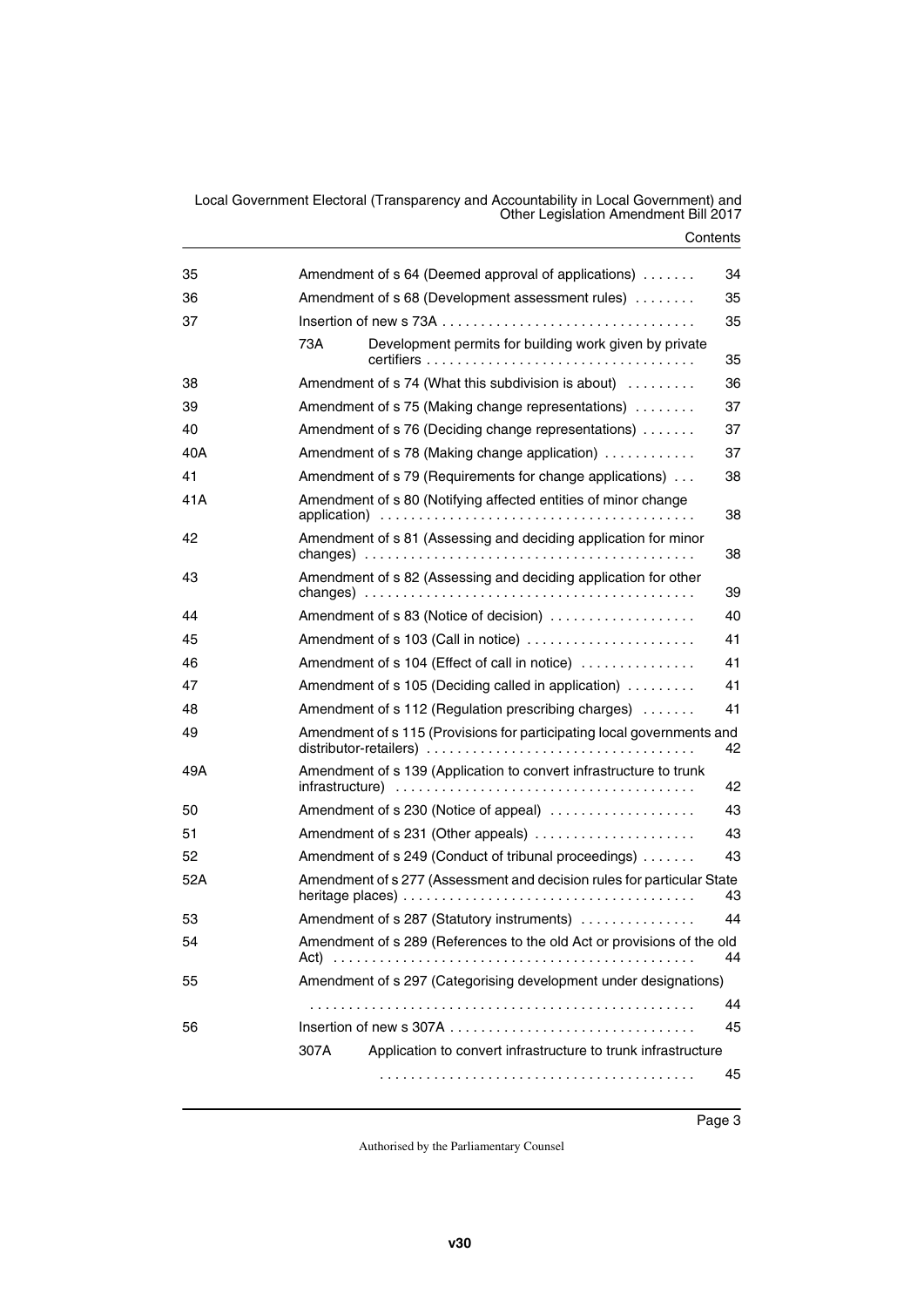#### **Contents**

| 56A    | Amendment of s 319 (Compliance assessment of documents or works)                                                   |                                                                                                            |    |  |
|--------|--------------------------------------------------------------------------------------------------------------------|------------------------------------------------------------------------------------------------------------|----|--|
|        |                                                                                                                    |                                                                                                            | 45 |  |
| 57     | 45                                                                                                                 |                                                                                                            |    |  |
| 58     | Amendment of sch 2 (Dictionary)<br>48                                                                              |                                                                                                            |    |  |
| Part 6 | <b>Amendment of Planning and Environment Court Act 2016</b>                                                        |                                                                                                            |    |  |
| 59     |                                                                                                                    |                                                                                                            | 50 |  |
| 60     | Amendment of s 60 (Orders for costs)<br>50                                                                         |                                                                                                            |    |  |
| 61     | Amendment of s 61 (Orders for costs for particular proceedings)<br>50                                              |                                                                                                            |    |  |
| Part 7 | Amendment of Planning (Consequential) and Other Legislation<br><b>Amendment Act 2016</b>                           |                                                                                                            |    |  |
| 62     | 51                                                                                                                 |                                                                                                            |    |  |
| 63     |                                                                                                                    | Replacement of s 39 (Replacement of s 6 (What is a building                                                | 51 |  |
|        | 39                                                                                                                 | Replacement of s 6 (What is a building development<br>application)                                         | 51 |  |
| 64     |                                                                                                                    | Amendment of s 49 (Amendment of s 25 (General requirements for                                             | 52 |  |
| 64A    | Amendment of s 64 (Amendment of s 48 (Functions of private certifier                                               |                                                                                                            | 53 |  |
| 65     |                                                                                                                    | Replacement of s 75 (Amendment of s 83 (General restrictions on<br>granting building development approval) | 53 |  |
|        | 75                                                                                                                 | Amendment of s 83 (General restrictions on granting building<br>development approval)                      | 53 |  |
| 66     |                                                                                                                    | Amendment of s 113 (Amendment of sch 2 (Dictionary))                                                       | 55 |  |
| 67     | Amendment of s 153 (Amendment of s 167 (Regulation-making power))                                                  |                                                                                                            |    |  |
|        |                                                                                                                    |                                                                                                            | 56 |  |
| Part 8 |                                                                                                                    | <b>Amendment of Sustainable Planning Act 2009</b>                                                          |    |  |
| 68     |                                                                                                                    |                                                                                                            | 57 |  |
| 69     | Amendment of s 120 (When planning scheme, temporary local planning<br>instrument and amendments have effect)<br>57 |                                                                                                            |    |  |
| 70     | Amendment of s 241 (Preliminary approvals)                                                                         |                                                                                                            | 57 |  |
| 71     | Amendment of s 243 (Development permits)                                                                           |                                                                                                            | 58 |  |
| 72     |                                                                                                                    |                                                                                                            | 58 |  |
|        | 245A                                                                                                               | Development permits for building work given by private                                                     | 58 |  |
| 73     | Amendment of s 456 (Court may make declarations and orders)                                                        |                                                                                                            | 59 |  |
| 74     |                                                                                                                    | Replacement of s 457 (Costs)                                                                               | 59 |  |
|        | 457                                                                                                                | Costs generally                                                                                            | 59 |  |
|        | 457A                                                                                                               | Orders for costs in particular circumstances                                                               | 60 |  |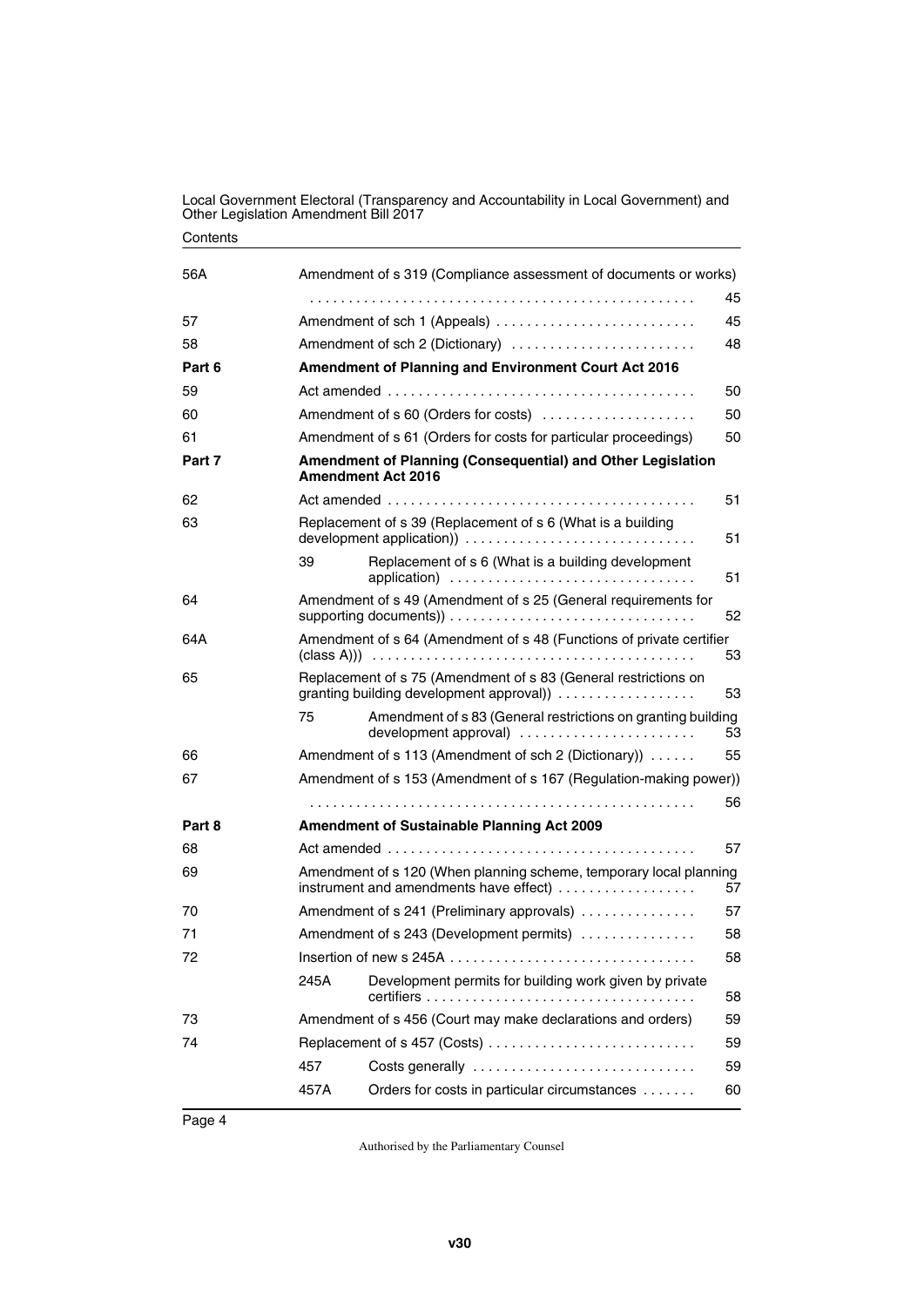#### **Contents**

|    | 457B                                                                                                          |      |  |    | Orders for costs for particular proceedings                                                                                                           | 61 |
|----|---------------------------------------------------------------------------------------------------------------|------|--|----|-------------------------------------------------------------------------------------------------------------------------------------------------------|----|
| 75 | Amendment of s 482 (Notice of appeal to other parties—development                                             |      |  |    |                                                                                                                                                       | 61 |
| 76 | Amendment of s 491B (Power of ADR registrar)                                                                  |      |  |    | 62                                                                                                                                                    |    |
| 77 | Amendment of s 575 (Carrying out development without compliance                                               |      |  |    | 62                                                                                                                                                    |    |
| 78 | Amendment of s 578 (Carrying out assessable development without                                               |      |  |    |                                                                                                                                                       | 62 |
| 79 |                                                                                                               |      |  |    | Amendment of s 580 (Compliance with development approval).                                                                                            | 62 |
| 80 |                                                                                                               |      |  |    | Amendment of s 581 (Offence to carry out prohibited development)                                                                                      | 63 |
| 81 | Amendment of s 582 (Offences about the use of premises)                                                       |      |  |    | 63                                                                                                                                                    |    |
| 82 | Amendment of s 585 (Coastal emergency exemption for operational                                               |      |  |    | 63                                                                                                                                                    |    |
| 83 | Amendment of s 586 (Exemption for building work on Queensland<br>heritage place or local heritage place)      |      |  |    | 63                                                                                                                                                    |    |
| 84 | Amendment of s 587 (False or misleading document or declaration)                                              |      |  |    | 63                                                                                                                                                    |    |
| 85 | Amendment of s 594 (Offences relating to enforcement notices)                                                 |      |  |    | 64                                                                                                                                                    |    |
| 86 | Amendment of s 595 (Processing application or request required by<br>enforcement notice or show cause notice) |      |  |    | 64                                                                                                                                                    |    |
| 87 | Amendment of s 599 (Magistrates Court may make orders)                                                        |      |  |    | 64                                                                                                                                                    |    |
| 88 | Amendment of s 921 (Compliance with master plans)                                                             |      |  |    | 64                                                                                                                                                    |    |
| 89 |                                                                                                               |      |  | 64 |                                                                                                                                                       |    |
|    | Part 15                                                                                                       | 2017 |  |    | Transitional provision for Local Government Electoral<br>(Transparency and Accountability in Local<br>Government) and Other Legislation Amendment Act |    |
|    | 999                                                                                                           |      |  |    | Costs for existing court proceedings                                                                                                                  | 65 |
| 90 |                                                                                                               |      |  |    | Amendment of sch 3 (Dictionary)                                                                                                                       | 65 |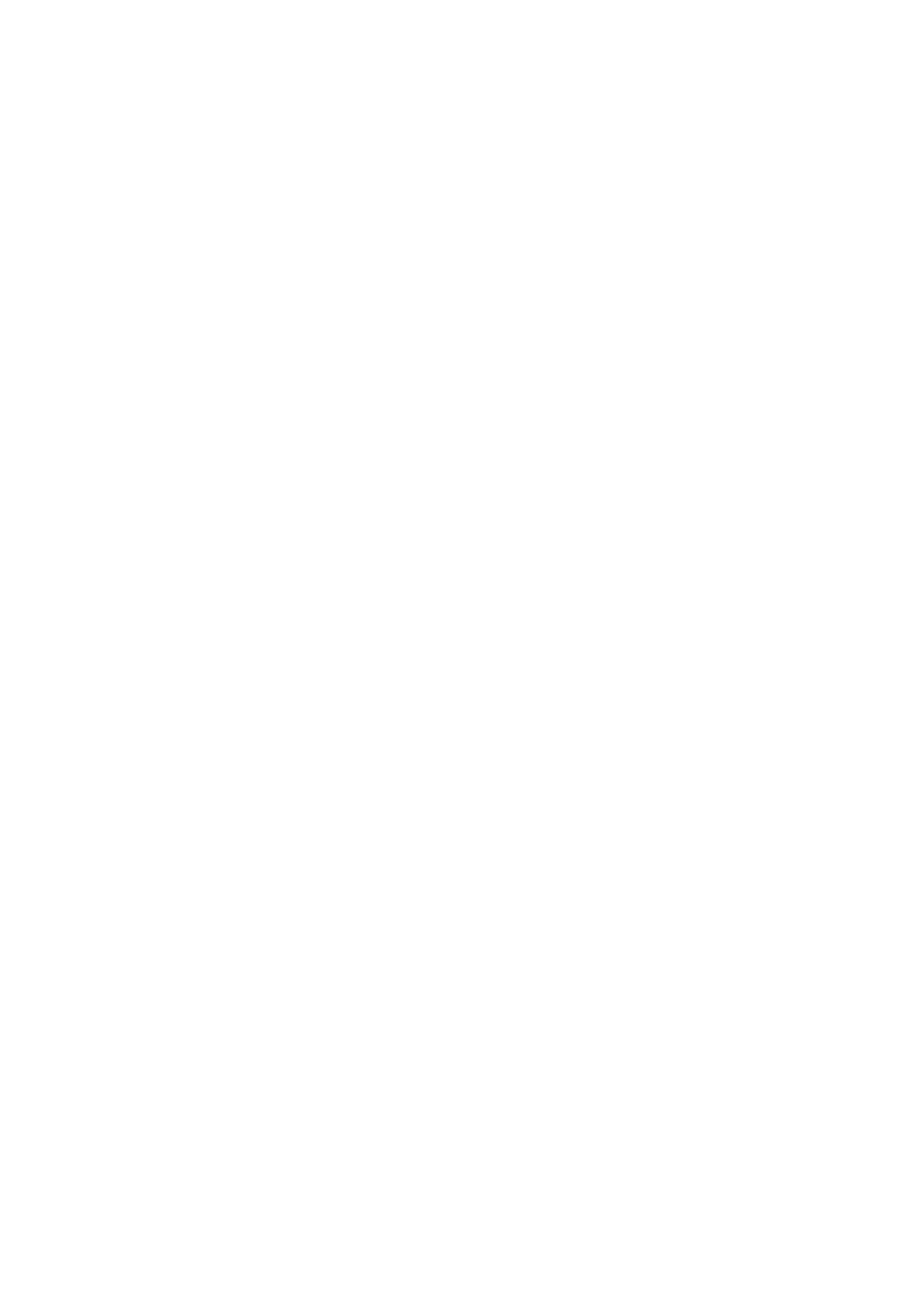# **2017**

# **A Bill**

for

**An Act to amend the** *Associations Incorporation Act 1981***, the** *Building Act 1975***, the** *Local Government Electoral Act 2011***, the** *Planning Act 2016***, the** *Planning and Environment Court Act 2016***, the** *Planning (Consequential) and Other Legislation Amendment Act 2016* **and the** *Sustainable Planning Act 2009* **for particular purposes**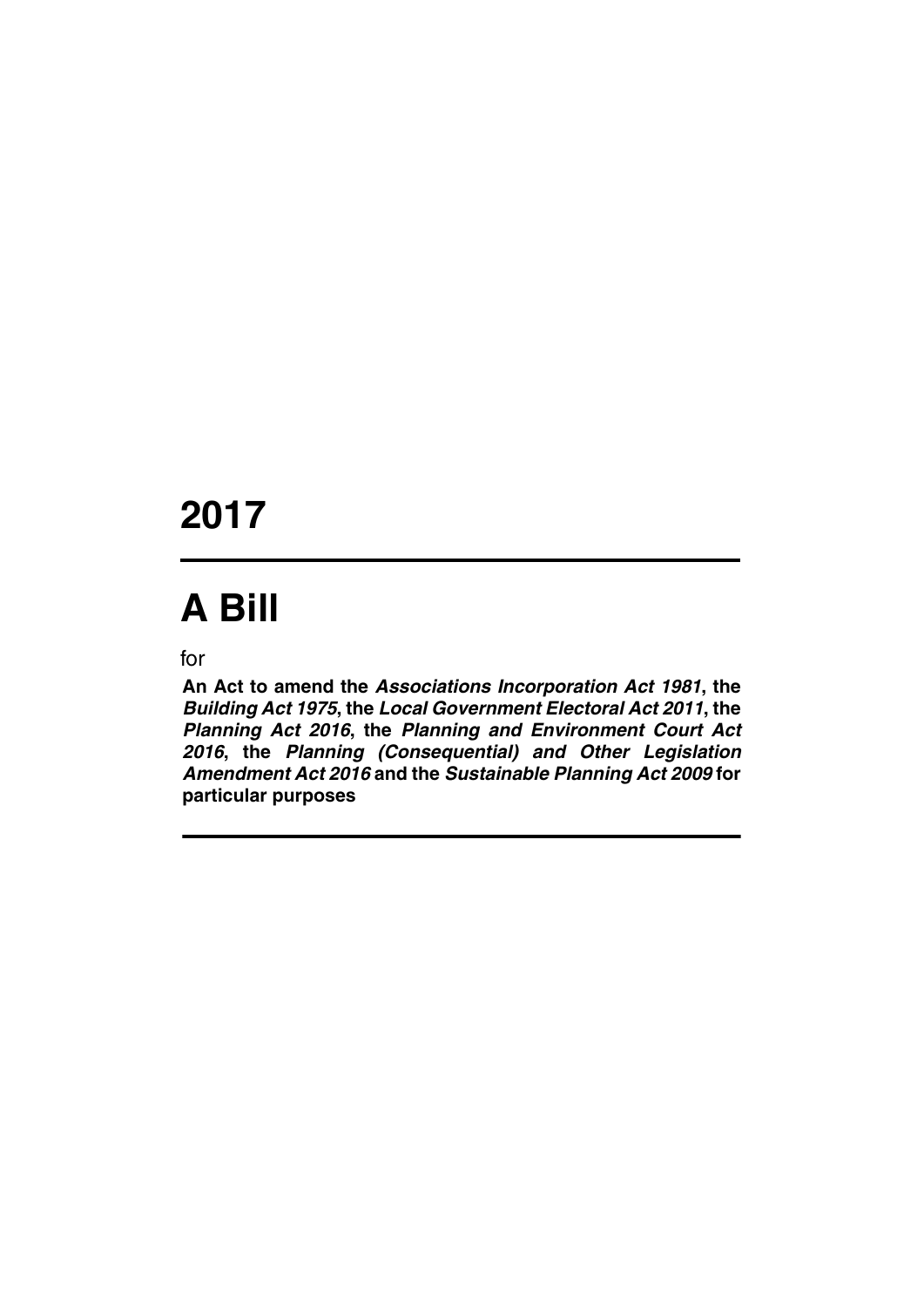[s 1]

# **The Parliament of Queensland enacts—**

# <span id="page-9-0"></span>**Part 1** Preliminary

# <span id="page-9-2"></span>**1 Short title**

<span id="page-9-3"></span><span id="page-9-1"></span>This Act may be cited as the *Local Government Electoral (Transparency and Accountability in Local Government) and Other Legislation Amendment Act 2017*.

# <span id="page-9-4"></span>**2 Commencement**

<span id="page-9-7"></span><span id="page-9-5"></span>Part 4, other than sections 25, 26 and 29, commences on a day to be fixed by proclamation.

# <span id="page-9-6"></span>**Part 2 Amendment of Associations Incorporation Act 1981**

# <span id="page-9-8"></span>**3 Act amended**

<span id="page-9-11"></span><span id="page-9-9"></span>This part amends the *Associations Incorporation Act 1981*.

# <span id="page-9-10"></span>**4 Amendment of s 5 (Eligibility for incorporation)**

Section  $5(1)(e)(iii)$ —

*insert—*

*Example for subparagraph (iii)—*

an association that, as its main purpose, receives and holds gifts within the meaning of the *Local Government Electoral Act 2011*, section 107 for use by a member or person nominated by a member for a purpose relating to an election under that Act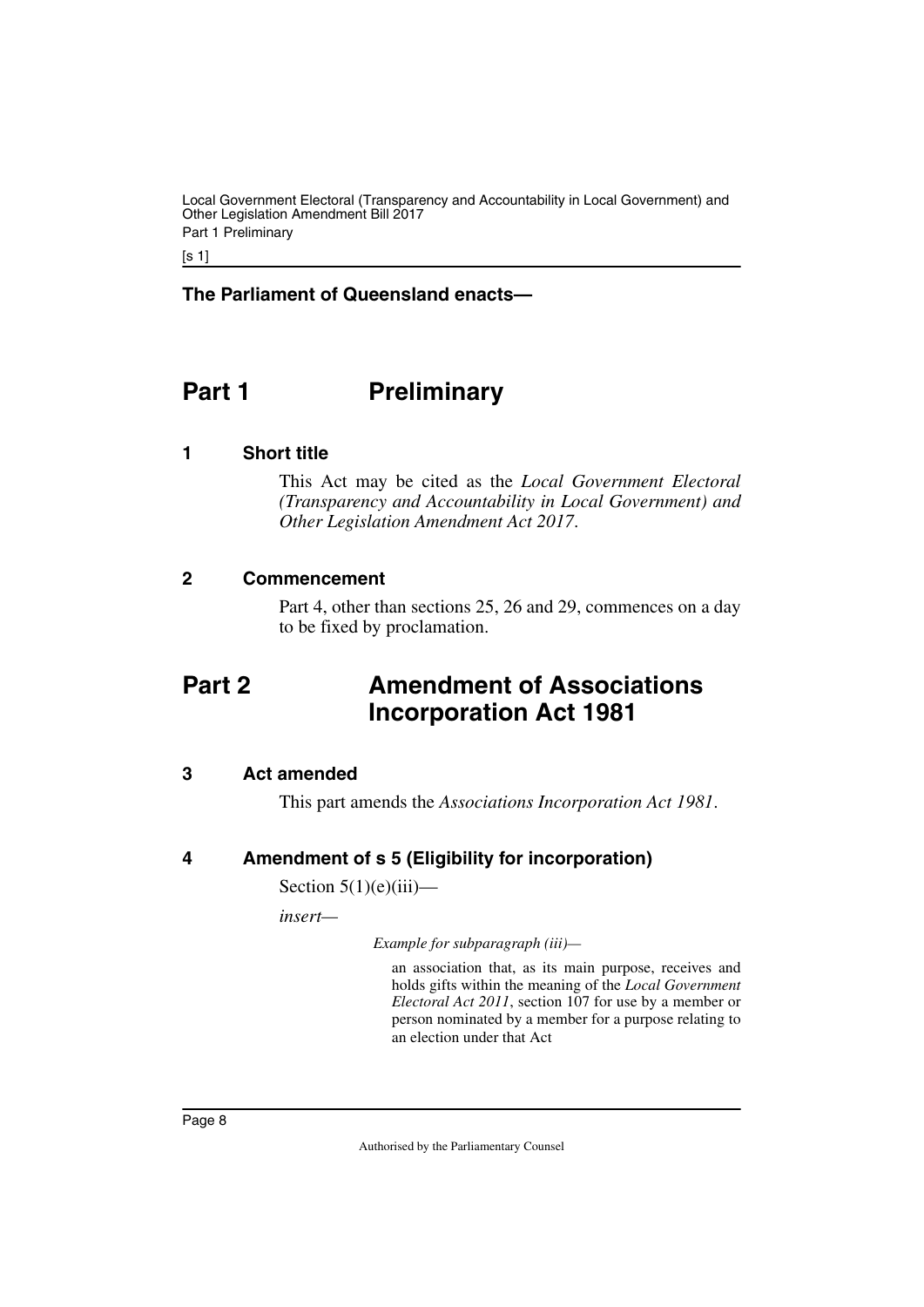[s 5]

# <span id="page-10-0"></span>**Part 3 Amendment of Building Act 1975**

# <span id="page-10-2"></span>**5 Act amended**

<span id="page-10-5"></span><span id="page-10-3"></span><span id="page-10-1"></span>This part amends the *Building Act 1975*.

# <span id="page-10-4"></span>**6 Replacement of s 6 (What is a** *building development application***)**

Section 6—

*omit, insert—*

# <span id="page-10-7"></span><span id="page-10-6"></span>**6 What is a** *building development application*

A *building development application* is an application for a development approval under the Planning Act—

(a) if the local government is the assessment manager for the application—to the extent the application is for building work that, under that Act, must be assessed against the building assessment provisions; and

*Note—*

For the functions of a local government in relation to building development applications, see section 51.

(b) if a private certifier is the assessment manager for the application—for building work.

# <span id="page-10-9"></span><span id="page-10-8"></span>**7 Amendment of s 25 (General requirements for supporting documents)**

Section  $25(2)(a)(ii)$ , 'concurrence agency assessment'—

*omit, insert—*

referral agency's response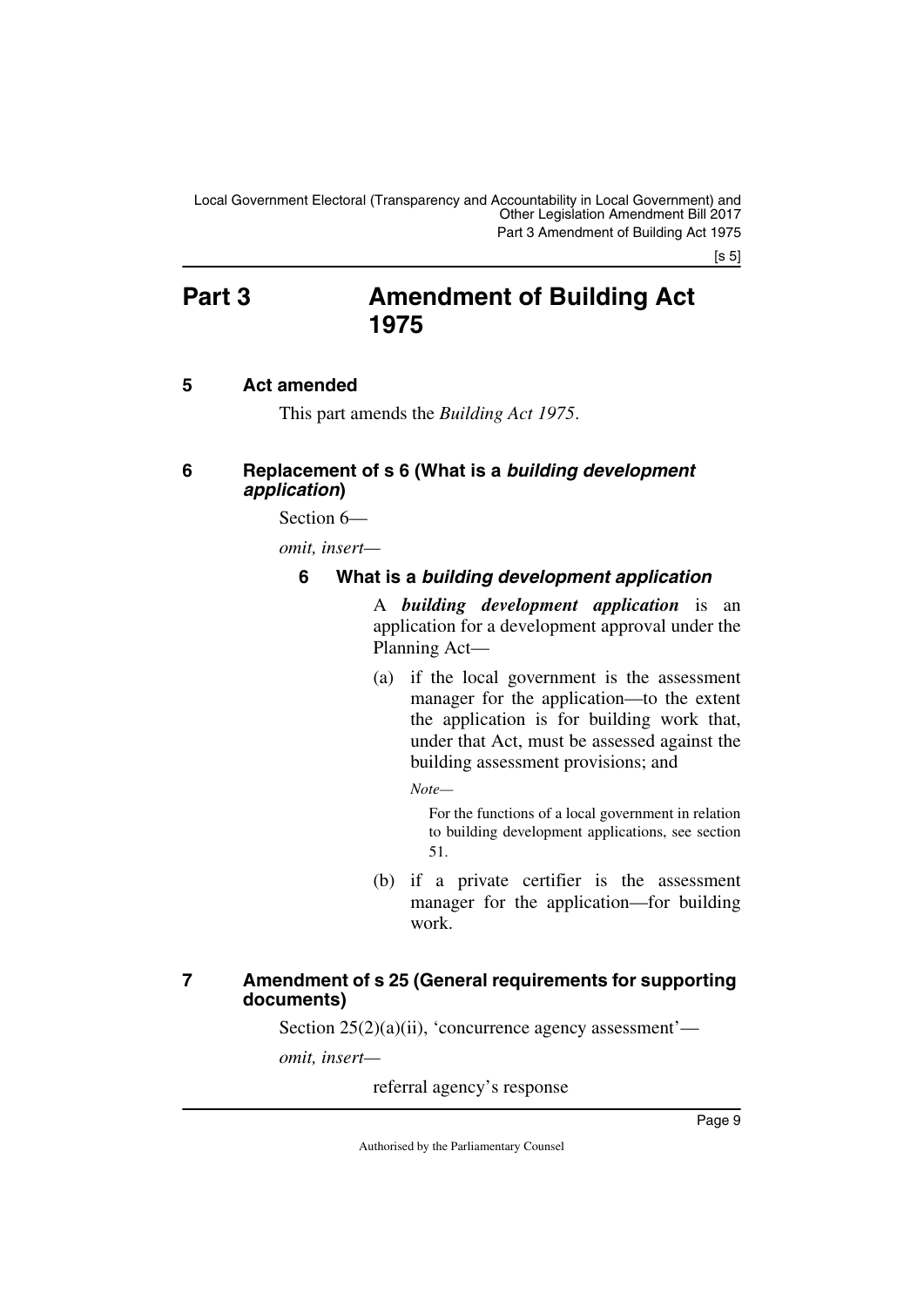[s 8]

# <span id="page-11-0"></span>**8 Amendment of s 83 (General restrictions on granting building development approval)**

<span id="page-11-1"></span>(1) Section  $83(1)(a)$  and (b) and examples—

*omit, insert—*

- (a) until, under the Planning Act, all necessary development permits and SPA compliance permits are effective for development, other than building work, that may affect any or all of the following—
	- (i) the form or location of the building work;
	- (ii) the use of the building or other structure;
	- (iii) the assessment of the building development application; and

*Example—*

A proposal involves building work, a material change of use, reconfiguring a lot and operational work under the Planning Act. The private certifier is engaged to carry out building assessment work and decide the building development application. The private certifier must not grant the building development approval applied for until all necessary development permits and SPA compliance permits are effective for—

- the material change of use, which will affect the use of the building or other structure
- reconfiguring the lot, which will affect the location of the building work on the reconfigured lot
- the operational work, other than operational work that does not affect the form or location of the building work or assessment of the building development application, including, for example, landscaping work.
- (b) if the building development application is for a development permit that, under the Planning Act, section 245A, does not authorise the carrying out of a part of the building work unless a relevant preliminary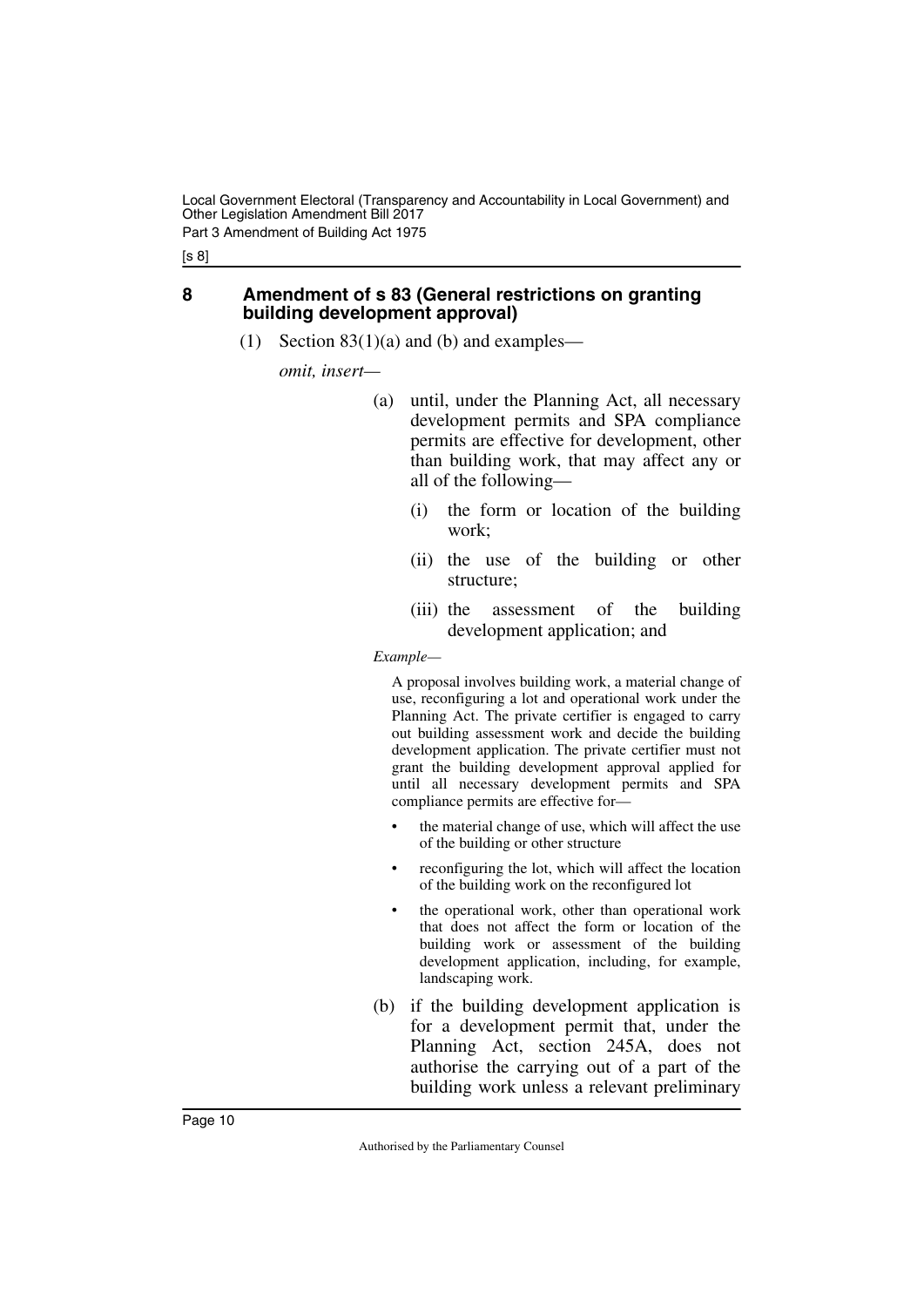[s 8]

approval is in effect for the part—until the relevant preliminary approval is in effect for the part; and

*Example—*

A building development application is made for a development permit for building work that must be assessed against the building assessment provisions and a code in the local government's planning scheme. The code is not a building assessment provision and is not, under the Planning Act, within the jurisdiction of a referral agency. A private certifier is engaged to assess and decide the application. The private certifier must not grant the development permit until a preliminary approval given by the local government is in effect for the part of the building work that must be assessed against the code.

(2) Section  $83(1)(d)$ —

*omit, insert—*

- (d) if, under the Planning Act, a referral agency has jurisdiction for a matter relating to the building work—until—
	- (i) the referral agency has given its referral agency's response to the private certifier or, if the referral agency does not give a response before the end of the referral agency's response period for the application, until after the response period has ended; and
	- (ii) if the referral agency is the local government—any security it has required for the carrying out of the building work has been given; and
- (3) Section 83—

*insert—*

(4) In this section—

*referral agency's response period*, for a building development application, means the referral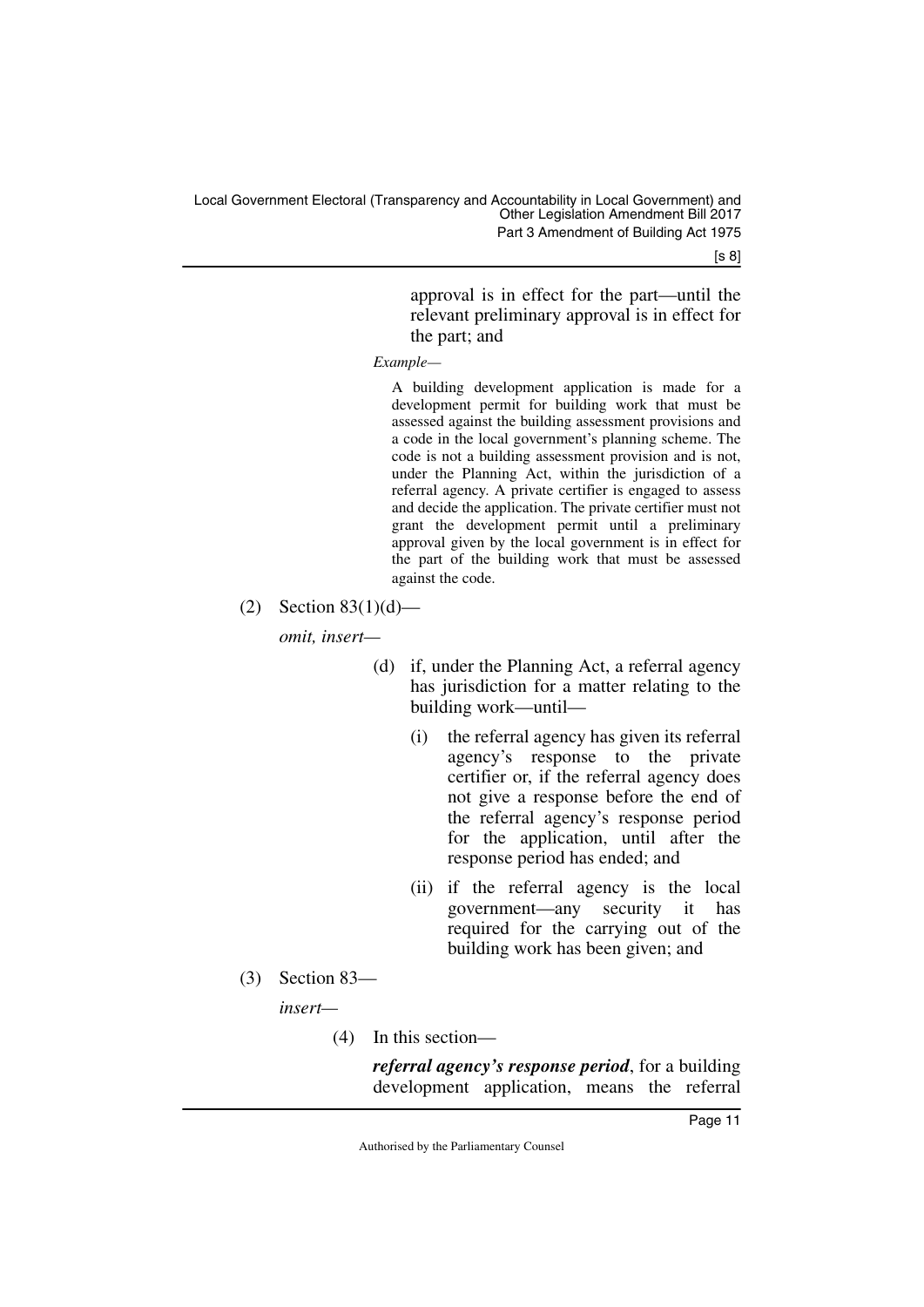Local Government Electoral (Transparency and Accountability in Local Government) and Other Legislation Amendment Bill 2017 Part 3 Amendment of Building Act 1975

[s 8A]

agency's assessment period for the application under the Planning Act, including any extension of that period.

*relevant preliminary approval* see the Planning Act, section 245A(7).

# <span id="page-13-0"></span>**8A Amendment of s 88 (Giving approval documents to applicant)**

<span id="page-13-1"></span>(1) Section 88—

*insert—*

- (2A) Subsection (2B) applies if the application is for building work that is—
	- (a) the demolition of a building used only or mainly for residential purposes; and
	- (b) assessable development under a local planning instrument.
- (2B) The private certifier must not give the applicant any approval documents for the application before the end of 5 business days after the day the private certifier has complied with all requirements under section 86(1).

Maximum penalty—165 penalty units.

(2) Section 88(4) and note—

- (4) The private certifier must give the approval documents to the applicant—
	- (a) if the application is mentioned in subsection (2A) and the private certifier receives the acknowledgement before the end of the<br>period mentioned in subsection period mentioned in (2B)—within 5 business days after the end of that period; or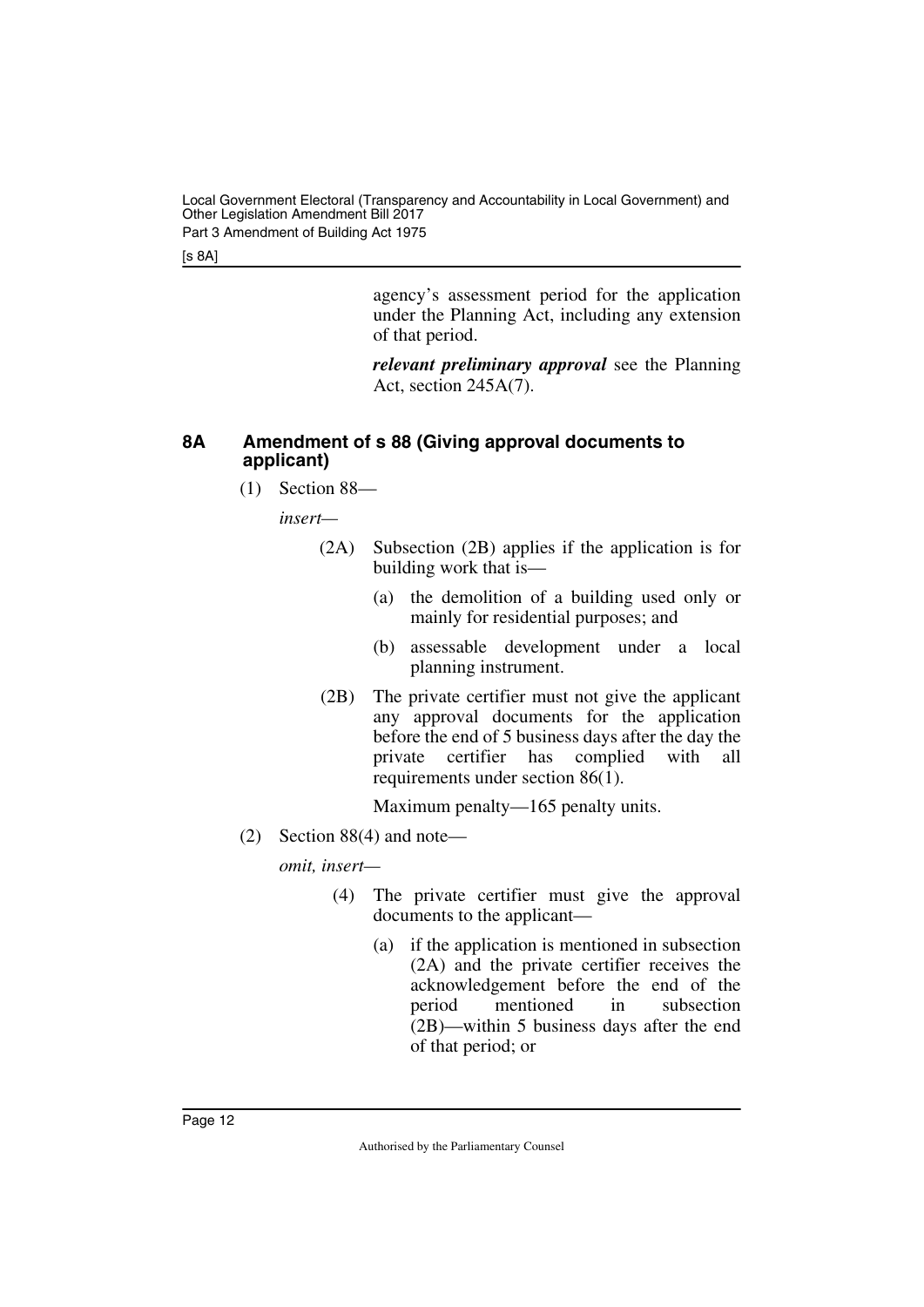[s 8B]

(b) otherwise—within 5 business days after receiving the acknowledgement.

*Note—*

<span id="page-14-3"></span>See also section 132.

# <span id="page-14-0"></span>**8B Insertion of new ch 11, pt 18A**

<span id="page-14-1"></span>Chapter 11—

<span id="page-14-2"></span>*insert—*

**Part 18A Transitional provision for Local Government Electoral (Transparency and Accountability in Local Government) and Other Legislation Amendment Act 2017**

# <span id="page-14-5"></span><span id="page-14-4"></span>**344 Building development application approved before commencement**

- (1) This section applies to a building development application approved by a private certifier before the commencement.
- (2) Former section 88 continues to apply in relation to the building development application as if the amending Act had not been enacted.
- (3) In this section—

*amending Act* means the *Local Government Electoral (Transparency and Accountability in Local Government) and Other Legislation Amendment Act 2017*.

*former section 88* means section 88 as in force immediately before the commencement.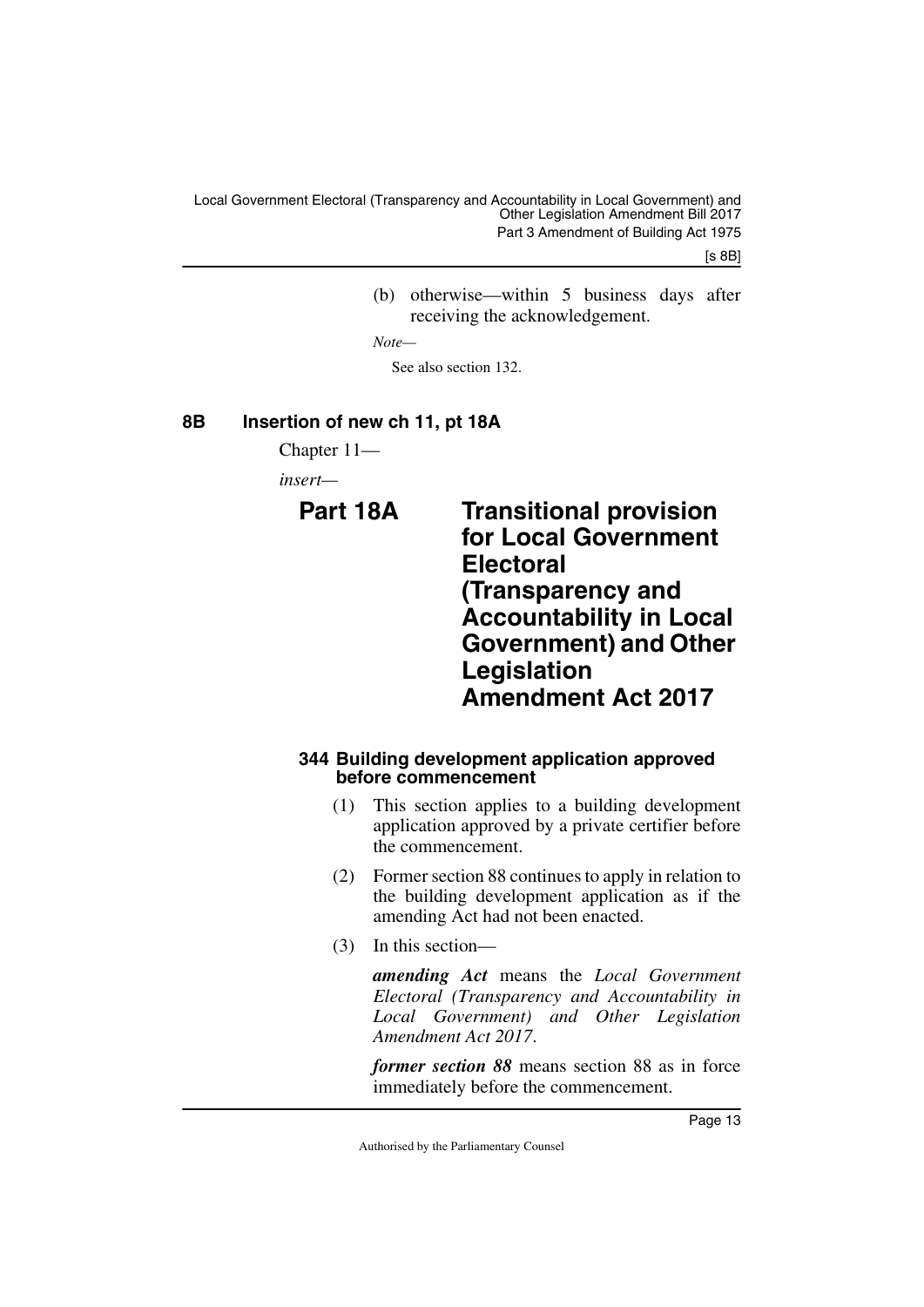Part 4 Amendment of Local Government Electoral Act 2011

[s 9]

# <span id="page-15-0"></span>**9 Amendment of sch 2 (Dictionary)**

<span id="page-15-1"></span>(1) Schedule 2—

*insert—*

*preliminary approval* means a preliminary approval under the Planning Act.

*referral agency's response* see the Planning Act, schedule 3.

(2) Schedule 2, definition *building development approval*, 'is for building work'—

*omit, insert—*

<span id="page-15-3"></span>approves a building development application

# <span id="page-15-2"></span>**Part 4 Amendment of Local Government Electoral Act 2011**

# <span id="page-15-4"></span>**10 Act amended**

<span id="page-15-5"></span>This part amends the *Local Government Electoral Act 2011*.

# <span id="page-15-6"></span>**11 Amendment of s 106 (Definitions for pt 6)**

<span id="page-15-7"></span>(1) Section 106, heading, 'pt  $6'$ —

*omit, insert—*

# **part**

(2) Section 106—

*insert—*

*disclosure date*, for a return, means the day prescribed by regulation for the return.

*required period*, for an election, means 15 weeks after the polling day for the election or, if no poll is conducted, the day a poll would have been conducted if it were required.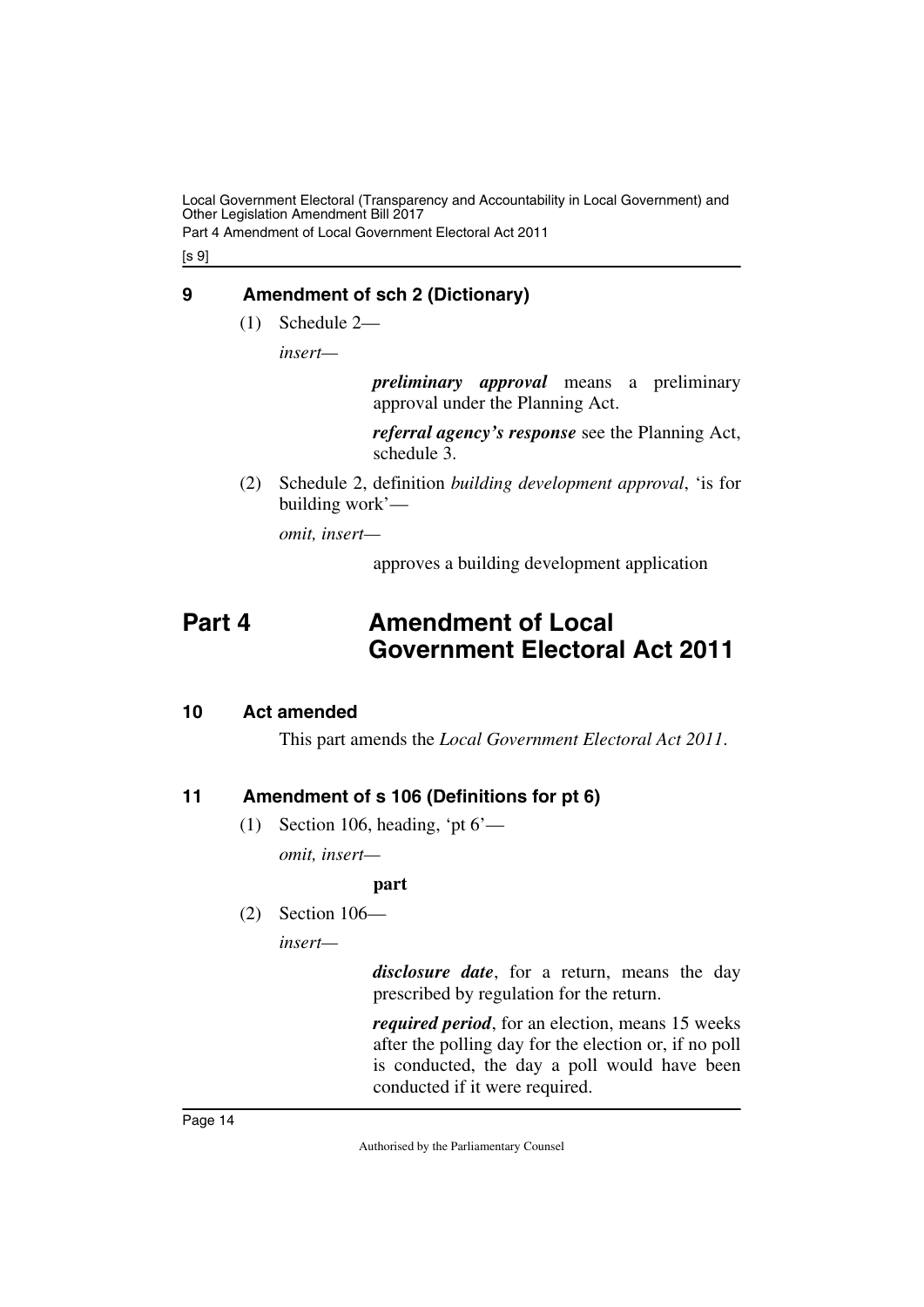[s 12]

#### <span id="page-16-1"></span><span id="page-16-0"></span>**12 Amendment of s 114 (Disclosure period for candidates who were previously candidates in a local government election)**

Section 114(2)—

*omit, insert—*

- (2) The candidate's disclosure period for the current election is the period—
	- (a) starting—
		- (i) on the day prescribed by regulation for this subparagraph; or
		- (ii) if a day is not prescribed—30 days after the polling day for the most recently held election for which the candidate was also a candidate; and

*Example for subparagraph (ii)—*

If the polling day for the most recently held election was 15 March, the disclosure period starts at the beginning of 15 April.

# (b) ending—

- (i) on the day prescribed by regulation for this subparagraph; or
- (ii) if a day is not prescribed—30 days after the polling day for the current election.

*Example for subparagraph (ii)—*

If the polling day for the current election was 31 March, the disclosure period ends at the end of 30 April.

# <span id="page-16-3"></span><span id="page-16-2"></span>**13 Amendment of s 115 (Disclosure period—other candidates)**

Section 115(2)—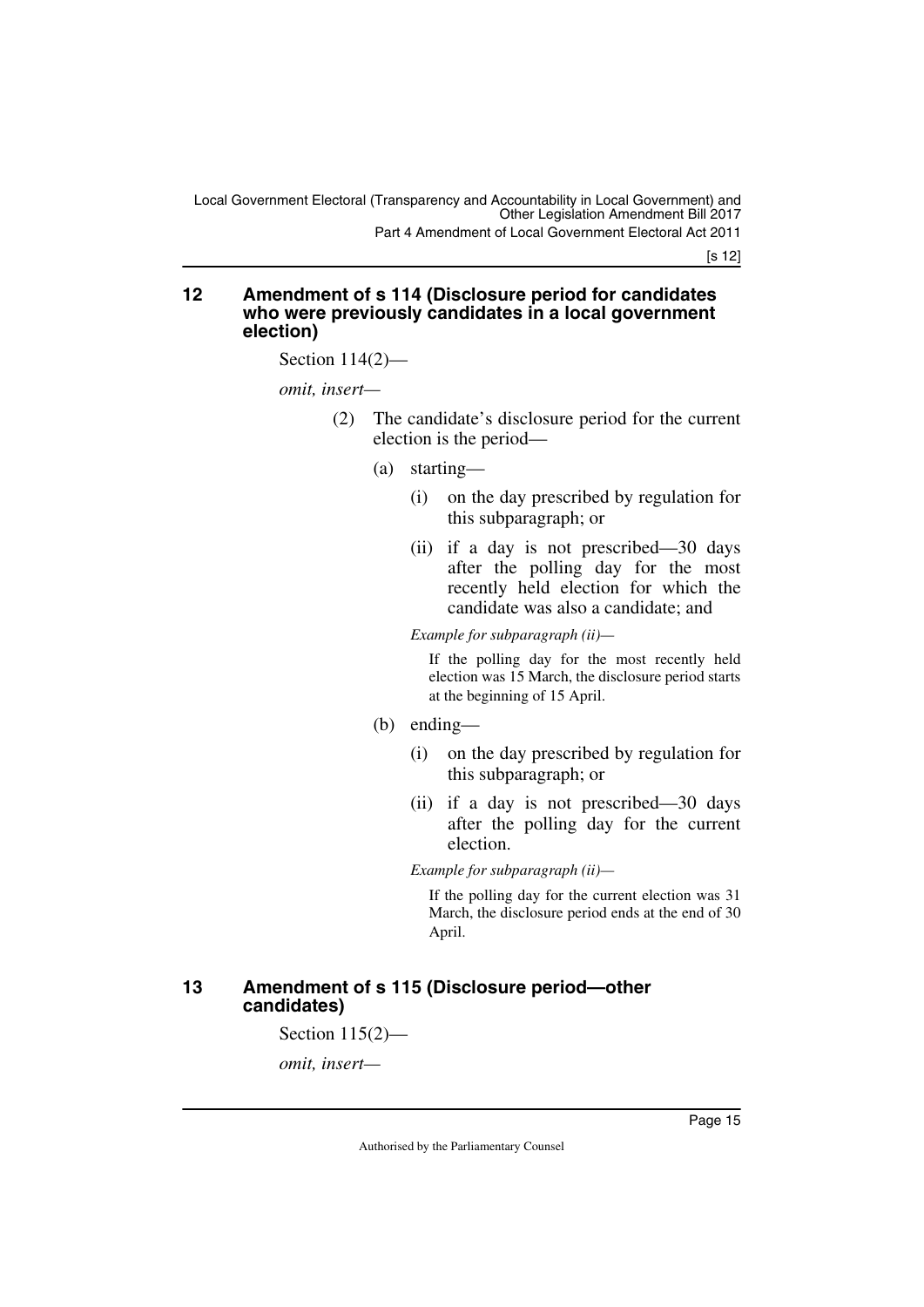Part 4 Amendment of Local Government Electoral Act 2011

[s 14]

- (2) The candidate's disclosure period for the election is the period—
	- (a) starting on the day the first of the following happens or, if they happen at the same time, when they happen—
		- (i) the person announces the person is to be a candidate in the election;
		- (ii) the person nominates as a candidate in the election; and
	- (b) ending—
		- (i) on the day prescribed by regulation for this subparagraph; or
		- (ii) if a day is not prescribed—30 days after the polling day for the election.

*Example for subparagraph (ii)—*

If the polling day for the current election was 31 March, the disclosure period ends at the end of 30 April.

# <span id="page-17-1"></span><span id="page-17-0"></span>**14 Amendment of s 116 (Disclosure period for groups of candidates)**

Section 116(a) and  $(b)$ —

- (a) starting—
	- (i) on the day prescribed by regulation for this subparagraph; or
	- (ii) if a day is not prescribed—30 days after the polling day for the most recently held quadrennial elections; and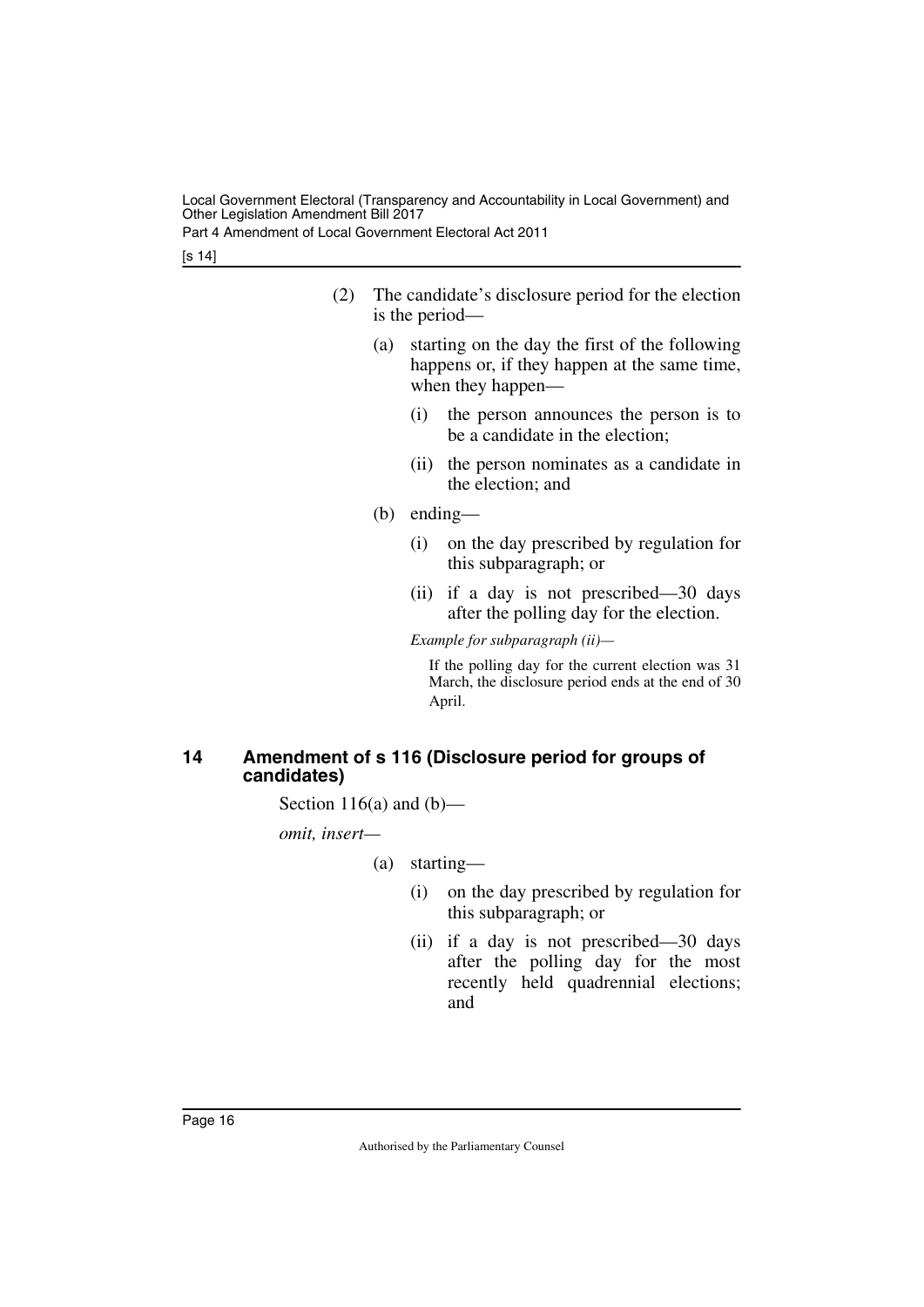Part 4 Amendment of Local Government Electoral Act 2011

[s 15]

*Example for subparagraph (ii)—*

If the polling day for the most recently held quadrennial election was 15 March, the disclosure period starts at the beginning of 15 April.

- (b) ending—
	- (i) on the day prescribed by regulation for this subparagraph; or
	- (ii) if a day is not prescribed—30 days after the polling day for the current election.

*Example for subparagraph (ii)—*

If the polling day for the current election was 31 March, the disclosure period ends at the end of 30 April.

# <span id="page-18-0"></span>**15 Omission of s 116A (Definition for div 3)**

<span id="page-18-1"></span>Section 116A—

*omit.*

# <span id="page-18-2"></span>**16 Amendment of s 117 (Gifts to candidates)**

<span id="page-18-3"></span>(1) Section 117(1) to  $(3)$ —

- (1) Subsection (2) applies if, during a candidate's disclosure period for an election, the candidate receives a gift of a value equal to or more than \$500.
- (2) The candidate must give the electoral commission a return about the gift on or before the disclosure date for the return.
- (3) Each return must—
	- (a) be in the approved form; and
	- (b) state the relevant details for the gift.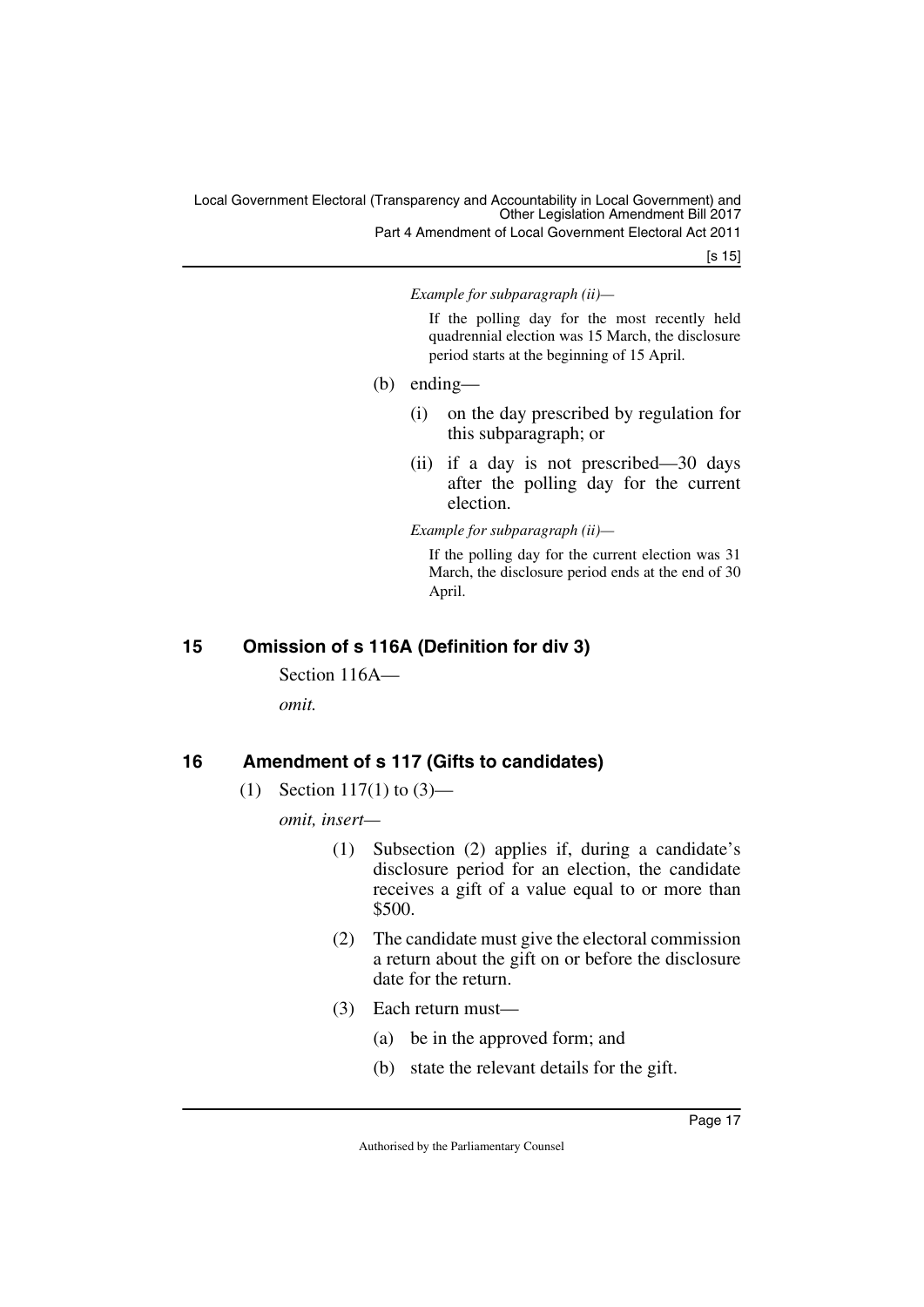Part 4 Amendment of Local Government Electoral Act 2011

[s 16]

- (3A) Also, the candidate must, within the required period for the election, give the electoral commission a return in the approved form, stating—
	- (a) if the candidate received gifts during the disclosure period—
		- (i) the total value of all gifts received during the disclosure period; and
		- (ii) the number of entities that gave the gifts; or
	- (b) otherwise—that no gifts were received during the disclosure period.
- (3B) For subsection (1), the value of a gift is taken to include the value of all other gifts previously given to the candidate by the same entity during the candidate's disclosure period.
- (3C) A candidate need not comply with this section if the candidate—
	- (a) gives a return, in the approved form, to the electoral commission before making the declaration of office under the *Local Government Act 2009*, section 169 and the return states the candidate—
		- (i) does not expect to receive gifts in the candidate's disclosure period for the election after giving the return; and
		- (ii) will give returns under this section if gifts are received during the candidate's disclosure period for the election after giving the return; and
	- (b) does not receive gifts during the candidate's disclosure period for the election after giving the return.
- (2) Section 117(4), 'subsection  $(1)$ '—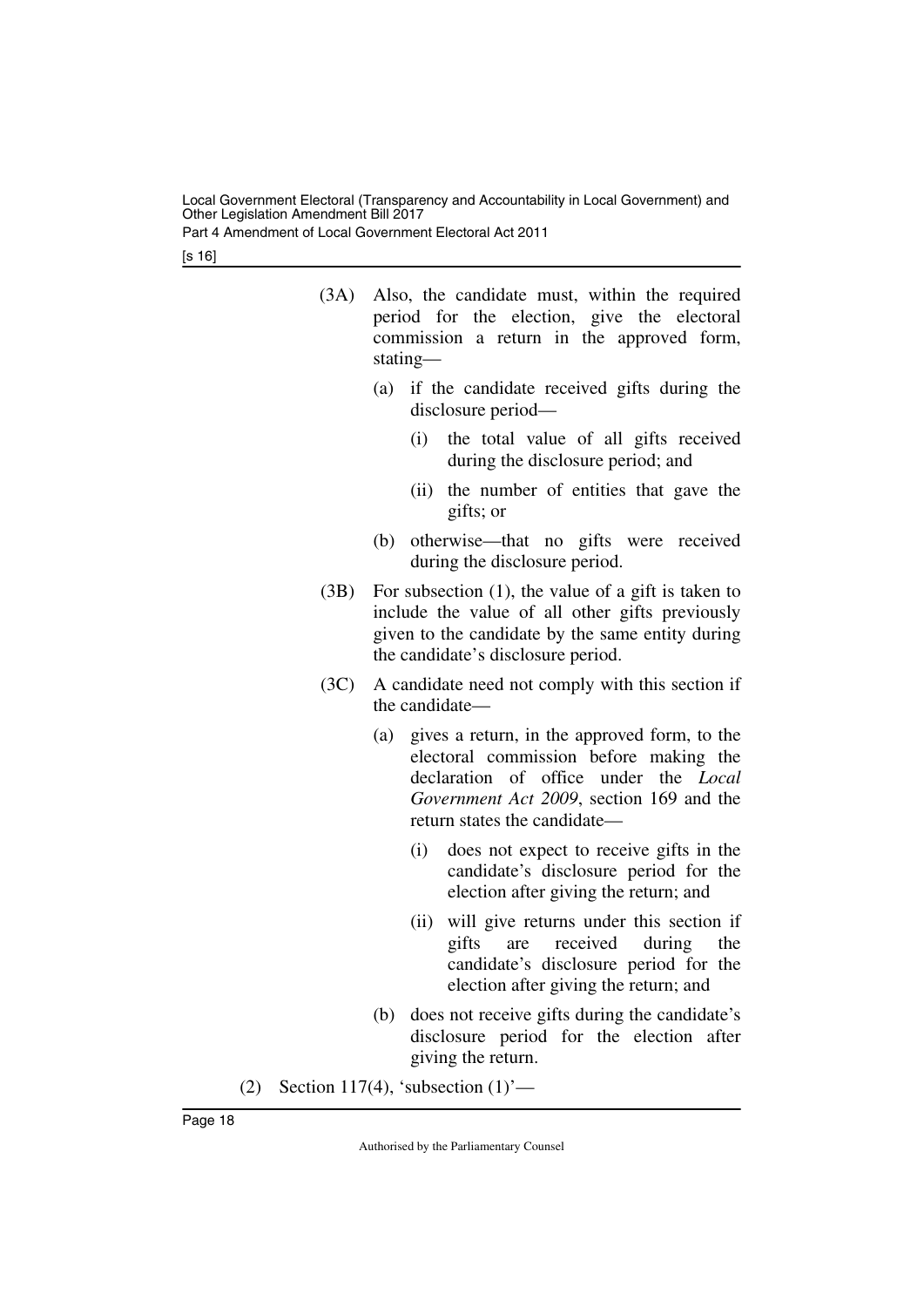Local Government Electoral (Transparency and Accountability in Local Government) and Other Legislation Amendment Bill 2017 Part 4 Amendment of Local Government Electoral Act 2011

[s 17]

*omit, insert—*

subsection (2)

(3) Section 117—

*insert—*

- (5) This section does not apply to a candidate who is a member of a group of candidates.
- (4) Section 117(3A) to (5)—

*renumber* as section 117(4) to (8).

# <span id="page-20-0"></span>**17 Amendment of s 118 (Gifts to groups of candidates)**

<span id="page-20-1"></span>(1) Section 118(1) to  $(3)$ —

- (1) Subsection (2) applies if, during the disclosure period for an election for a group of candidates, a member of the group, or a person acting on behalf of the group, receives a gift of a value equal to or more than \$500.
- (2) The group's agent must give the electoral commission a return about the gift on or before the disclosure date for the return.
- (3) Each return must—
	- (a) be in the approved form; and
	- (b) state—
		- (i) the names of the candidates forming the group; and
		- (ii) the name, if any, of the group; and
		- (iii) the relevant details for the gift.
- (3A) Also, the agent must, within the required period for the election, give the electoral commission a return in the approved form, stating—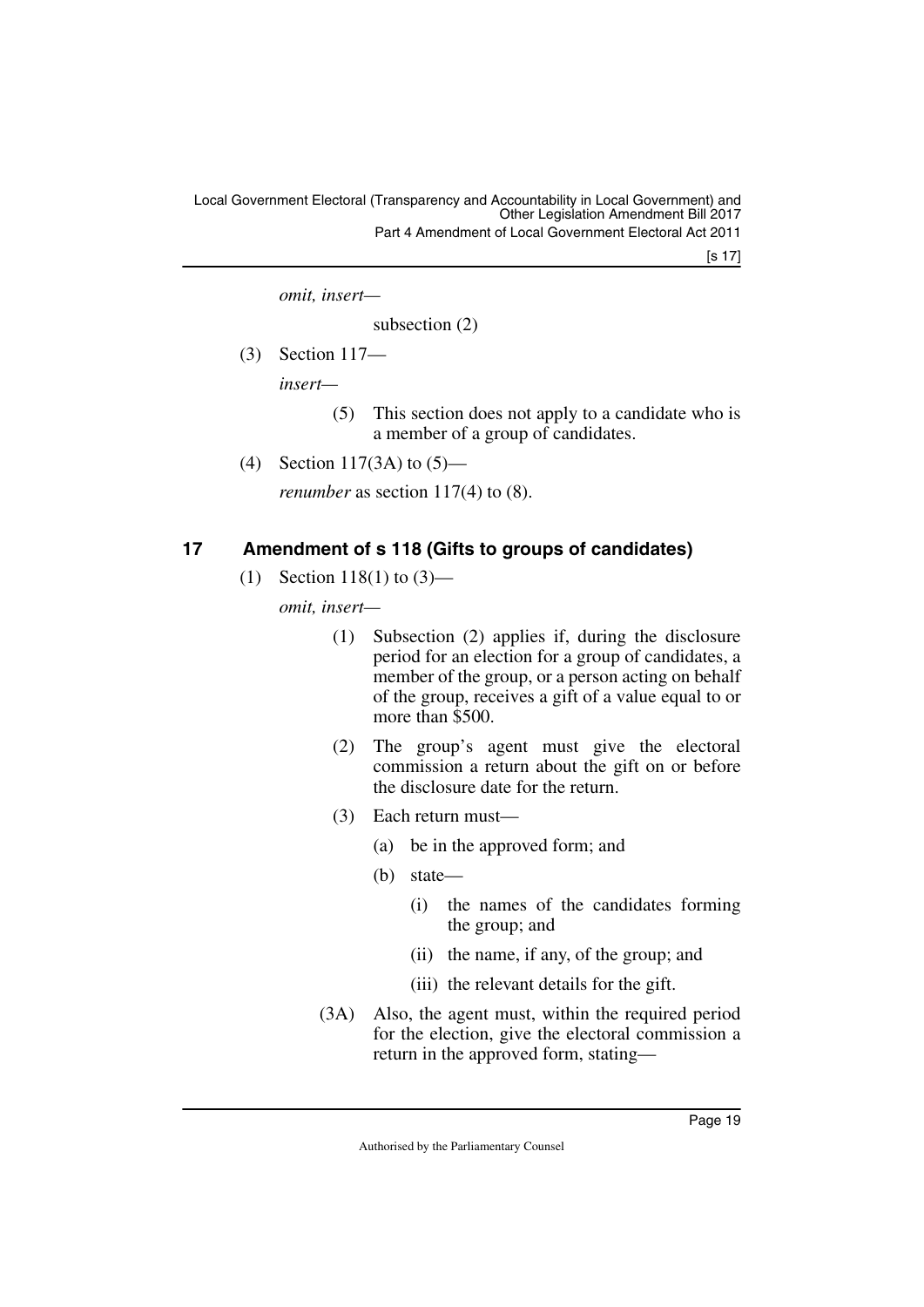Part 4 Amendment of Local Government Electoral Act 2011

[s 18]

- (a) if any members of the group, or a person acting on behalf of the group, received gifts during the disclosure period—
	- (i) the total value of all gifts received during the disclosure period; and
	- (ii) the number of entities that gave the gifts; or
- (b) otherwise—that no gifts were received by any member of the group, or a person acting on behalf of the group, during the disclosure period.
- (3B) For subsection (1), the value of a gift is taken to include the value of all other gifts previously given to any member of the group, or a person acting on behalf of the group, by the same entity during the group's disclosure period.
- (2) Section 118(4), 'subsection  $(2)$ '—

*omit, insert—*

this section

(3) Section 118(3A) to (5)—

*renumber* as section 118(4) to (7).

# <span id="page-21-0"></span>**18 Amendment of s 119 (Particular gifts not to be received)**

<span id="page-21-1"></span>(1) Section 119(4)—

*omit, insert—*

- (4) For this section, the value of a gift is taken to include the value of all other gifts previously received by the candidate, group of candidates or person acting on behalf of the candidate or group, from the same entity during the candidate's or group's disclosure period.
- (2) Section 119(5), definition *prescribed gift*, '\$200'—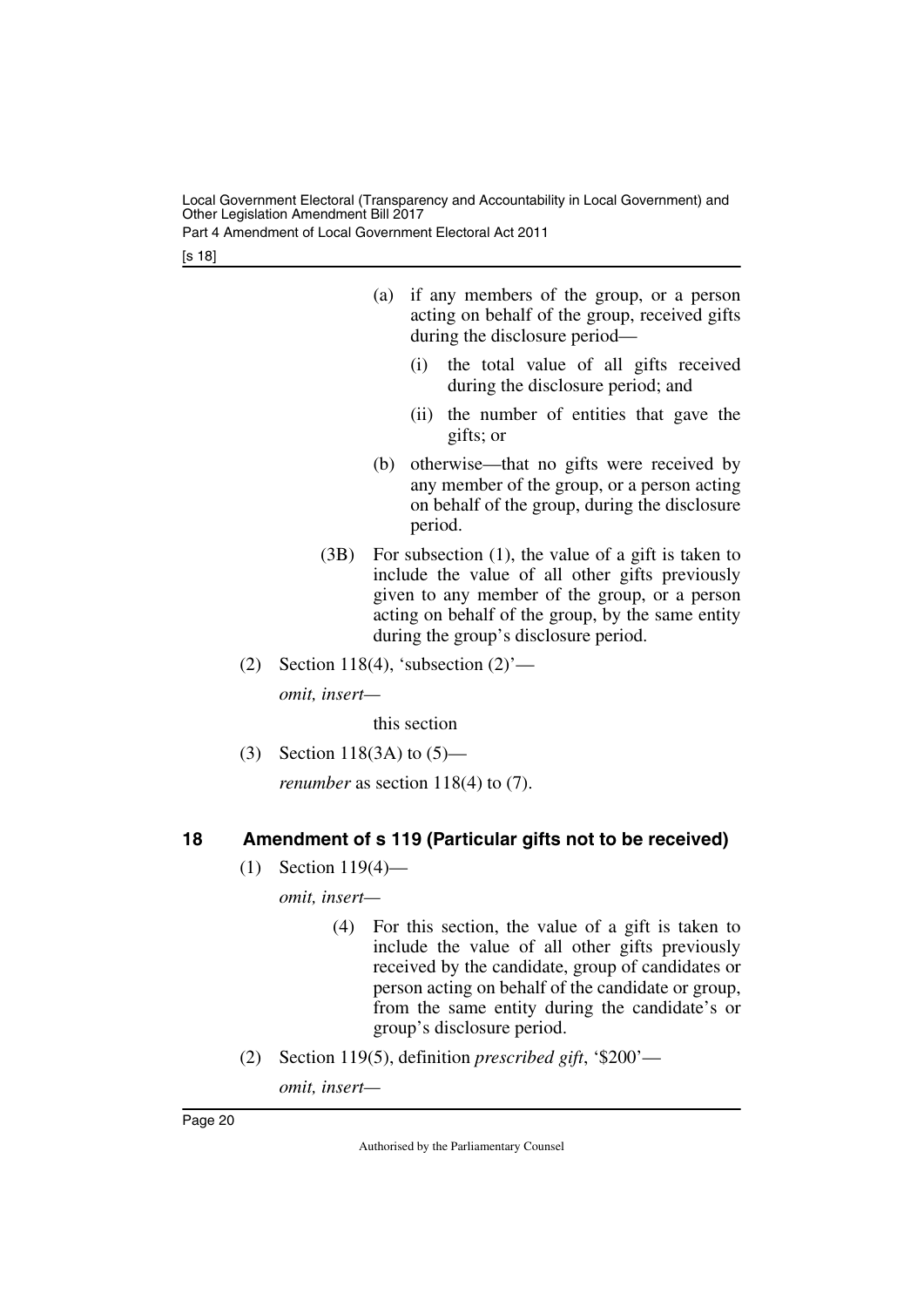\$500

# <span id="page-22-1"></span><span id="page-22-0"></span>**19 Replacement of s 120 (Loans to candidates or groups of candidates)**

Section 120—

*omit, insert—*

# <span id="page-22-3"></span><span id="page-22-2"></span>**120 Loans to candidates or groups of candidates**

- (1) Subsection (2) applies if, during a candidate's disclosure period for an election, the candidate receives a loan equal to or more than \$500.
- (2) The candidate must give the electoral commission a return about the loan on or before the disclosure date for the return.
- (3) Subsection (4) applies if, during the disclosure period for a group of candidates for an election, the group receives a loan equal to or more than \$500.
- (4) The agent for the group must give the electoral commission a return about the loan on or before the disclosure date for the return.
- (5) However, subsections (1) and (3) do not apply to a loan from a financial institution.
- (6) Each return given under subsection (2) or (4) must—
	- (a) be in the approved form; and
	- (b) state—
		- (i) the value of the loan; and
		- (ii) the date on which the loan was made; and
		- (iii) the terms of the loan; and
	- (c) if the loan was made by the members of an unincorporated association, include—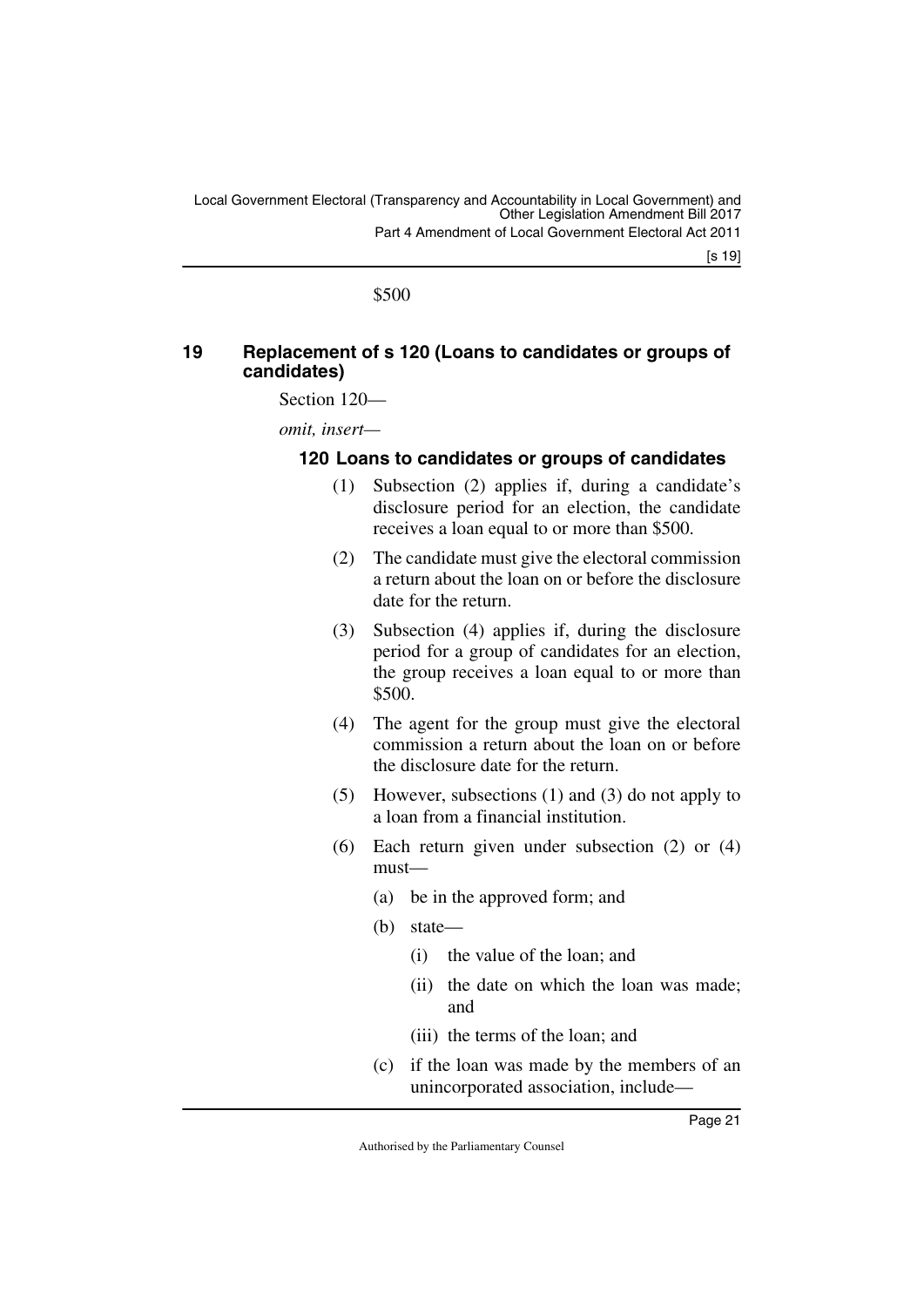Part 4 Amendment of Local Government Electoral Act 2011

[s 19]

- (i) the association's name; and
- (ii) unless the association is a registered industrial organisation—the names and residential or business addresses of the members of the executive committee, however described, of the association; and
- (d) if the loan was purportedly made out of a trust fund or out of the funds of a foundation, include—
	- (i) the names and residential or business addresses of the trustees of the fund or other persons responsible for the funds of the foundation; and
	- (ii) the title or other description of the trust fund or the name of the foundation; and
	- (iii) if the loan is made out of a trust account of a lawyer or accountant under the instructions of a person who is in substance the lender—the name and residential or business address of the person; and
- (e) if neither paragraph (c) nor (d) apply—the name and residential or business address of the person who made the loan.
- (7) Also, the candidate or agent must, within the required period for the election, give the electoral commission a return in the approved form, stating—
	- (a) if the candidate or group received loans during the disclosure period—
		- (i) the total value of all loans received during the disclosure period; and
		- (ii) the number of entities who made the loans; or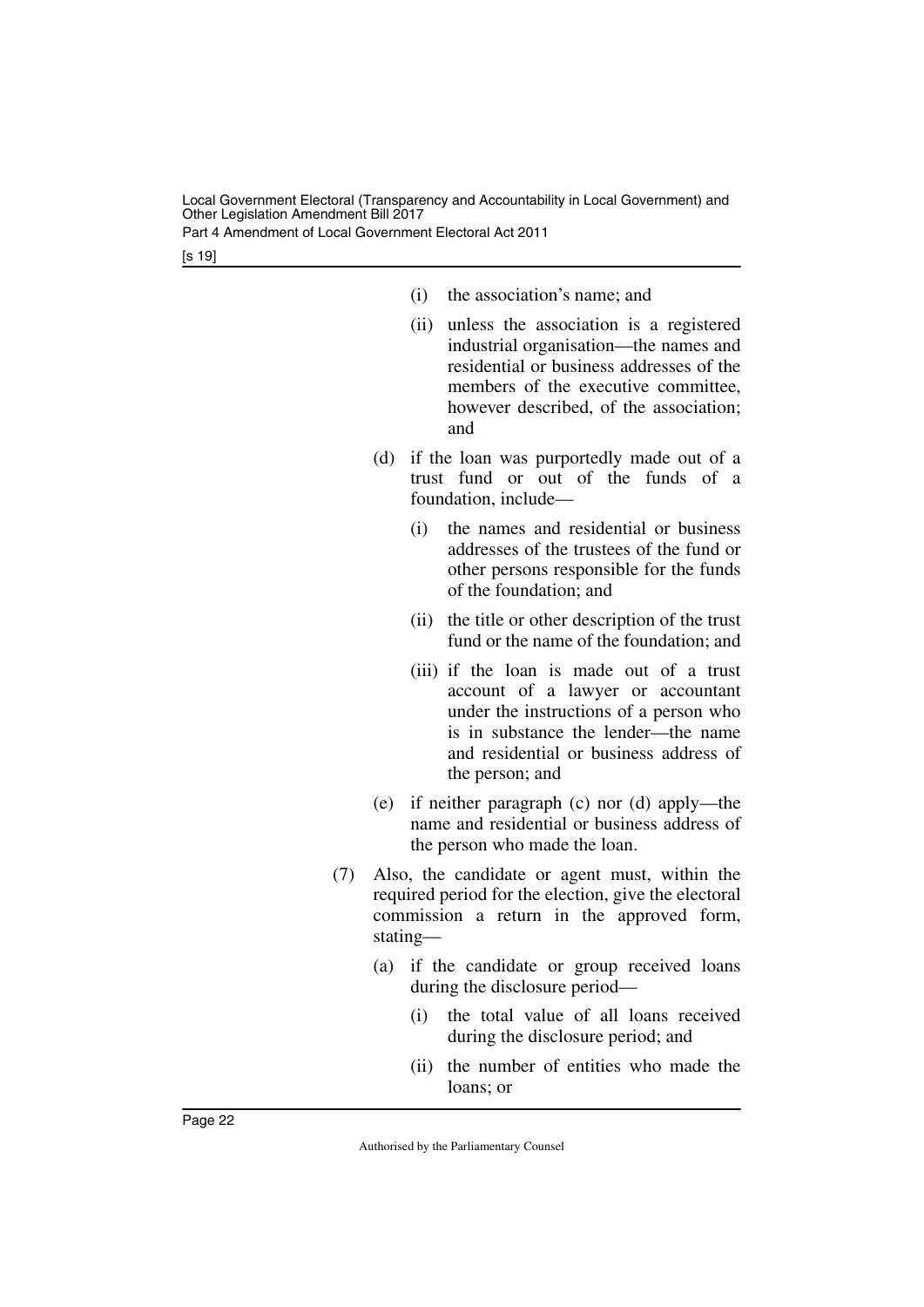[s 20]

- (b) otherwise—that no loans were received by the candidate or group during the disclosure period.
- (8) For subsections (1) and (3), the amount of a loan received by the candidate or group is taken to include the value of all other loans previously given to the candidate or group by the same entity during the disclosure period.

# <span id="page-24-0"></span>**20 Amendment of s 121 (Particular loans not to be received)**

<span id="page-24-1"></span>(1) Section 121(1) and (2), '\$200'—

*omit, insert—*

\$500

(2) Section 121—

*insert—*

(5) For subsections (1) and (2), the amount of a loan received by the candidate or group is taken to include the value of all other loans previously given to the candidate or group by the same entity during the disclosure period.

# <span id="page-24-2"></span>**21 Amendment of s 122 (Electoral commission to give reminder notice to candidates)**

<span id="page-24-3"></span>(1) Section 122(1)(a), 'section  $117(1)$ '—

*omit, insert—*

section 117(4) or 120(7)

(2) Section 122(1)(b), 'section 118(1)'—

*omit, insert—*

section 118(4) or 120(7)

(3) Section 122(2)(a)—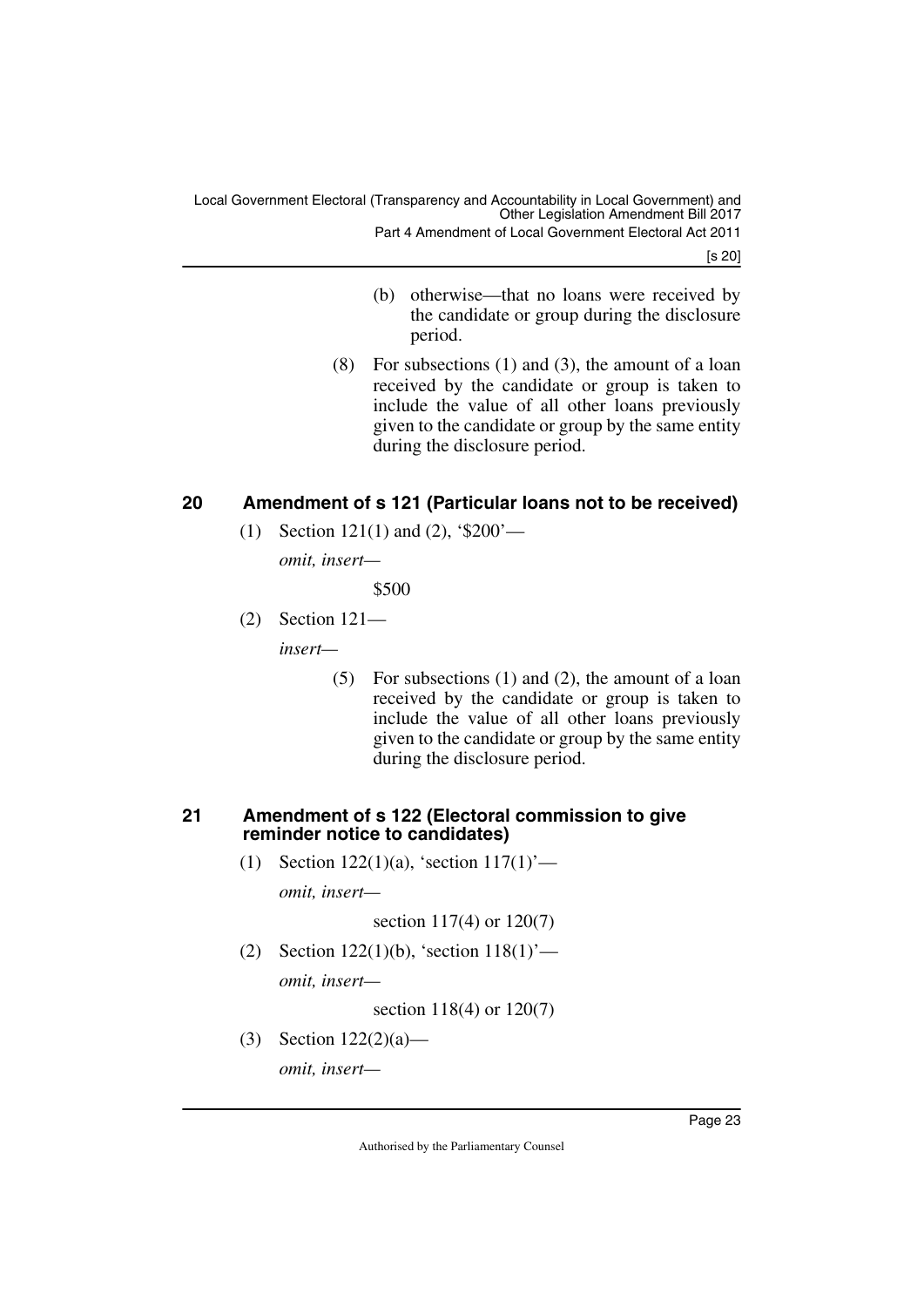Part 4 Amendment of Local Government Electoral Act 2011

[s 22]

- (a) the candidate or agent is required to give the return under section 117, 118 or 120; and
- (4) Section 122(3)(a), 'section 117(3)' *omit, insert—*

section 117(6)

(5) Section 122(3)(b), 'section 118(3)' *omit, insert—*

section 118(6)

# <span id="page-25-0"></span>**22 Amendment of s 123 (Definitions for div 4)**

<span id="page-25-1"></span>(1) Section 123, heading—

*omit, insert—*

# <span id="page-25-3"></span><span id="page-25-2"></span>**123 Definition for division**

(2) Section 123, definition *required period omit.*

# <span id="page-25-5"></span><span id="page-25-4"></span>**23 Amendment of s 124 (Third party expenditure for political activity)**

(1) Section  $124(1)(b)$ —

*omit, insert—*

(b) the amount of the expenditure is \$500 or more.

(2) Section 124(2) to (5)—

- (2) The third party must, for each amount of expenditure incurred during the disclosure period, give the electoral commission a return on or before the disclosure date for the return.
- (3) Each return must—
	- (a) be in the approved form; and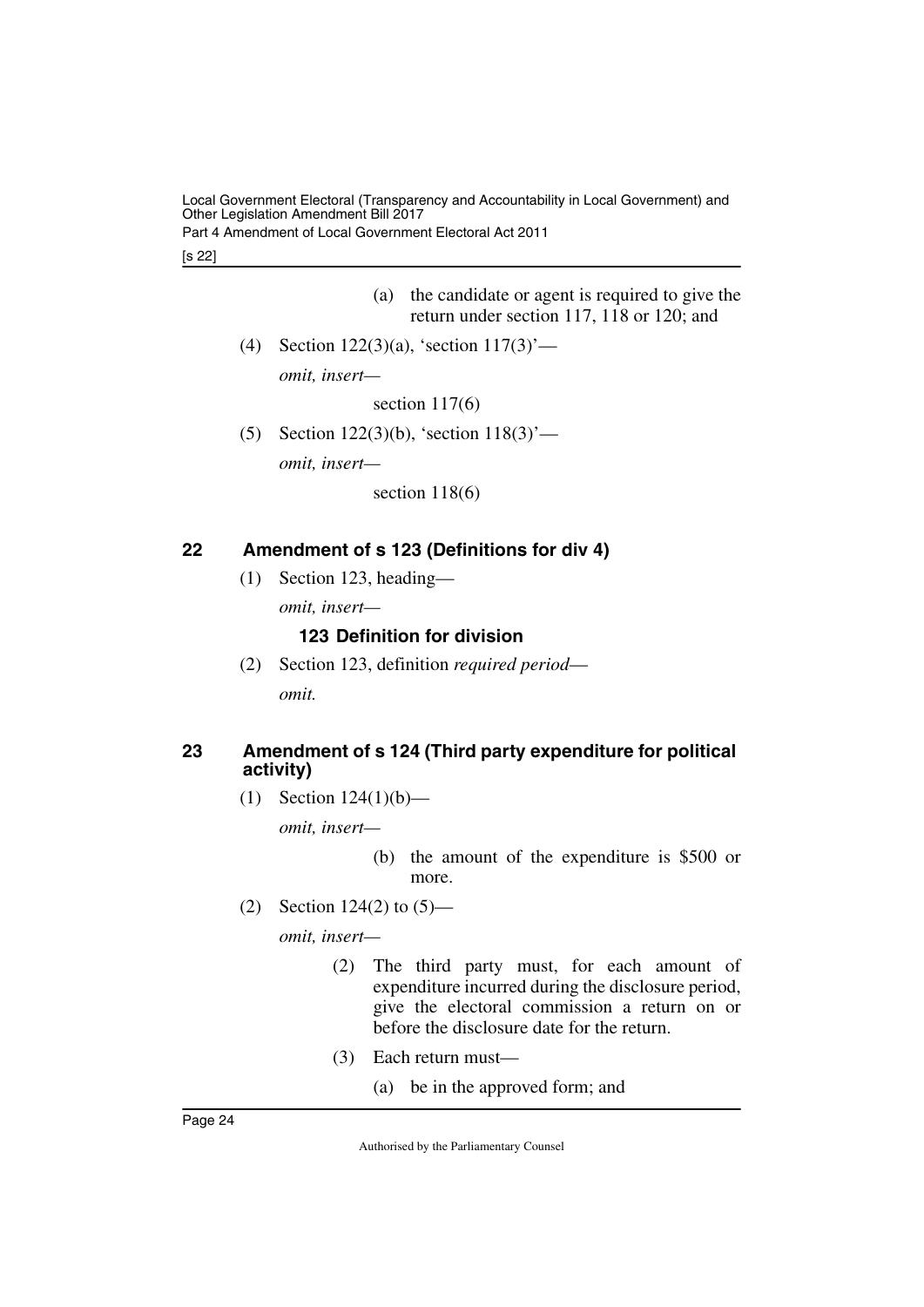Part 4 Amendment of Local Government Electoral Act 2011

[s 23]

- (b) state—
	- (i) the total value of the expenditure to which the return relates; and
	- (ii) when the expenditure was incurred; and
	- (iii) the particular purpose of the expenditure.
- (4) For subsection  $(1)$ 
	- (a) each amount of expenditure incurred by the third party is taken to include any amounts previously incurred by the third party for a political activity relating to the election during the disclosure period for the election; and
	- (b) an amount of expenditure incurred by the third party for a political activity relating to 2 or more elections is taken to have been incurred by the third party for each of the elections.
- (5) In this section—

*disclosure period*, for an election, means the period—

- (a) starting—
	- (i) on the day prescribed by regulation for this subparagraph; or
	- (ii) if a day is not prescribed—on the day after the day the returning officer publishes notice of the election in a newspaper under section 25; and
- (b) ending—
	- (i) on the day prescribed by regulation for this subparagraph; or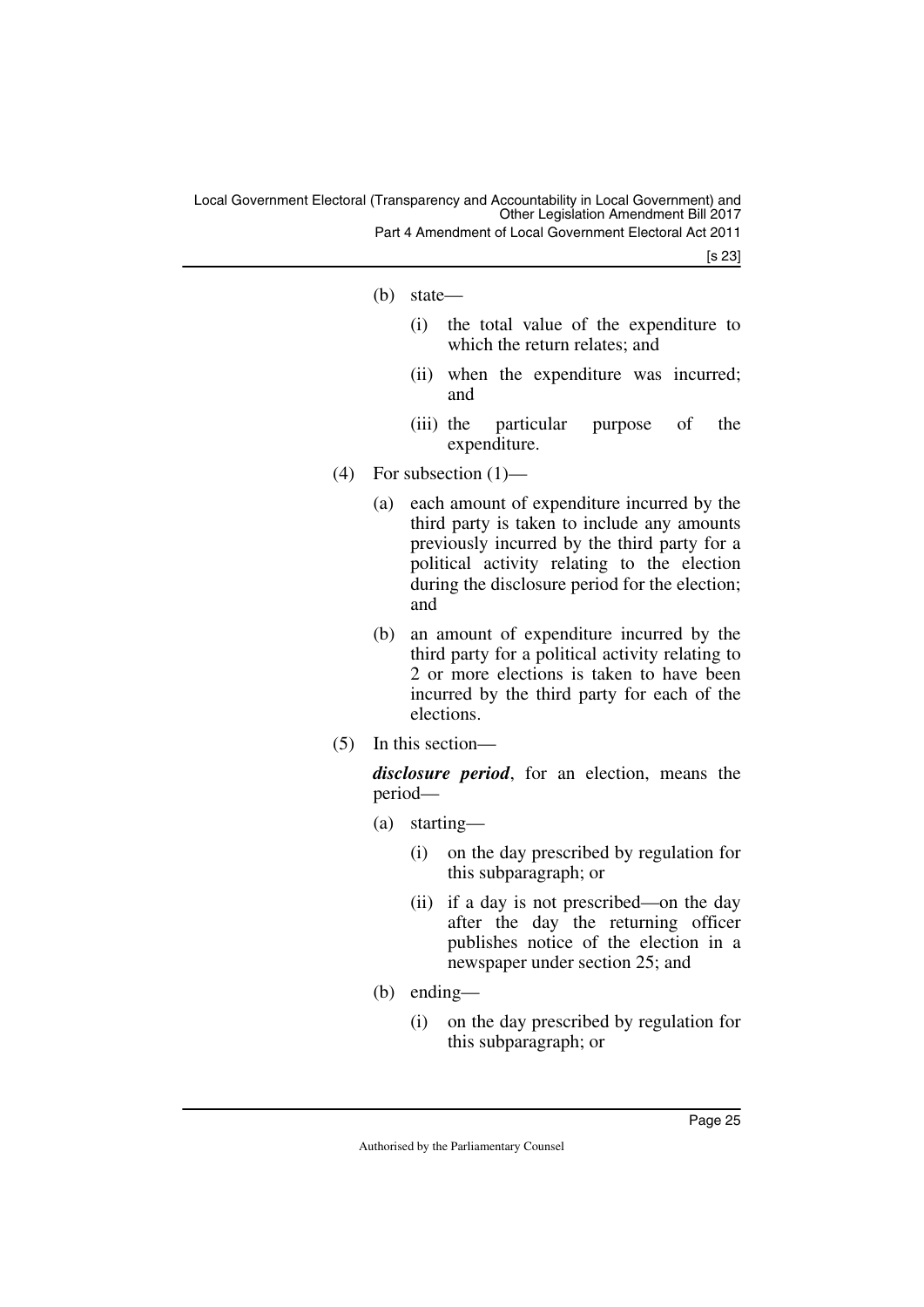Part 4 Amendment of Local Government Electoral Act 2011

[s 24]

(ii) if a day is not prescribed—at 6p.m. on the polling day for the election.

# <span id="page-27-0"></span>**24 Amendment of s 125 (Gifts received by third parties to enable expenditure for political activity)**

<span id="page-27-1"></span>(1) Section 125(1)(a)(ii), '\$1000'—

*omit, insert—*

\$500

(2) Section  $125(2)$  to  $(5)$ —

*omit, insert—*

- (2) The third party who receives the gift must give the electoral commission a return about the gift on or before the disclosure date for the return.
- (3) Each return must—
	- (a) be in the approved form; and
	- (b) state the relevant details for the gift.
- (4) For subsection  $(1)(a)(ii)$ , the value of the gift is taken to include the value of all other gifts previously given to the third party by the same entity during the disclosure period.
- (5) In this section—

*disclosure period*, for an election (the *current election*), means the period—

- (a) starting—
	- (i) on the day prescribed by regulation for this subparagraph; or
	- (ii) if a day is not prescribed—30 days after the polling day for the most recently held quadrennial elections; and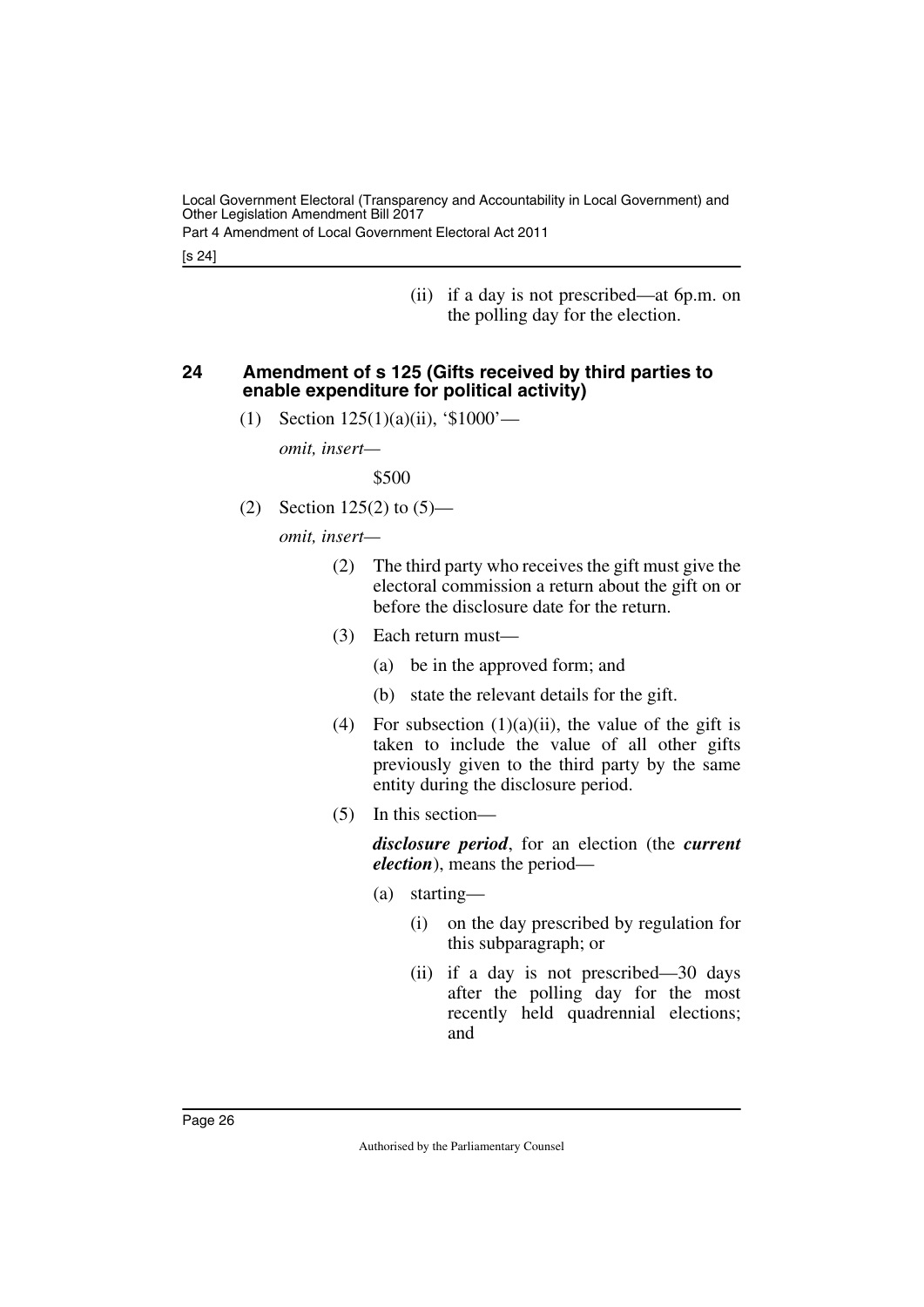Part 4 Amendment of Local Government Electoral Act 2011

[s 25]

*Example for subparagraph (ii)—*

If the polling day for the most recently held quadrennial election was 15 March, the disclosure period starts at the beginning of 15 April.

- (b) ending—
	- (i) on the day prescribed by regulation for this subparagraph; or
	- (ii) if a day is not prescribed—ending 30 days after the polling day for the current election.

*Example for subparagraph (ii)—*

If the polling day for the current election was 31 March, the disclosure period ends at the end of 30 April.

# <span id="page-28-1"></span><span id="page-28-0"></span>**25 Amendment of s 126 (Requirement for candidate to operate dedicated account)**

(1) Section 126(5), after 'must not'—

*insert—*

, during the candidate's disclosure period for the election,

(2) Section 126—

*insert—*

- (5A) If an amount remains in the account at the end of the disclosure period, the amount or part of the amount may—
	- (a) be kept in the account for the conduct of another election campaign by the candidate; or
	- (b) if the candidate was a member of a political party during the disclosure period—be paid to the political party; or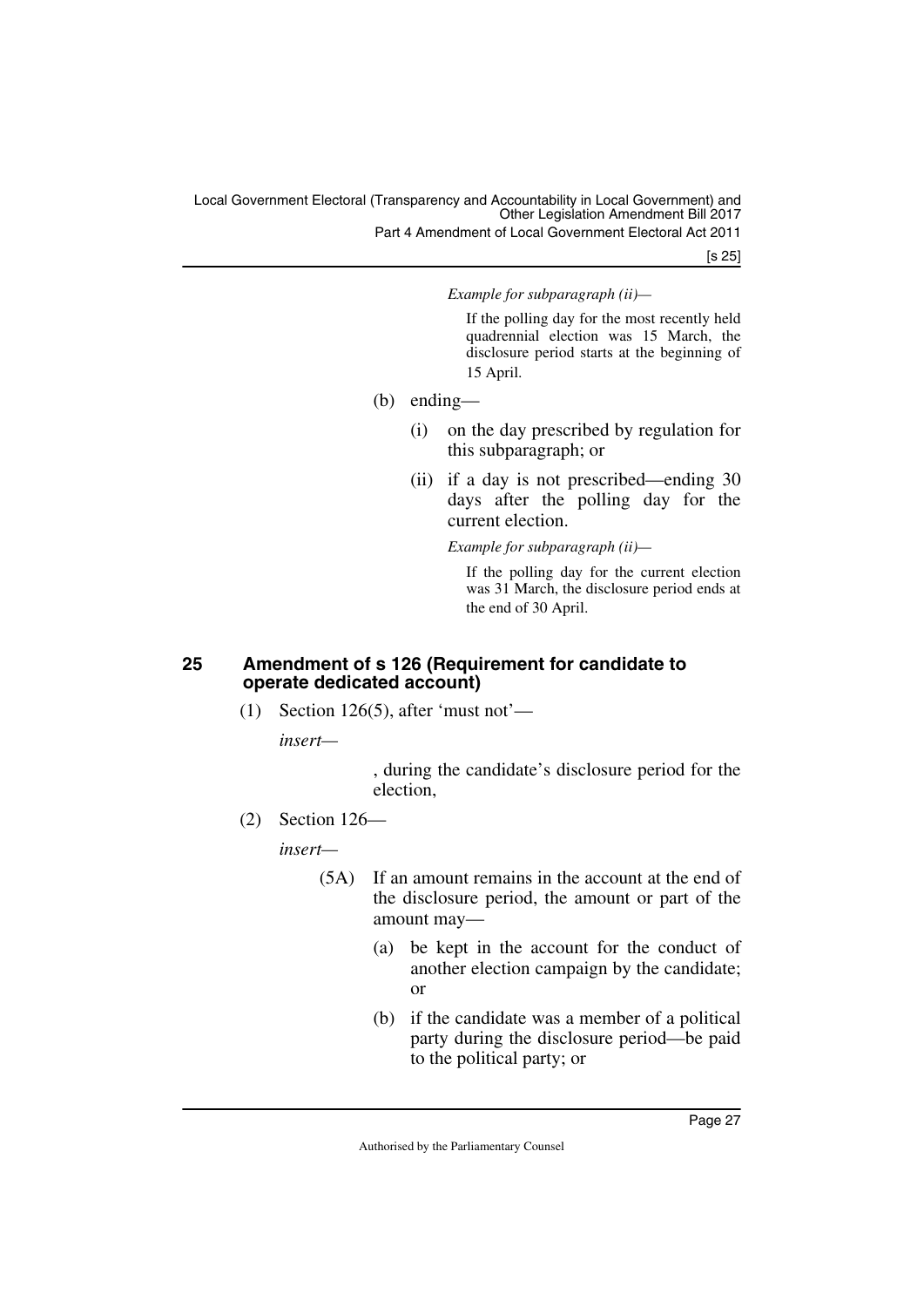Part 4 Amendment of Local Government Electoral Act 2011

- (c) be paid to a charity nominated by the candidate.
- (5B) An amount mentioned in subsection (6) must not be dealt with other than under that subsection.
- (3) Section 126(6), 'subsections (2) to  $(5)$ '—

*omit, insert—*

subsections  $(2)$  to  $(7)$ 

(4) Section 126(6), penalty, 'subsection  $(6)$ ' *omit, insert—*

subsection (8)

(5) Section 126(5A) to  $(7)$ —

<span id="page-29-1"></span>*renumber* as section 125(6) to (9).

# <span id="page-29-0"></span>**26 Amendment of s 127 (Requirement for group of candidates to operate dedicated account)**

(1) Section 127(5), after 'must not'—

*insert—*

, during the group's disclosure period for the election,

(2) Section 127—

*insert—*

- (5A) If an amount remains in the account at the end of the group's disclosure period for the election, the amount or part of the amount may—
	- (a) be kept in the account for the conduct of another election campaign by the group; or
	- (b) if each member of the group was a member of a political party during the disclosure period—be paid to the political party; or
	- (c) be paid to a charity nominated by the group.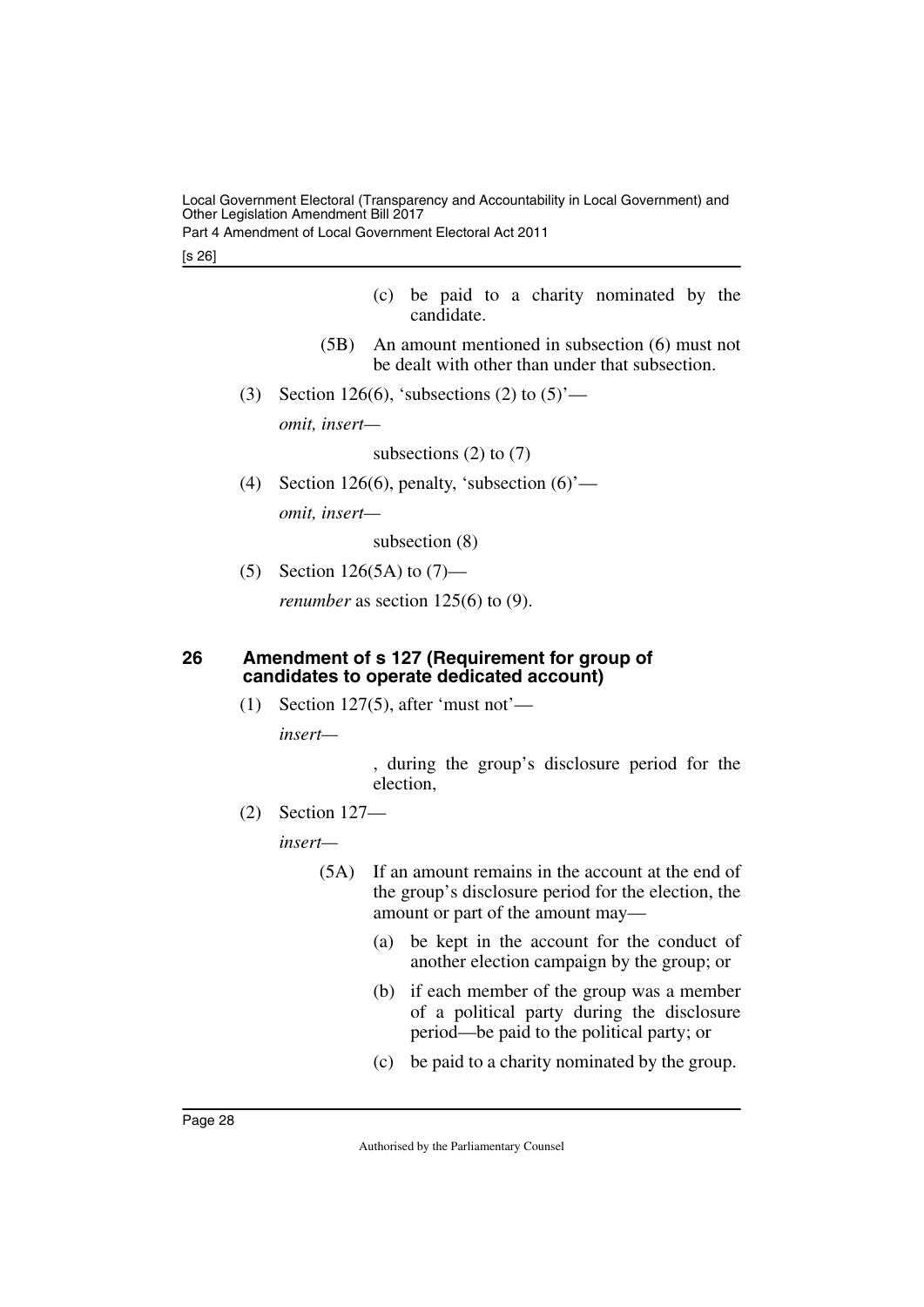[s 27]

- (5B) An amount mentioned in subsection (6) must not be dealt with other than under that subsection.
- (3) Section 127(6), 'subsections (2) to  $(5)$ ' *omit, insert—*

subsections  $(2)$  to  $(7)$ 

(4) Section 127(6), penalty, 'subsection  $(6)$ ' *omit, insert—*

subsection (8)

(5) Section 127(5A) to (6)—

<span id="page-30-1"></span>*renumber* as section 127(6) to (8).

# <span id="page-30-0"></span>**27 Insertion of new s 132A**

After section 132—

*insert—*

# <span id="page-30-2"></span>**132A Electronic lodgement of returns**

- <span id="page-30-3"></span>(1) The electoral commission may make procedures about how a return under this part may be lodged electronically.
- (2) The procedures—
	- (a) do not take effect until approved by a regulation; and
	- (b) must be tabled in the Legislative Assembly with the regulation approving the procedures; and
	- (c) must be published on the commission's website.
- (3) If a return under this part is lodged as provided for under the procedures, the return is taken to have been given to the electoral commission.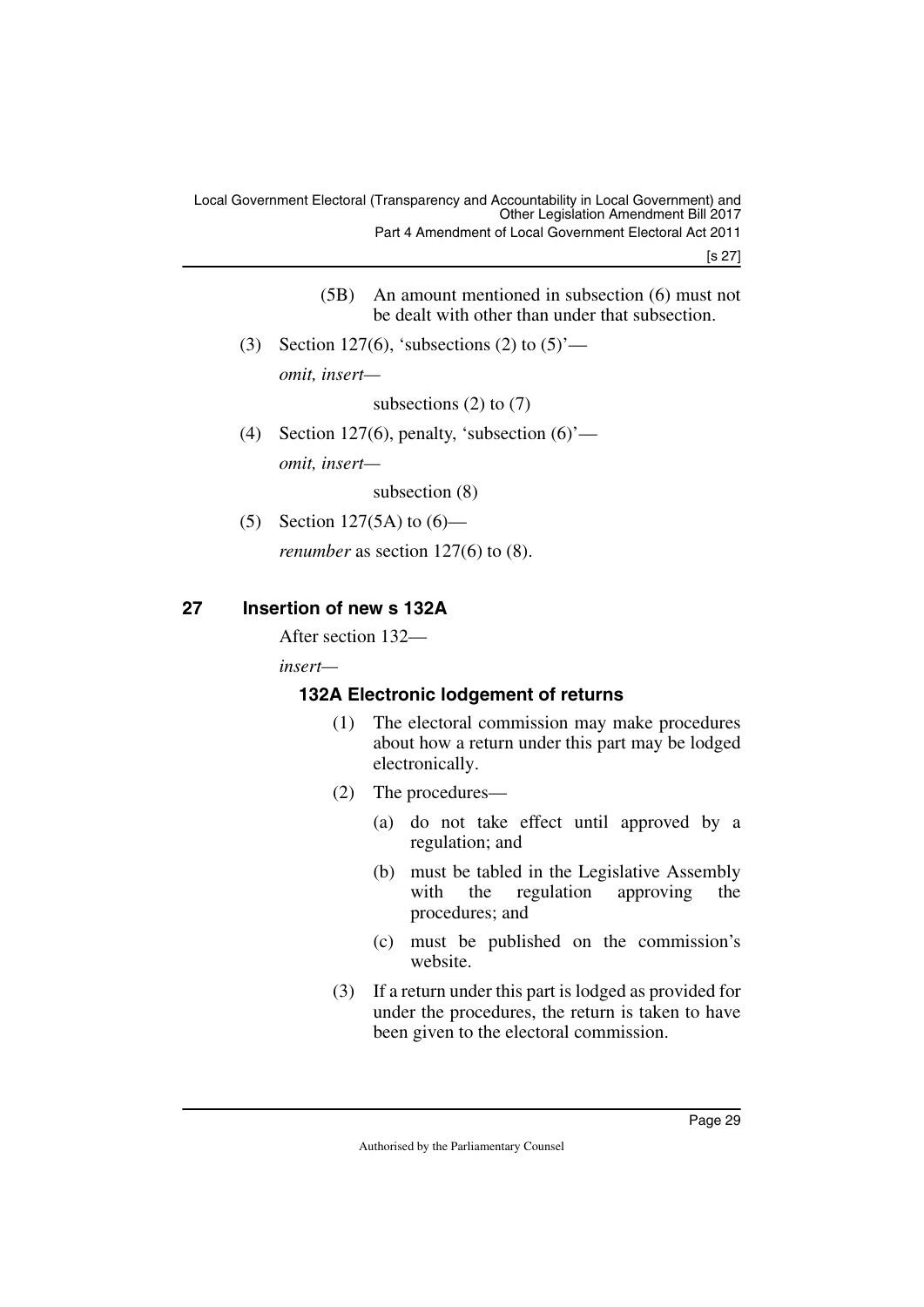Part 4 Amendment of Local Government Electoral Act 2011

[s 28]

# <span id="page-31-0"></span>**28 Amendment of s 195 (Offences about returns)**

<span id="page-31-1"></span>Section 195(3), 'section 118(2) or 120(2)'—

*omit, insert—*

section 118 or 120

# <span id="page-31-2"></span>**29 Amendment of s 202 (Local governments responsible for expenditure for conducting local government elections)**

<span id="page-31-3"></span>(1) Section 202, heading, 'for conducting local government elections'—

*omit, insert—*

# **incurred by electoral commission**

(2) Section 202—

*insert—*

- (3) Also, a local government must pay the costs incurred by the electoral commission in carrying out functions relating to conducting elections generally, including, for example—
	- (a) the remuneration, allowances and reasonable expenses paid to members or staff of the electoral commission; and
	- (b) the costs of making appropriate administrative arrangements for the conduct of elections.

# <span id="page-31-4"></span>**30 Amendment of schedule (Dictionary)**

- <span id="page-31-5"></span>(1) Schedule, definition *required period omit.*
- (2) Schedule—

*insert—*

*disclosure date*, for a return, see section 106. *required period*, for part 6, see section 106.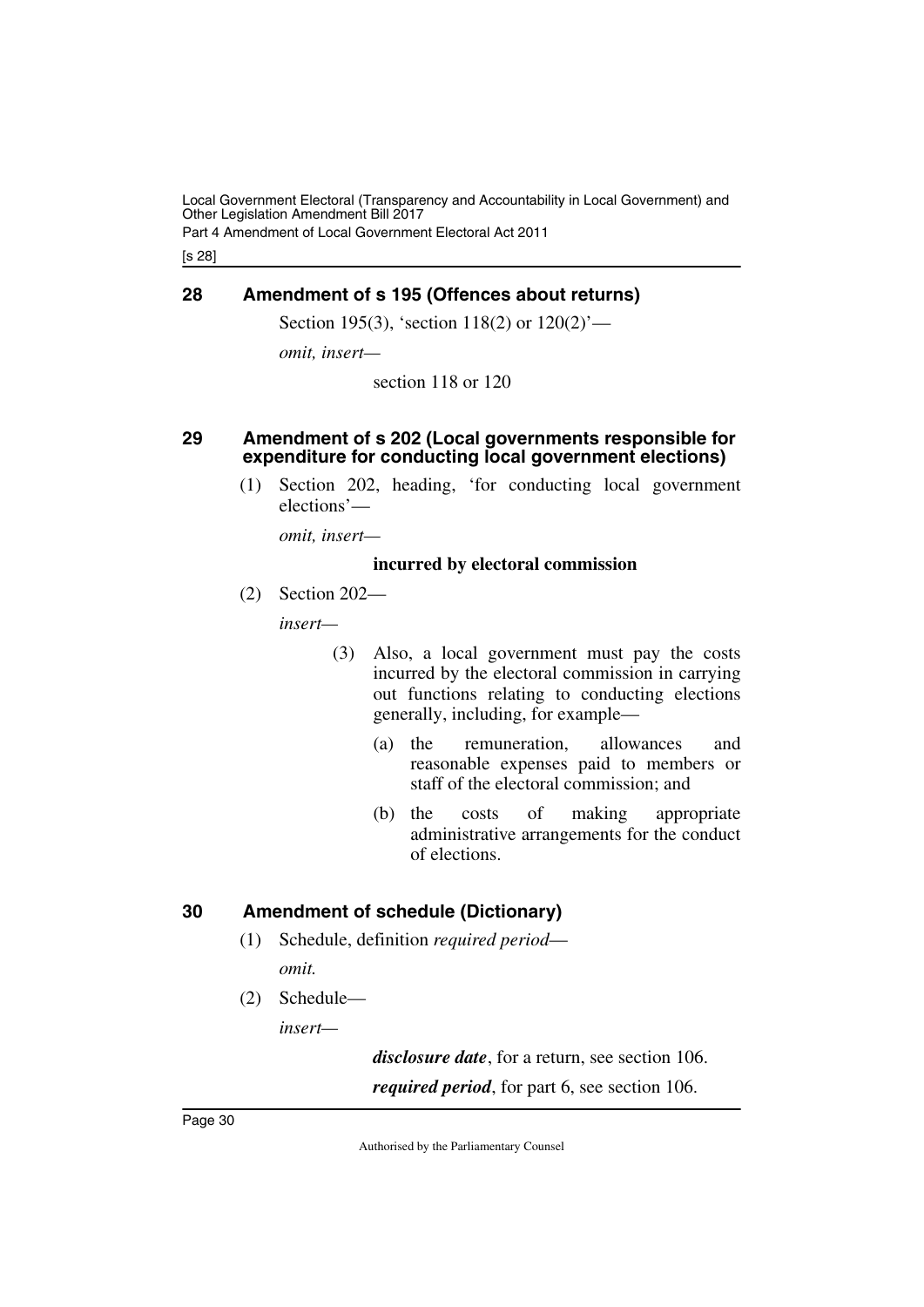# <span id="page-32-0"></span>**Part 5 Amendment of Planning Act 2016**

# <span id="page-32-2"></span>**31 Act amended**

<span id="page-32-5"></span><span id="page-32-3"></span><span id="page-32-1"></span>This part amends the *Planning Act 2016*.

# <span id="page-32-4"></span>**32 Replacement of s 19 (Applying planning scheme in tidal areas)**

Section 19—

*omit, insert—*

# <span id="page-32-7"></span><span id="page-32-6"></span>**19 Applying planning scheme in tidal areas**

- (1) A local government may apply a planning scheme as a categorising instrument in relation to prescribed tidal works in the tidal area for its local government area—
	- (a) even if the tidal area is outside its local government area; and
	- (b) to the extent prescribed under the Coastal Act, section  $167(5)(c)$ .
- (2) However, subsection (1) does not apply to the extent the tidal area for the local government's local government area is also the tidal area for strategic port land.
- (3) In this section—

*strategic port land* see the Transport Infrastructure Act, section 286(5).

*tidal area*, for a local government area or strategic port land, means—

- (a) the part or parts of a river, stream or artificial waterway that are—
	- (i) tidal water in or next to the area or land; and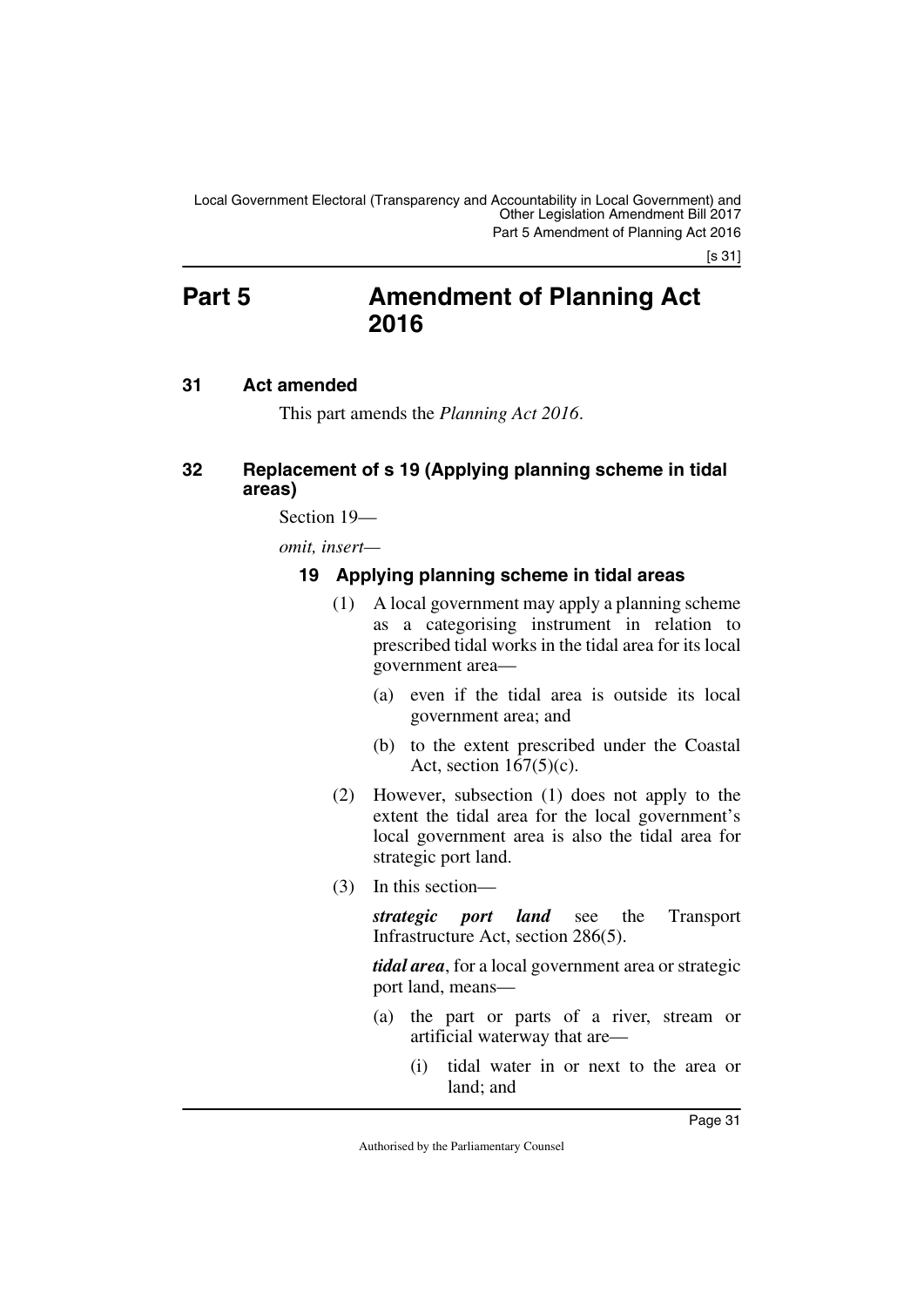Local Government Electoral (Transparency and Accountability in Local Government) and Other Legislation Amendment Bill 2017 Part 5 Amendment of Planning Act 2016

[s 32A]

- (ii) between the high water mark and the middle of the river, stream or artificial waterway; and
- (b) to the extent the boundary of the area or land is, or is seaward of, the high water mark and outside a river, stream or artificial waterway—tidal water that is seaward and within 50m of the high water mark.

*tidal water* see the Coastal Act, schedule.

# <span id="page-33-0"></span>**32A Amendment of s 30 (When this division applies)**

<span id="page-33-1"></span>Section 30(4)—

*insert—*

(g) is made under section  $276(1)(c)$  to identify all or part of a local government area as a party house restriction area.

# <span id="page-33-3"></span><span id="page-33-2"></span>**32B Amendment of s 36 (Criteria for making or amending designations)**

Section 36(7)—

*insert—*

(ca) if the premises are in a priority development area under the *Economic Development Act 2012*—any development scheme for the priority development area under that Act; and

# <span id="page-33-4"></span>**33 Amendment of s 48 (Who is the** *assessment manager***)**

<span id="page-33-5"></span>(1) Section 48—

*insert—*

(2A) Without limiting subsection (2), a regulation may prescribe that a person is the assessment manager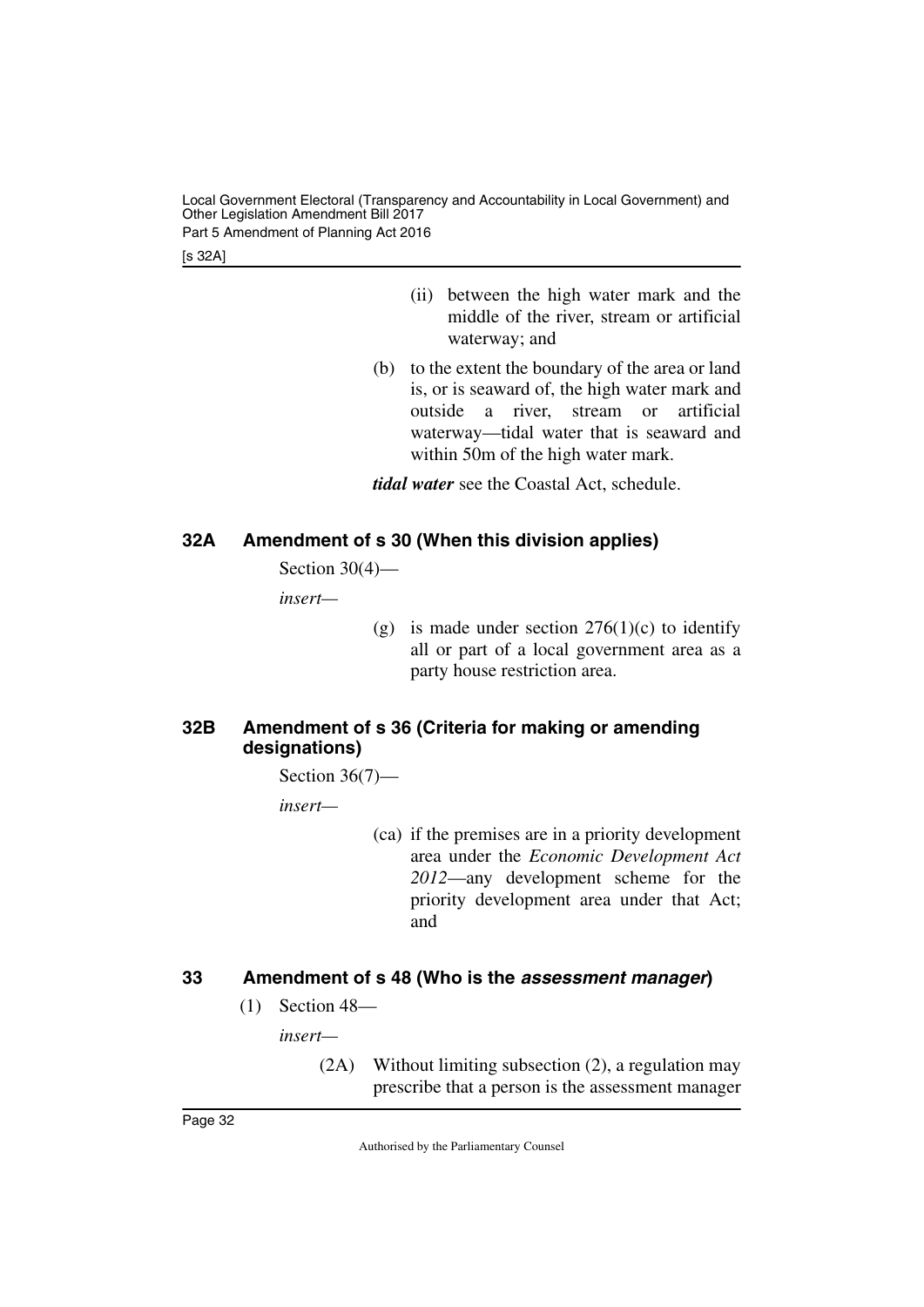[s 33]

for a development application that is for part of a particular type of development.

*Example—*

For building work that must be assessed against the building assessment provisions and is assessable development under a local government's planning scheme, a regulation may prescribe that—

- (a) a private certifier is the assessment manager for a development application for the part of the building work that must be assessed against the building assessment provisions; and
- (b) the local government is the assessment manager for a development application for the part of the building work that is assessable development under the planning scheme.
- (2B) Subsection (3) applies to a development application that—
	- (a) is for development that requires code assessment only; and
	- (b) does not include a variation request.
- $(2)$  Section 48(3), 'However, if—'—

*omit, insert—*

If—

(3) Section  $48(3)(a)$ , from 'a development application' *omit, insert—*

the development application; and

(4) Section 48(3)(b), from 'a particular type'—

*omit, insert—*

the development the subject of the application; and

(5) Section  $48(3)(e)$ —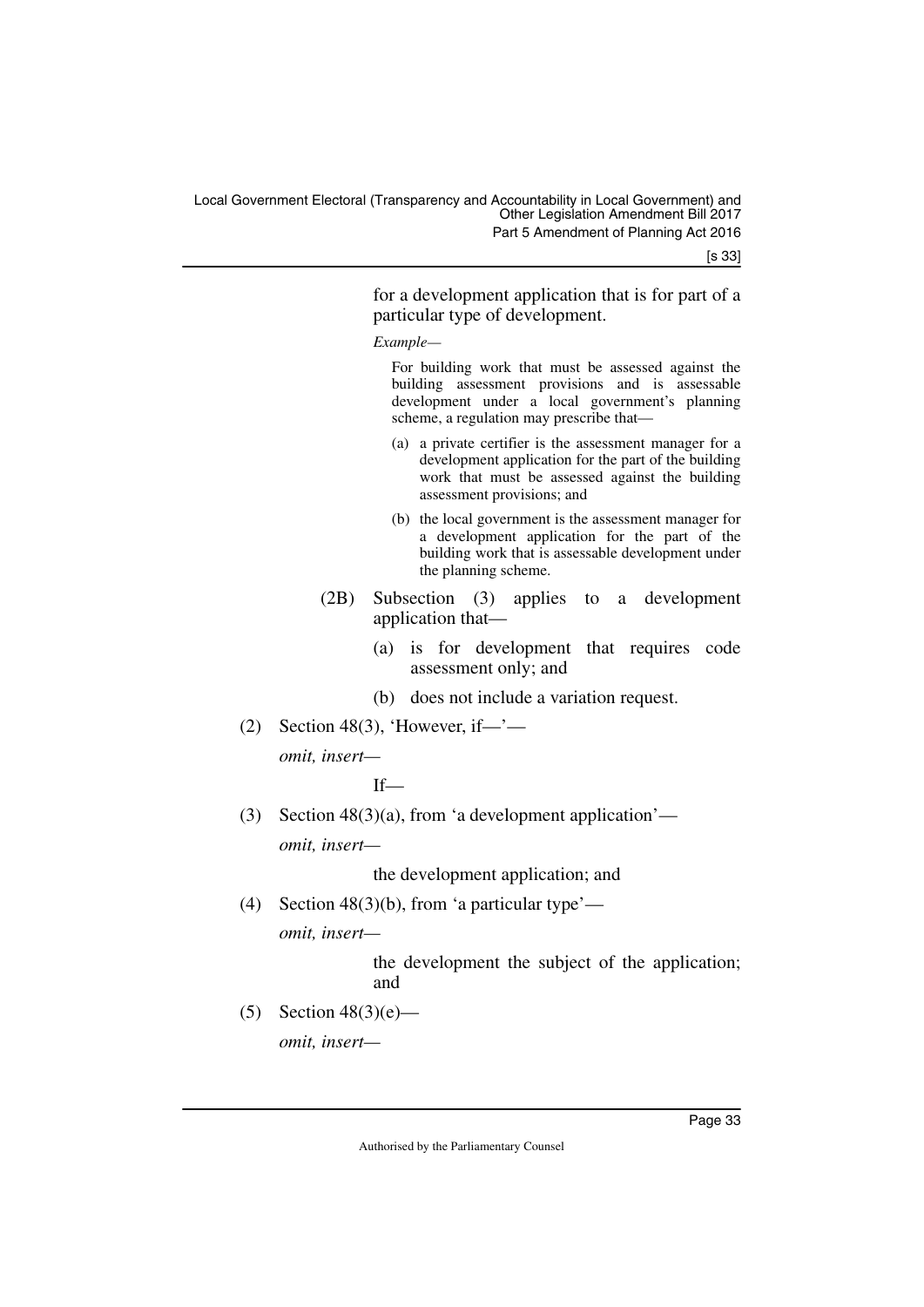Local Government Electoral (Transparency and Accountability in Local Government) and Other Legislation Amendment Bill 2017 Part 5 Amendment of Planning Act 2016

[s 34]

- (e) a person on the entity's list enters into an agreement with another person to accept the development application;
- (6) Section 48(6), from 'may'—

*omit, insert—*

may—

- (a) decide who is the assessment manager; or
- (b) require the application to be split into 2 or more applications.
- (7) Section 48(9), after 'that is'—

*insert—*

prescribed

#### <span id="page-35-1"></span><span id="page-35-0"></span>**34 Amendment of s 49 (What is a** *development approval***,**  *preliminary approval* **or** *development permit***)**

Section 49(6), definition *decision notice*, paragraph (c)—

*omit, insert—*

(c) a negotiated decision notice, other than a negotiated decision notice for a change application.

# <span id="page-35-2"></span>**35 Amendment of s 64 (Deemed approval of applications)**

<span id="page-35-3"></span>(1) Section  $64(8)(c)$ , from 'standard'—

*omit, insert—*

conditions (the *standard conditions*) stated in an instrument made by the Minister for this section.

(2) Section 64—

*insert—*

(9) Before making or amending the instrument mentioned in subsection (8)(c), the Minister must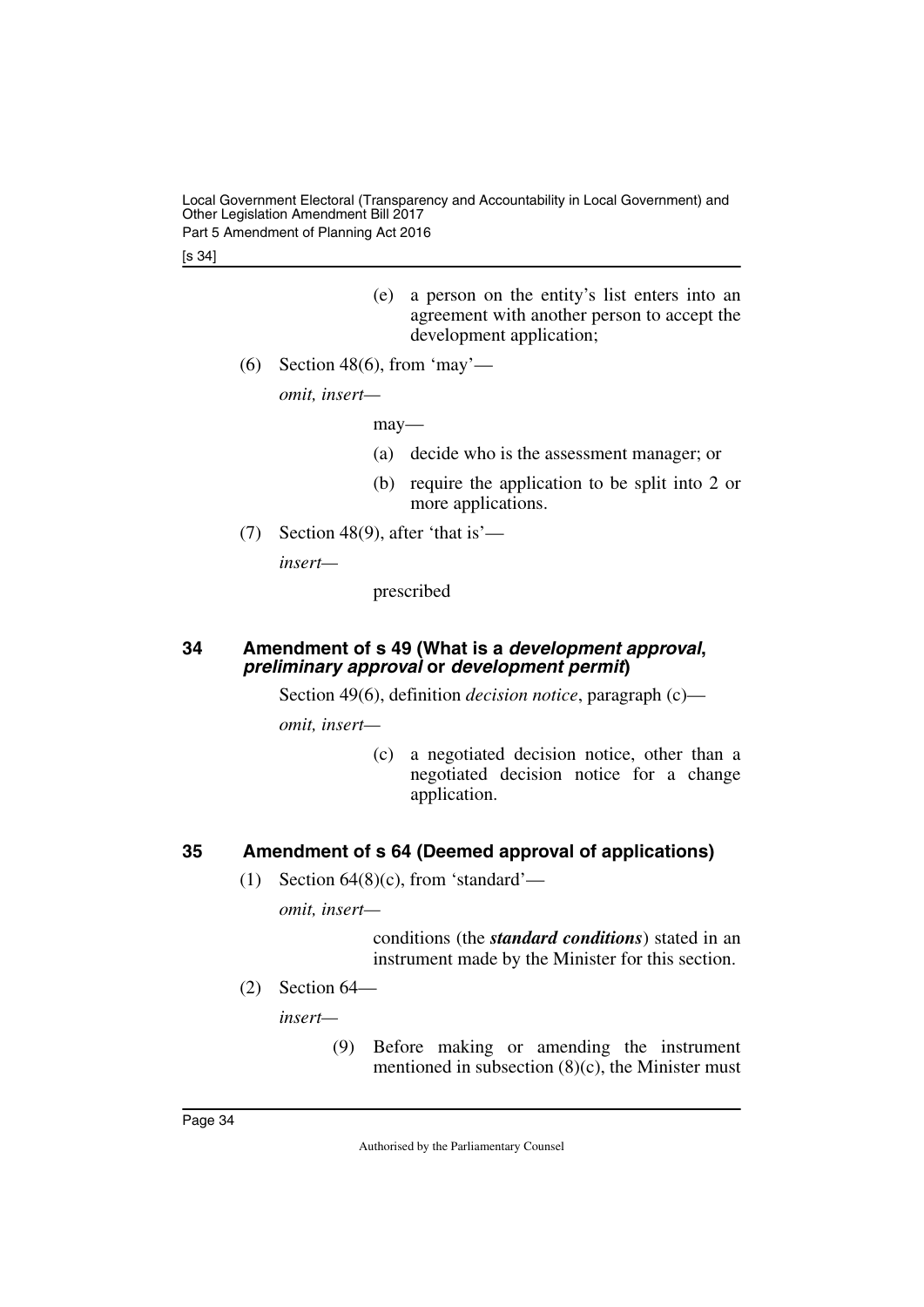[s 36]

consult with the persons the Minister considers appropriate.

(10) The Minister must notify the making or amendment of the instrument mentioned in subsection  $(8)(c)$  in the gazette.

# <span id="page-36-0"></span>**36 Amendment of s 68 (Development assessment rules)**

- <span id="page-36-1"></span>(1) Section  $68(2)(e)$  *omit.*
- (2) Section  $68(2)(f)$  and  $(g)$  *renumber* as section 68(2)(e) and (f).

# <span id="page-36-2"></span>**37 Insertion of new s 73A**

<span id="page-36-3"></span>Chapter 3, part 5, division 1—

*insert—*

# <span id="page-36-5"></span><span id="page-36-4"></span>**73A Development permits for building work given by private certifiers**

- (1) This section applies to a development application for a development permit that—
	- (a) is for building work; and
	- (b) is made to a private certifier as assessment manager.
- (2) Subsection (3) applies to the development application if any part of the building work requires impact assessment.
- (3) A development permit given by the private certifier for the building work does not authorise the carrying out of the part requiring impact assessment, unless a relevant preliminary approval is in effect for the part.
- (4) Subsection (5) applies to the development application if—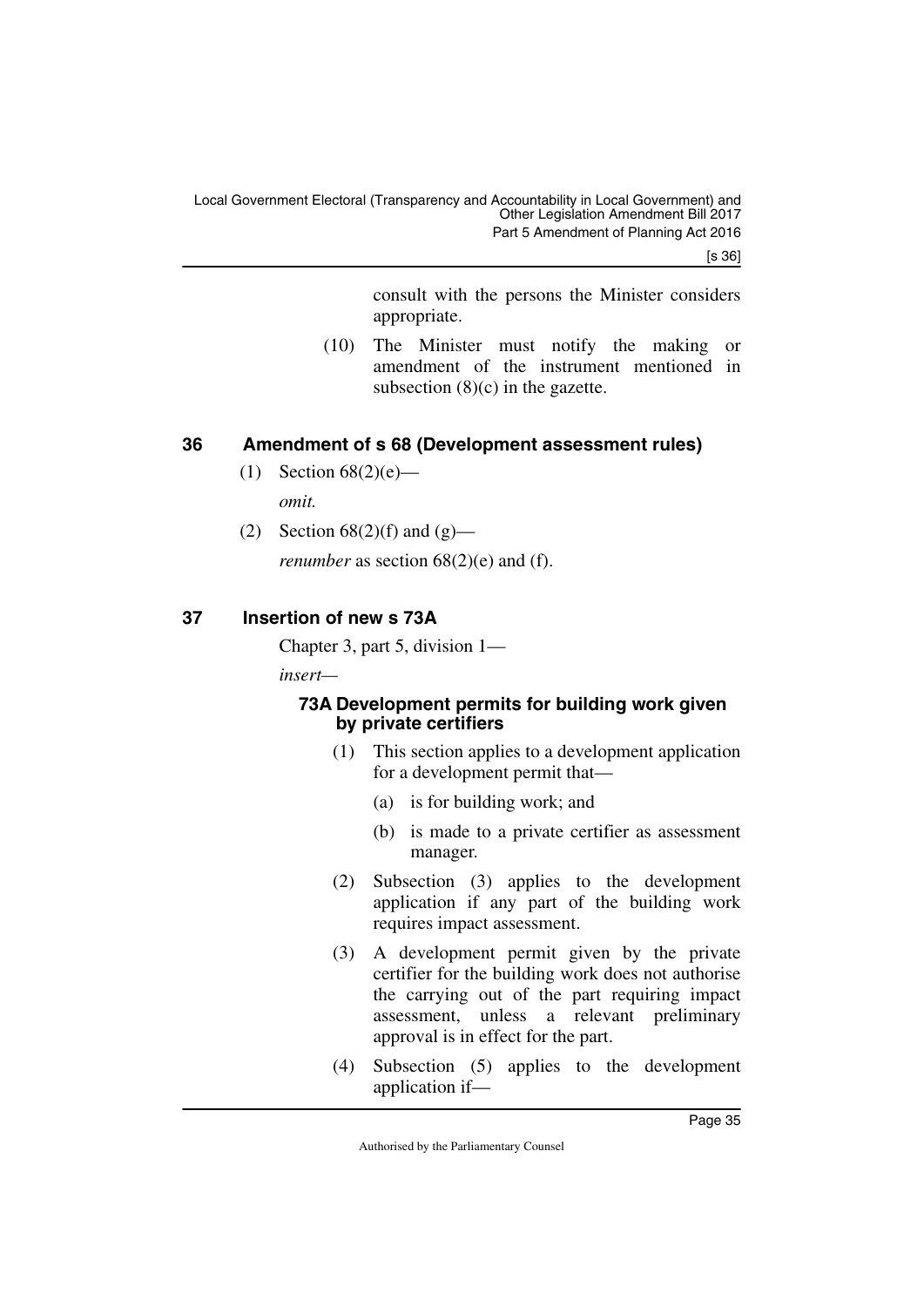Part 5 Amendment of Planning Act 2016

[s 38]

- (a) any part of the building work must be assessed against, or having regard to, a matter that is not a building assessment provision; and
- (b) none of the referral agencies are required to assess the application against, or having regard to, the matter.
- (5) A development permit given by the private certifier for the building work does not authorise the carrying out of the part requiring assessment against, or having regard to, the matter, unless a relevant preliminary approval is in effect for the part.
- (6) In this section—

*relevant preliminary approval* means a preliminary approval given under the old Act by an entity other than a private certifier.

# <span id="page-37-0"></span>**38 Amendment of s 74 (What this subdivision is about)**

<span id="page-37-1"></span>Section 74—

*insert—*

- (2) This subdivision also applies to an approval of a change application, other than a change application for a minor change to a development approval.
- (3) For subsection (2), sections 75 and 76 apply—
	- (a) as if a reference in section 75 to a development approval were a reference to an approval of a change application; and
	- (b) as if a reference in the sections to the assessment manager were a reference to the responsible entity; and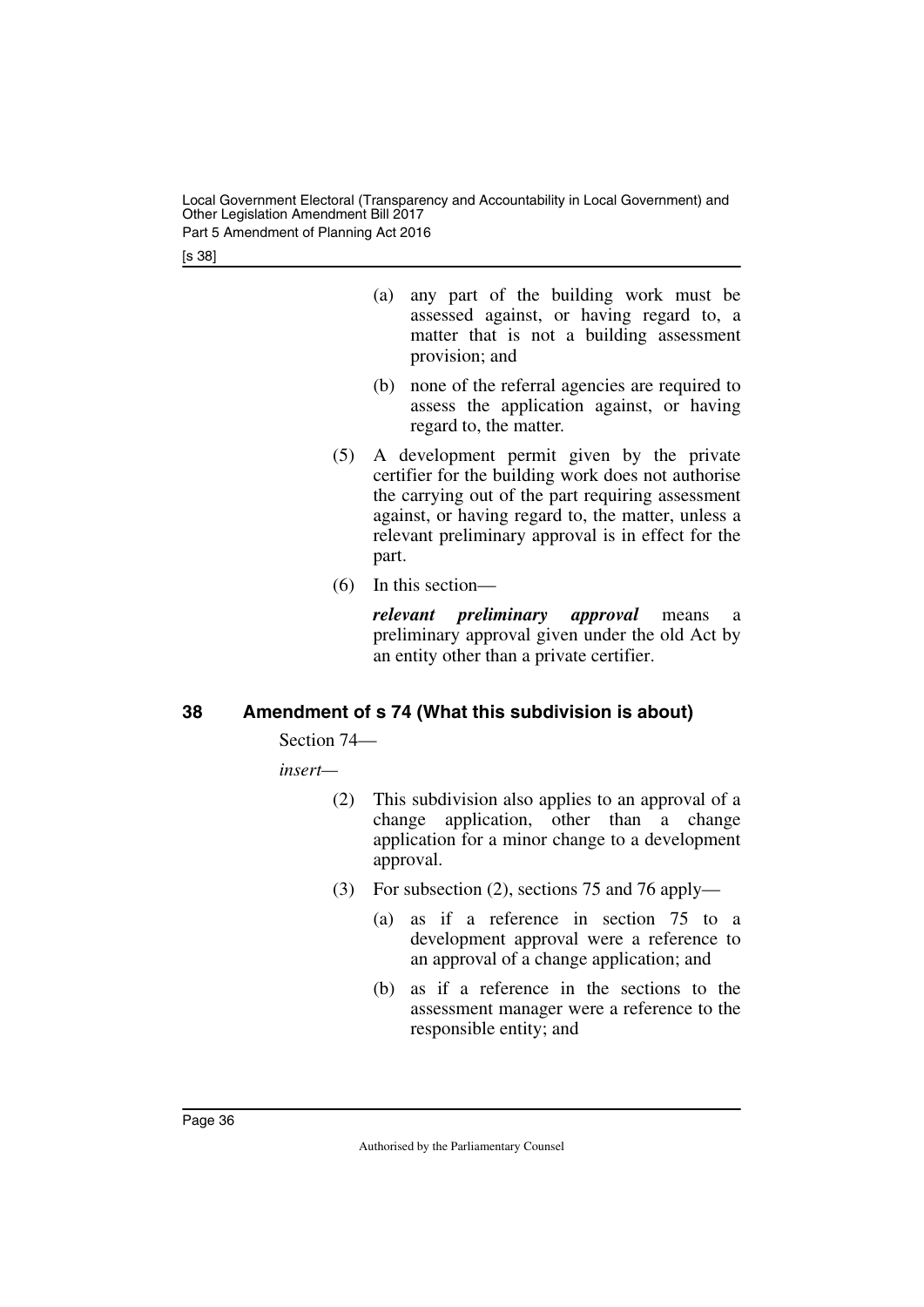[s 39]

- (c) as if a reference in section 76 to a development application were a reference to a change application; and
- (d) as if the reference in section  $76(3)(b)$  to section  $63(2)$  and  $(3)$  were a reference to section 83(4); and
- (e) with any other necessary changes.

# <span id="page-38-0"></span>**39 Amendment of s 75 (Making change representations)**

<span id="page-38-1"></span>(1) Section 75(1), 'the approval'—

*omit, insert—*

the development approval

- (2) Section 75(1)(b) *omit, insert—*
	- (b) if the development approval is a deemed approval—the standard conditions taken to be included in the deemed approval under section  $64(8)(c)$ .

# <span id="page-38-2"></span>**40 Amendment of s 76 (Deciding change representations)**

<span id="page-38-3"></span>Section 76(2), note—

*omit.*

# <span id="page-38-4"></span>**40A Amendment of s 78 (Making change application)**

<span id="page-38-5"></span>(1) Section 78(3)—

*insert—*

(ba) for a change application to change a condition imposed by the Minister under section 95—the Minister; or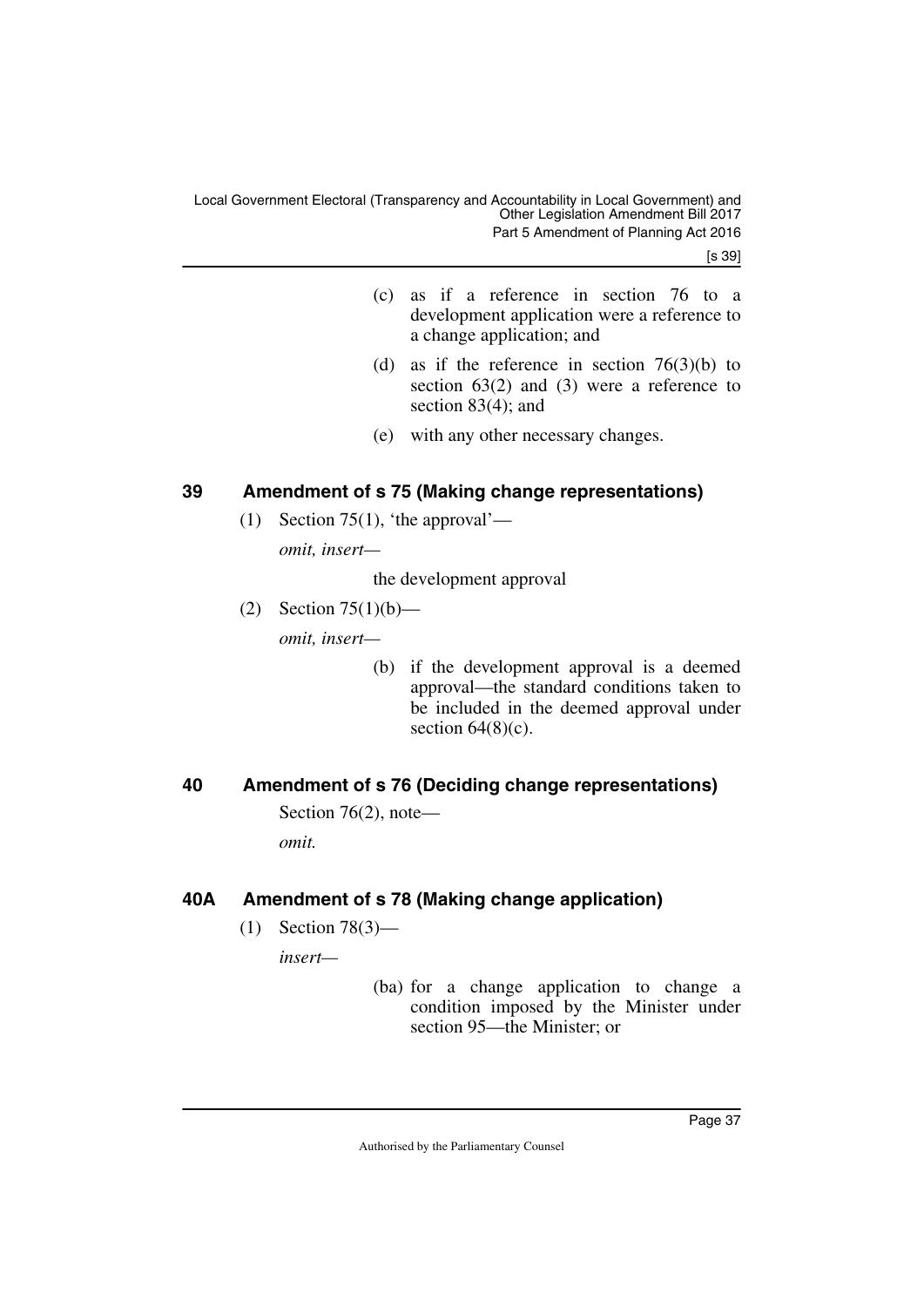Local Government Electoral (Transparency and Accountability in Local Government) and Other Legislation Amendment Bill 2017 Part 5 Amendment of Planning Act 2016

[s 41]

(bb) for a change application to change a development approval given by the Minister under part 6, division 3—the Minister; or

(2) Section 78—

*insert—*

- (5) If a change application is made to the Minister and the Minister is satisfied the change does not affect a State interest, the Minister may refer the change application to the assessment manager.
- (6) If the Minister refers the change application to the assessment manager, the assessment manager is taken to be the responsible entity for the change application.

# <span id="page-39-1"></span><span id="page-39-0"></span>**41 Amendment of s 79 (Requirements for change applications)**

Section  $79(1)(a)$ —

*omit, insert—*

(a) made in the approved form; and

# <span id="page-39-3"></span><span id="page-39-2"></span>**41A Amendment of s 80 (Notifying affected entities of minor change application)**

Section 80(2)(c), after 'the P&E Court'—

*insert—*

or the Minister

# <span id="page-39-5"></span><span id="page-39-4"></span>**42 Amendment of s 81 (Assessing and deciding application for minor changes)**

(1) Section  $81(2)(b)$ —

*omit, insert—*

(b) if the responsible entity is the assessment manager—any properly made submissions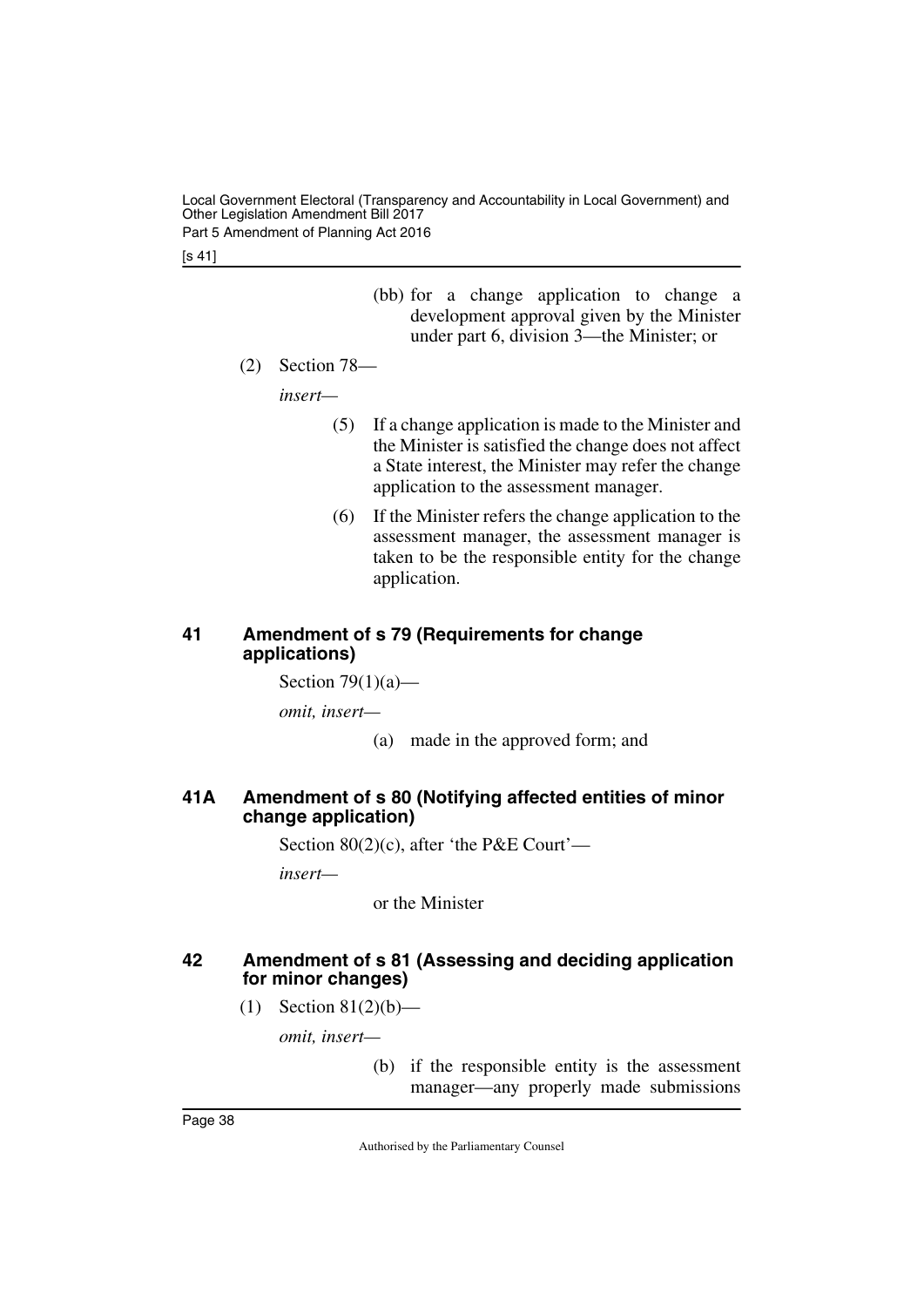[s 43]

about the development application or another change application that was approved; and

(2) Section  $81(2)(d)$ —

*omit, insert—*

- (d) if the responsible entity is, under section 78(3)(ba) or (bb), the Minister—all matters the Minister would or may assess against or have regard to, if the change application were a development application called in by the Minister; and
- (da) if paragraph (d) does not apply—all matters the responsible entity would or may assess against or have regard to, if the change application were a development application; and
- (3) Section 81(3), 'subsection  $(2)(d)$ '—

*omit, insert—*

subsection  $(2)(d)$  and  $(da)$ 

# <span id="page-40-1"></span><span id="page-40-0"></span>**43 Amendment of s 82 (Assessing and deciding application for other changes)**

(1) Section 82(3)—

*insert—*

- (c) if the responsible entity is, under section 78(3)(ba) or (bb), the Minister—
	- (i) part 2, division 2 and part 3, other than sections 51, 63 and  $64(8)(c)$ , and the development assessment rules apply to the change application only if, and to the extent, those provisions would apply to a development application called in by the Minister; and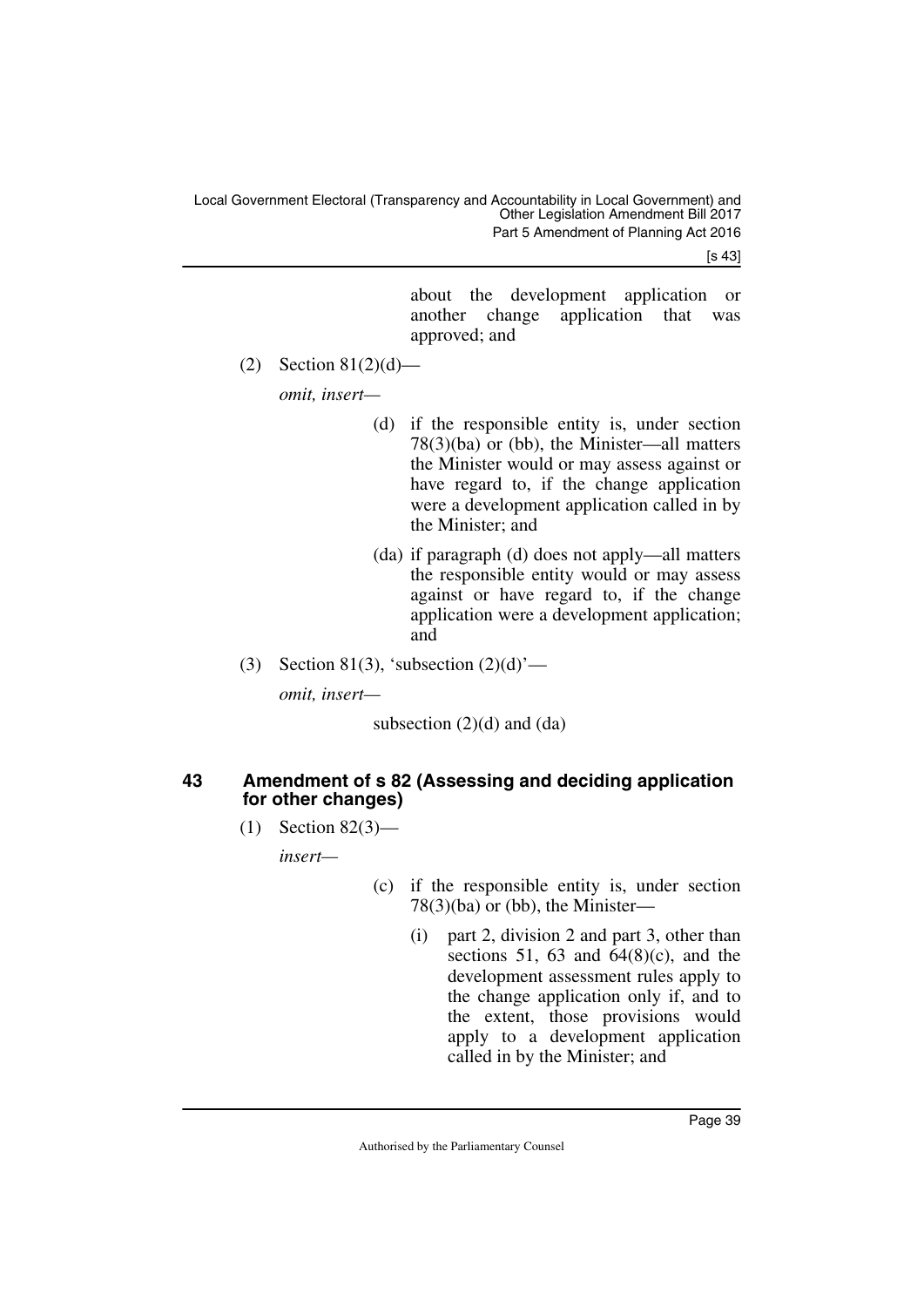Local Government Electoral (Transparency and Accountability in Local Government) and Other Legislation Amendment Bill 2017 Part 5 Amendment of Planning Act 2016

[s 44]

- (ii) section 105(5) and (6) applies for assessing and deciding the change application.
- (2) Section 82—

*insert—*

(5) If a change application is made within 1 year after the development approval was given, any properly made submission for the application for the development approval is taken to be a properly made submission for the change application.

# <span id="page-41-0"></span>**44 Amendment of s 83 (Notice of decision)**

- <span id="page-41-1"></span>(1) Section 83(1) *insert—*
	- (h) another person prescribed by regulation.
- (2) Section 83—

*insert—*

- (1A) Also, if a negotiated decision notice is not given in relation to the decision, the responsible entity, other than the P&E Court, must give a decision notice about the decision to each principal submitter within 5 business days after the first of the following events happens—
	- (a) the applicant gives the responsible entity a written notice stating that the applicant does not intend to make change representations under section 75;
	- (b) the applicant gives the responsible entity notice of the applicant's appeal;
	- (c) the applicant's appeal period for the change application ends.
- (3) Section 83(6), 'subsection  $(5)$ '—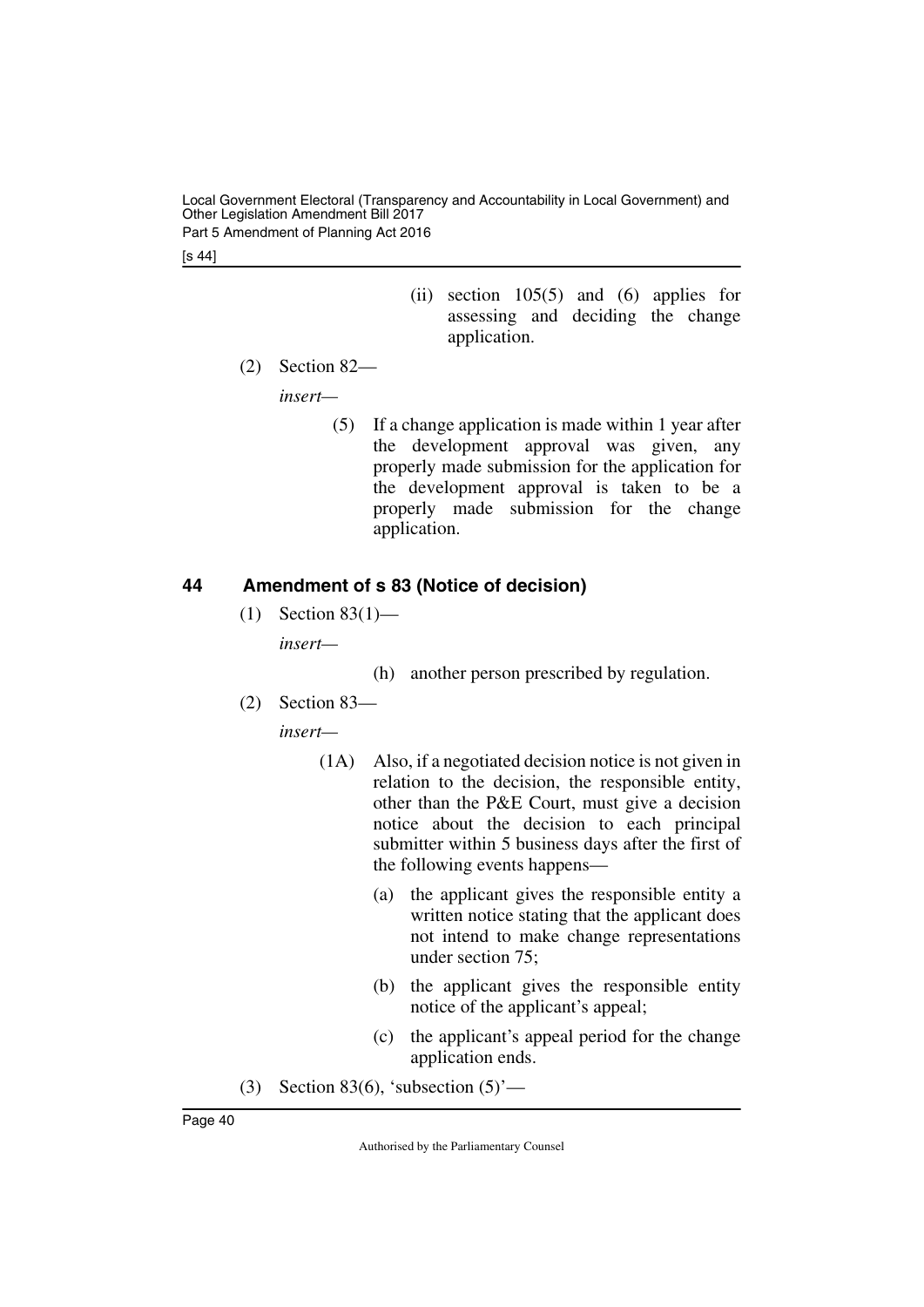[s 45]

*omit, insert—*

subsection (6)

(4) Section 83(1A) to (8)—

<span id="page-42-1"></span>*renumber* as section 83(2) to (9).

# <span id="page-42-0"></span>**45 Amendment of s 103 (Call in notice)**

Section  $103(3)(b)(i)$ , after 'decide'—

*insert—*

, or reassess and re-decide,

# <span id="page-42-2"></span>**46 Amendment of s 104 (Effect of call in notice)**

<span id="page-42-3"></span>Section 104(1)(a) and (b), after 'decision-maker' *insert—*

for the application

# <span id="page-42-4"></span>**47 Amendment of s 105 (Deciding called in application)**

<span id="page-42-5"></span>(1) Section  $105(1)(a)$ , after 'decide' *insert—*

, or reassess and re-decide,

(2) Section 105(8), '83(2) and  $(3)$ ,'*omit, insert—*

83(3) and (4)

(3) Section  $105(9)(b)(i)$ , after 'decide' *insert—*

, or reassess and re-decide,

# <span id="page-42-7"></span><span id="page-42-6"></span>**48 Amendment of s 112 (Regulation prescribing charges)** Section 112(2)—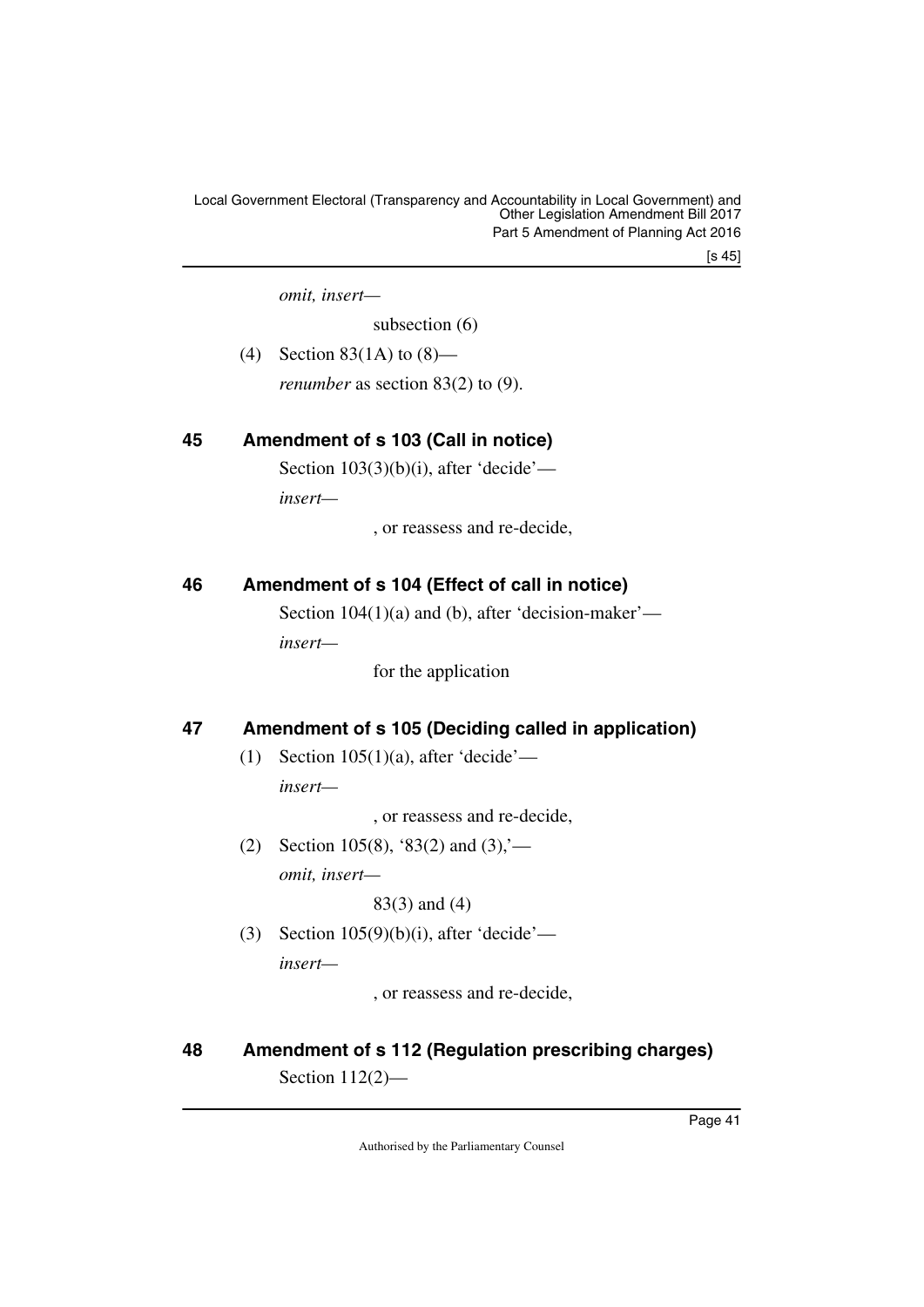Local Government Electoral (Transparency and Accountability in Local Government) and Other Legislation Amendment Bill 2017 Part 5 Amendment of Planning Act 2016

[s 49]

*omit, insert—*

- (2) A *maximum adopted charge*, for a financial year, for trunk infrastructure, is—
	- (a) for the 2017–2018 financial year—the prescribed amount for an adopted charge for the infrastructure; or
	- (b) otherwise—the sum of—
		- (i) the prescribed amount for an adopted charge for the infrastructure in force at the start of the financial year; and
		- (ii) an amount equal to the amount mentioned in subparagraph (i) multiplied by the sum of the percentage increases for each financial quarter since the amount was last prescribed or amended.

# <span id="page-43-1"></span><span id="page-43-0"></span>**49 Amendment of s 115 (Provisions for participating local governments and distributor-retailers)**

Section 115—

*insert—*

(8) Each party to a breakup agreement must publish a copy of the agreement on the party's website.

# <span id="page-43-3"></span><span id="page-43-2"></span>**49A Amendment of s 139 (Application to convert infrastructure to trunk infrastructure)**

(1) Section 139(1), after 'may apply'—

*insert—*

(a *conversion application*)

(2) Section 139(2)—

*omit, insert—*

(2) The application must be made—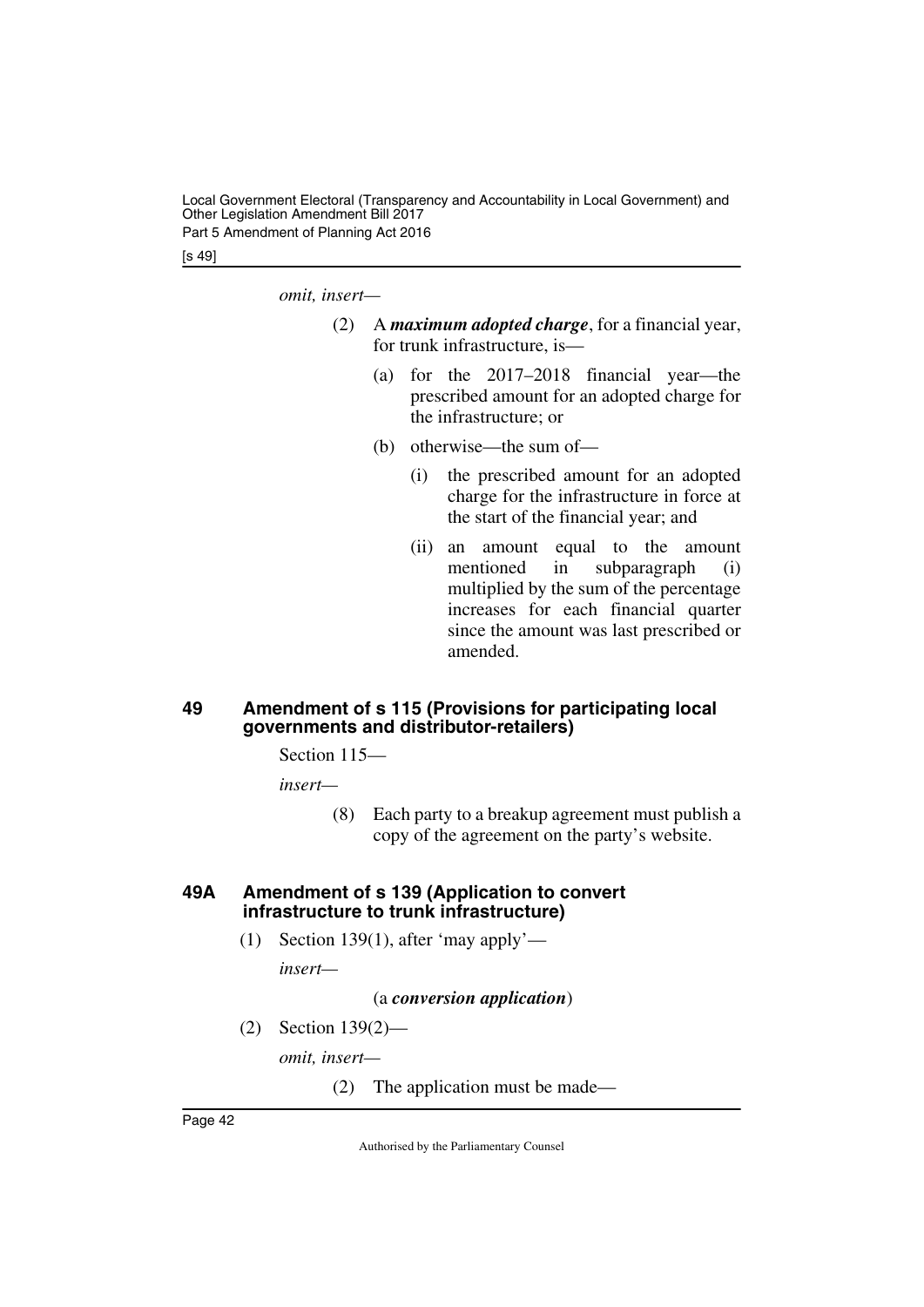[s 50]

- (a) to the local government in writing; and
- (b) within 1 year after the development approval starts to have effect.

# <span id="page-44-0"></span>**50 Amendment of s 230 (Notice of appeal)**

<span id="page-44-1"></span>(1) Section 230(3), 'the registrar must,' *omit, insert—*

the registrar, must,

(2) Section 230—

*insert—*

(7) Despite any other Act or rules of court to the contrary, a copy of a notice of appeal may be given to the chief executive by emailing the copy to the chief executive at the email address stated on the department's website for this purpose.

# <span id="page-44-2"></span>**51 Amendment of s 231 (Other appeals)**

<span id="page-44-3"></span>Section 231(4), definition *non-appealable*, paragraphs (b) and (c), 'a tribunal'—

*omit, insert—*

any tribunal

# <span id="page-44-4"></span>**52 Amendment of s 249 (Conduct of tribunal proceedings)**

<span id="page-44-5"></span>Section 249 $(2)$ , 'if the parties agree'—

<span id="page-44-7"></span>*omit.*

# <span id="page-44-6"></span>**52A Amendment of s 277 (Assessment and decision rules for particular State heritage places)**

Section 277(3) and (4), 'prudent or'—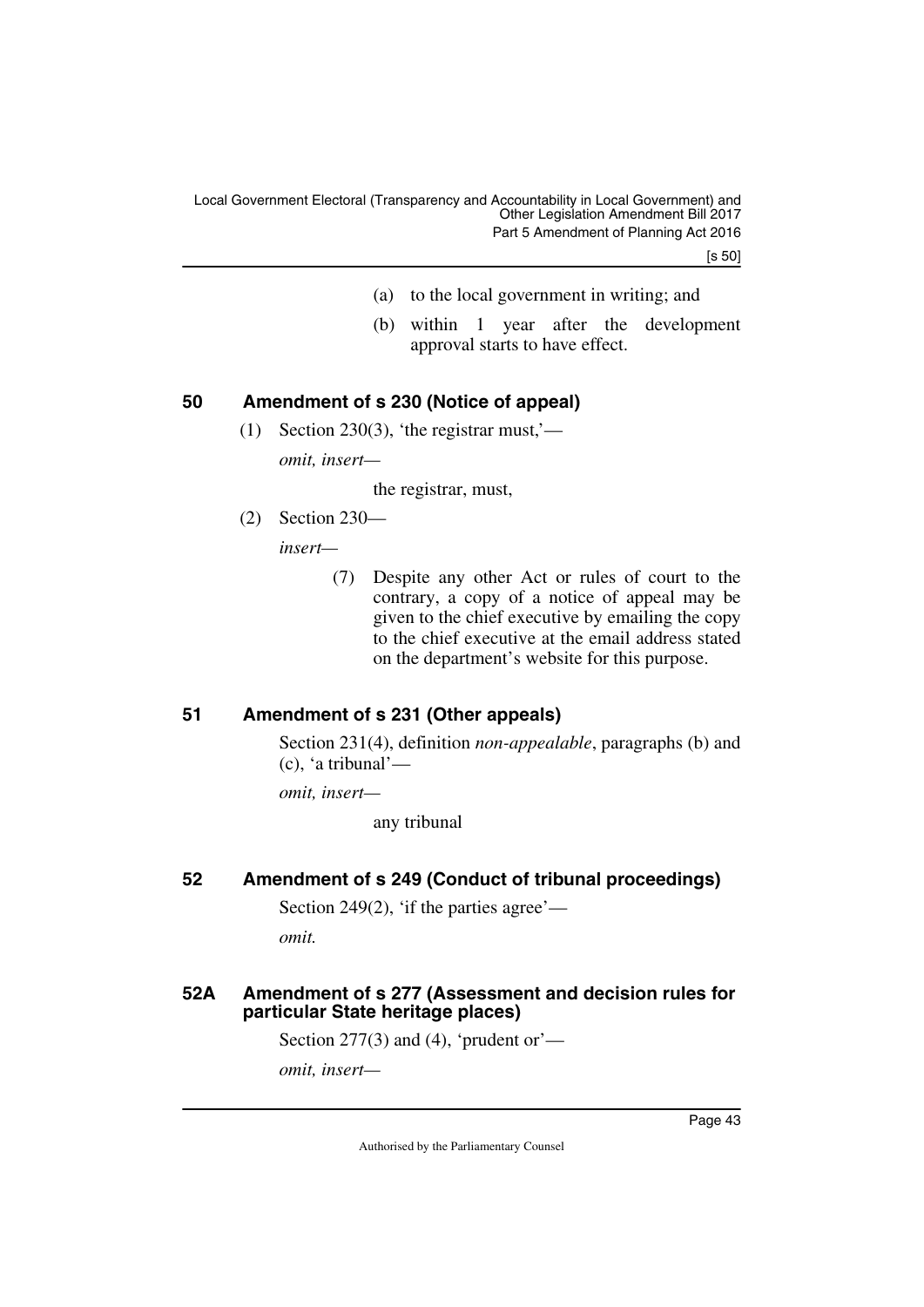Part 5 Amendment of Planning Act 2016

[s 53]

prudent and

# <span id="page-45-0"></span>**53 Amendment of s 287 (Statutory instruments)**

<span id="page-45-1"></span>Section 287—

*insert—*

(7) In this section—

*statutory instrument* includes a designation of land for community infrastructure within the meaning of the old Act.

#### <span id="page-45-2"></span>**54 Amendment of s 289 (References to the old Act or provisions of the old Act)**

<span id="page-45-3"></span>(1) Section 289, heading—

*omit, insert—*

# **289 References to the old Act and the repealed Integrated Planning Act 1997**

(2) Section  $289(2)(a)$  and (b), after 'old Act'—

*insert—*

# or the repealed *Integrated Planning Act 1997*

(3) Section 289, table, column 1, entry for 'a code, or other matter, against which assessable development must be assessed', after 'development'—

 *insert—*

or development requiring compliance assessment,

# <span id="page-45-5"></span><span id="page-45-4"></span>**55 Amendment of s 297 (Categorising development under designations)**

Section 297(1)(a)—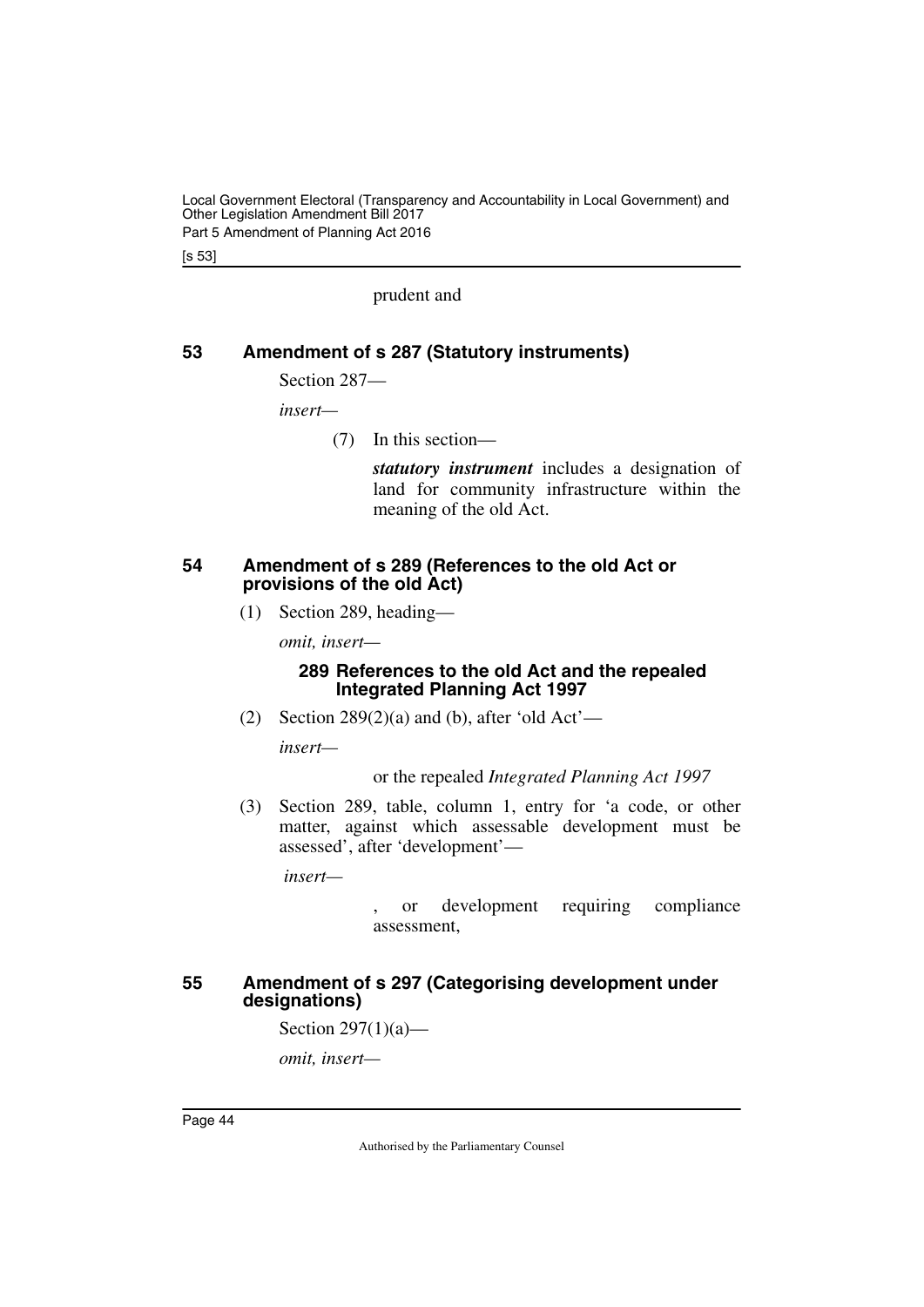Local Government Electoral (Transparency and Accountability in Local Government) and Other Legislation Amendment Bill 2017 Part 5 Amendment of Planning Act 2016

[s 56]

- (a) either—
	- (i) a designation of land for community infrastructure under the old Act is in force when the old Act is repealed; or
	- (ii) a designation of land for community infrastructure is made under the old Act after the commencement; and

# <span id="page-46-0"></span>**56 Insertion of new s 307A**

<span id="page-46-1"></span>After section 307—

*insert—*

# <span id="page-46-3"></span><span id="page-46-2"></span>**307A Application to convert infrastructure to trunk infrastructure**

- (1) This section applies in relation to a development approval that is in force when the old Act is repealed.
- (2) Section 139(2)(b) does not apply to a conversion application made by the applicant for the development approval.

# <span id="page-46-5"></span><span id="page-46-4"></span>**56A Amendment of s 319 (Compliance assessment of documents or works)**

Section 319(1)(b), 'works.'—

*omit, insert—*

works, other than a subdivision plan.

# <span id="page-46-6"></span>**57 Amendment of sch 1 (Appeals)**

<span id="page-46-7"></span>(1) Schedule 1, section  $1(2)(g)$  and  $(h)$ —

*omit, insert—*

(g) a matter under this Act, to the extent the matter relates to the Building Act, other than a matter under that Act that may or must be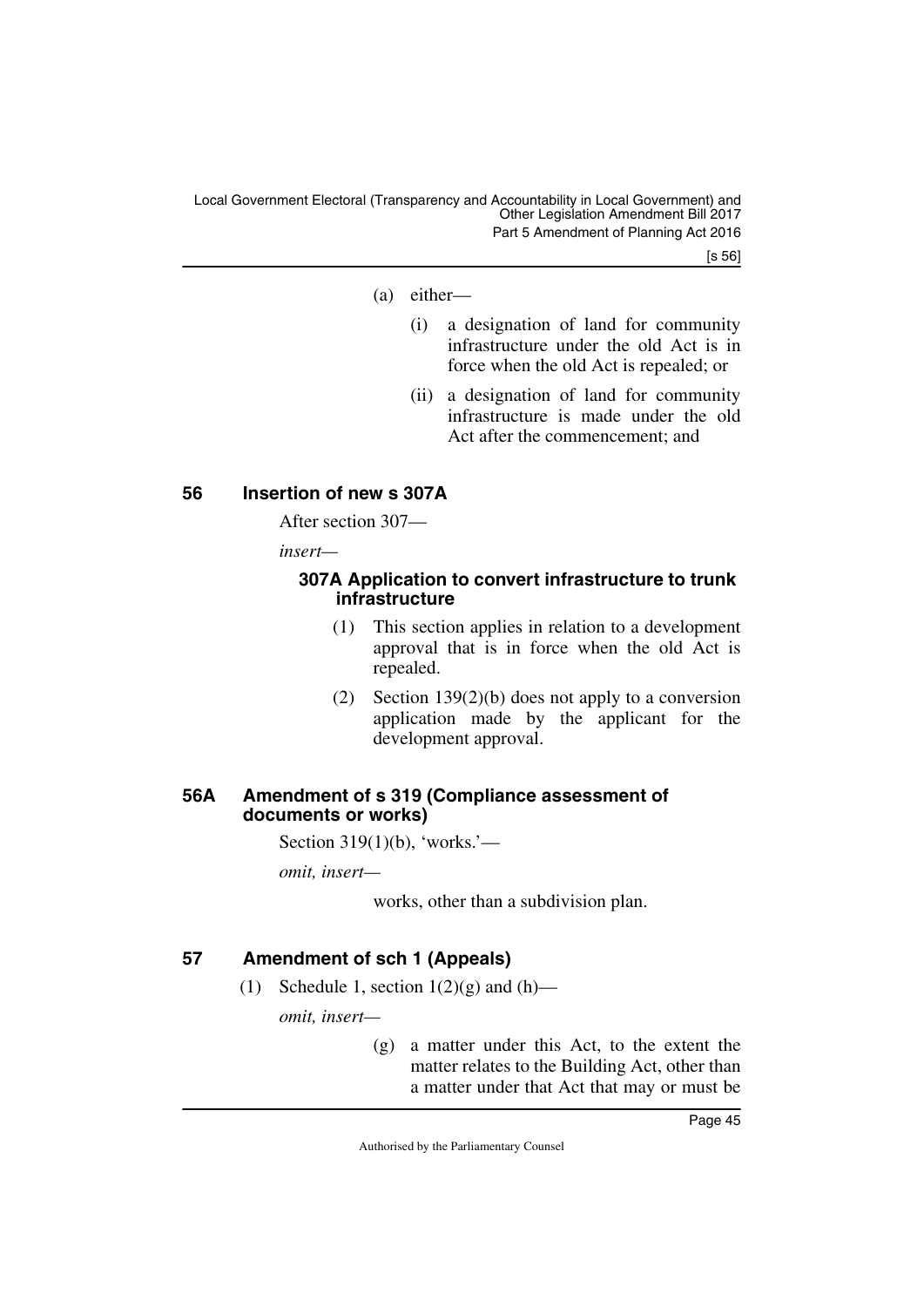Local Government Electoral (Transparency and Accountability in Local Government) and Other Legislation Amendment Bill 2017 Part 5 Amendment of Planning Act 2016

[s 57]

|     |                                 | decided by the Queensland Building and<br>Construction Commission; or                                                                             |
|-----|---------------------------------|---------------------------------------------------------------------------------------------------------------------------------------------------|
|     | (h)                             | a decision to give an enforcement notice—                                                                                                         |
|     |                                 | (i)<br>in relation to a matter under paragraphs<br>$(a)$ to $(g)$ ; or                                                                            |
|     |                                 | under the Plumbing and Drainage Act;<br>(ii)<br>$\alpha$                                                                                          |
| (2) |                                 | Schedule 1, section $1(2)(i)$ , 'a decision to give'—                                                                                             |
|     | omit.                           |                                                                                                                                                   |
| (3) | Schedule 1, section $1(2)(k)$ — |                                                                                                                                                   |
|     | omit.                           |                                                                                                                                                   |
| (4) | Schedule 1, section $1-$        |                                                                                                                                                   |
|     | insert—                         |                                                                                                                                                   |
|     | (8)                             | In this section—                                                                                                                                  |
|     |                                 | storey see the Building Code, part A1.1.                                                                                                          |
| (5) |                                 | Schedule 1, table 1, item 1, 'An appeal'—                                                                                                         |
|     | omit, insert-                   |                                                                                                                                                   |
|     |                                 | For a development application other than a<br>development application called in by the<br>Minister, an appeal                                     |
| (6) | application.'—                  | Schedule 1, table 1, item 2, from 'An appeal' to 'change                                                                                          |
|     | omit, insert-                   |                                                                                                                                                   |
|     |                                 | For a change application other than a change<br>application made to the P&E Court or called in by<br>the Minister, an appeal may be made against— |
|     |                                 |                                                                                                                                                   |

- (a) the responsible entity's decision on the change application; or
- (b) a deemed refusal of the change application.
- (7) Schedule 1, table 1, item 3, from 'An appeal' to 'extension application.'—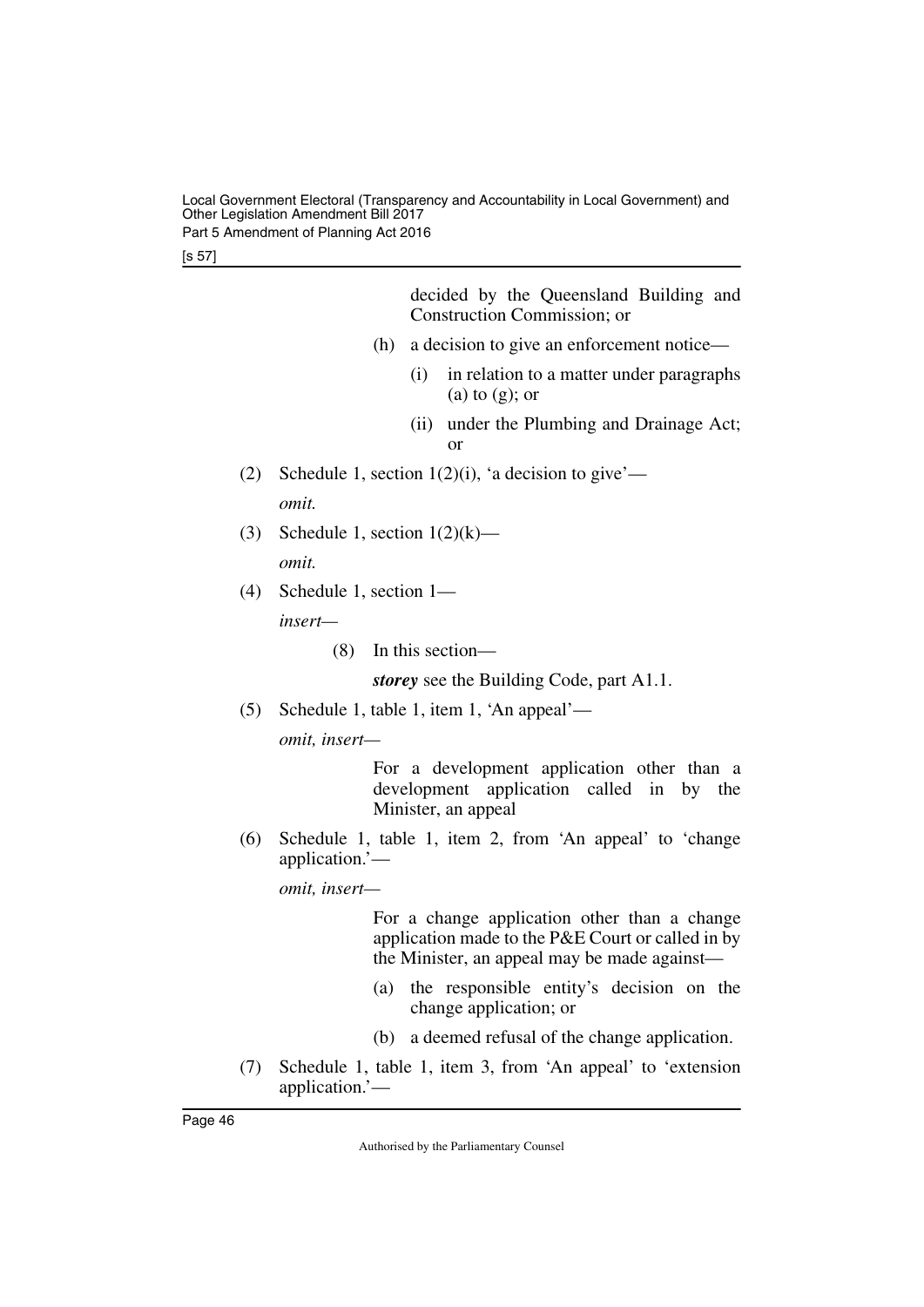[s 57]

*omit, insert—*

For an extension application other than an extension application called in by the Minister, an appeal may be made against—

- (a) the assessment manager's decision on the extension application; or
- (b) a deemed refusal of the extension application.
- (8) Schedule 1, table 1, item 4, paragraph (d)—

*omit, insert—*

- (d) for an appeal to the P&E Court—the amount of the charge is so unreasonable that no reasonable relevant local government could have imposed the amount.
- (9) Schedule 1, table 2, item 2, from 'An appeal' to 'variation request.'—

*omit, insert—*

For a development application or change application other than an application decided by the P&E Court or called in by the Minister, an appeal may be made against the decision to approve the application, to the extent the decision relates to—

- (a) any part of the development application or change application that required impact assessment; or
- (b) a variation request.
- (10) Schedule 1, table 2, item 3, from 'An appeal' to 'variation request.'—

*omit, insert—*

For a development application or change application other than an application decided by the P&E Court or called in by the Minister, an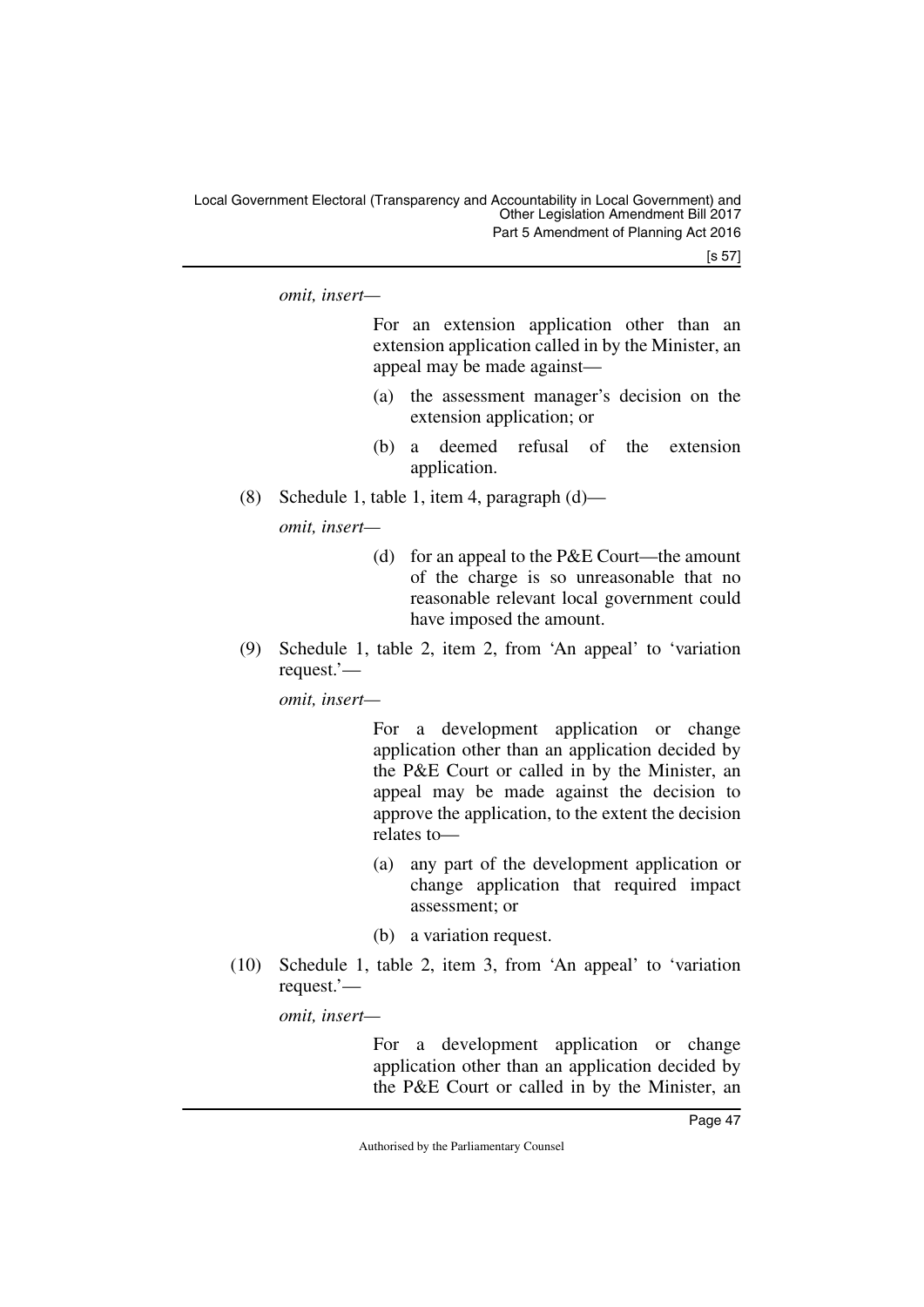Part 5 Amendment of Planning Act 2016

[s 58]

appeal may be made against a provision of the development approval, or a failure to include a provision in the development approval, to the extent the matter relates to—

- (a) any part of the development application or change application that required impact assessment; or
- (b) a variation request.
- (11) Schedule 1, table 3, item 3—

*omit, insert—*

#### **3. Certain decisions under the Building Act and the Plumbing and Drainage Act**

An appeal may be made against—

- (a) a decision under the Building Act, other than a decision made by the Queensland Building and Construction Commission, if an information notice about the decision was given or required to be given under that Act; or
- (b) a decision under the Plumbing and Drainage Act, part 4 or 5, if an information notice about the decision was given or required to be given under that Act.

| <b>IColumn 1</b><br>Appellant                                                                            | Column 2<br><b>Respondent</b>       | Column 3<br>Co-respondent<br>$(if$ any) | Column 4<br>Co-respondent<br>by election (if<br>any) |
|----------------------------------------------------------------------------------------------------------|-------------------------------------|-----------------------------------------|------------------------------------------------------|
| A person who<br>received, or was<br>entitled to receive, an<br>linformation notice<br>about the decision | The person who<br>made the decision |                                         |                                                      |

# <span id="page-49-0"></span>**58 Amendment of sch 2 (Dictionary)**

<span id="page-49-1"></span>(1) Schedule 2, definitions *required fee*, *standard conditions* and *storey*—

*omit*.

(2) Schedule 2—

*insert—*

*prescribed tidal works* means tidal works of a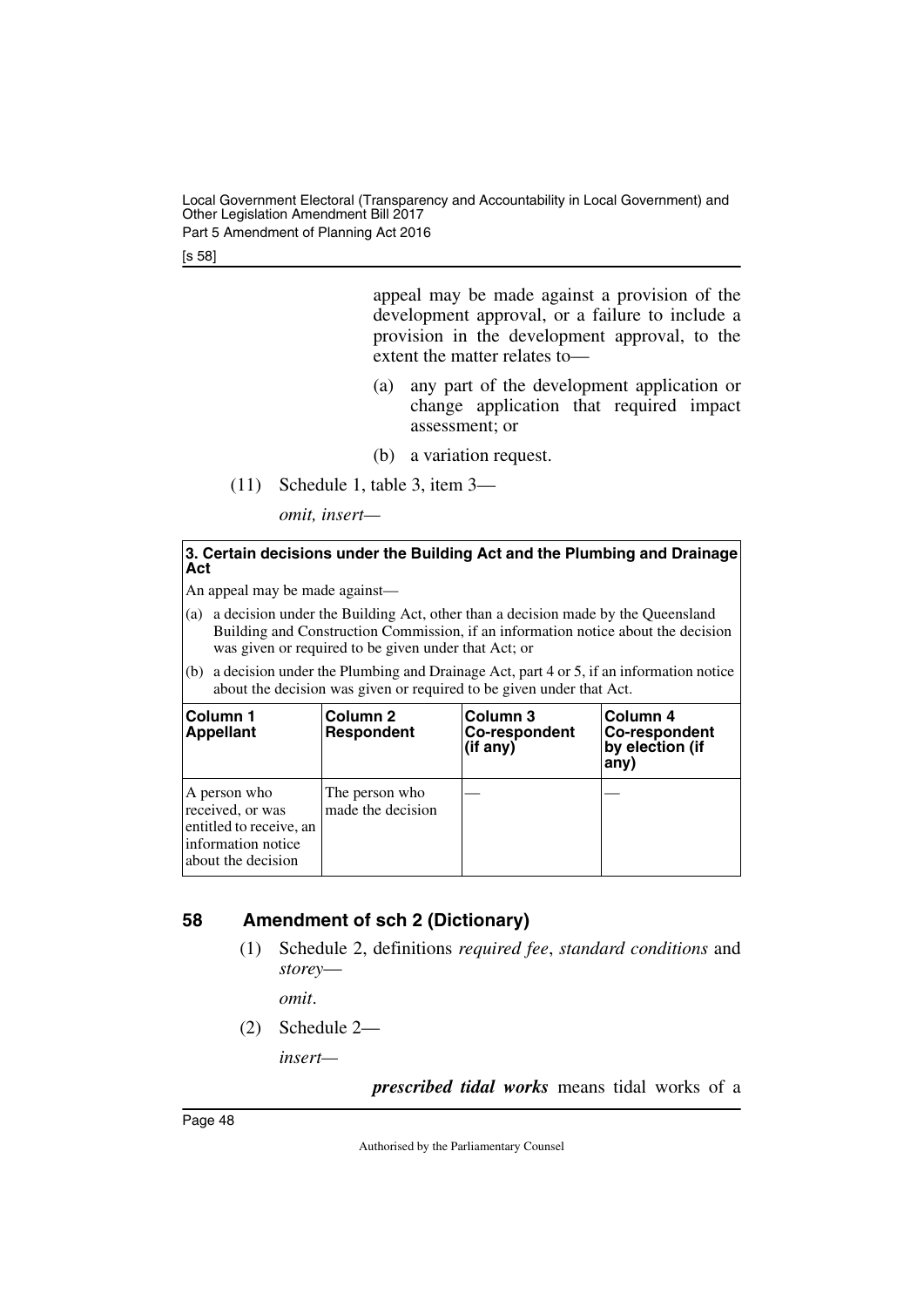[s 58]

type prescribed under the Coastal Act, section  $167(5)(d)$ .

*Queensland Building and Construction Commission* means the Queensland Building and Construction Commission established under the *Queensland Building and Construction Commission Act 1991*, section 5.

*required fee* means—

- (a) for an application or referral to a local government—the fee fixed by resolution of the local government for the application or referral; or
- (b) for an application or appeal to the P&E Court—the fee prescribed under the *Supreme Court of Queensland Act 1991*, section  $92(2)(a)$  for the application or appeal; or
- (c) for an application or appeal to a tribunal—the fee prescribed by regulation for the application or appeal; or
- (d) for an application or referral to another public sector entity or the Minister—the fee prescribed by regulation for the application or referral; or
- (e) for an application to a chosen assessment manager—the fee negotiated between the applicant and the chosen assessment manager for the application.

*standard conditions*, of a deemed approval, see section  $64(8)(c)$ .

- (3) Schedule 2, definition *building work*, paragraph (d) *omit.*
- (4) Schedule 2, definition *conversion application*, 'section  $139(2)$ <sup>'</sup>—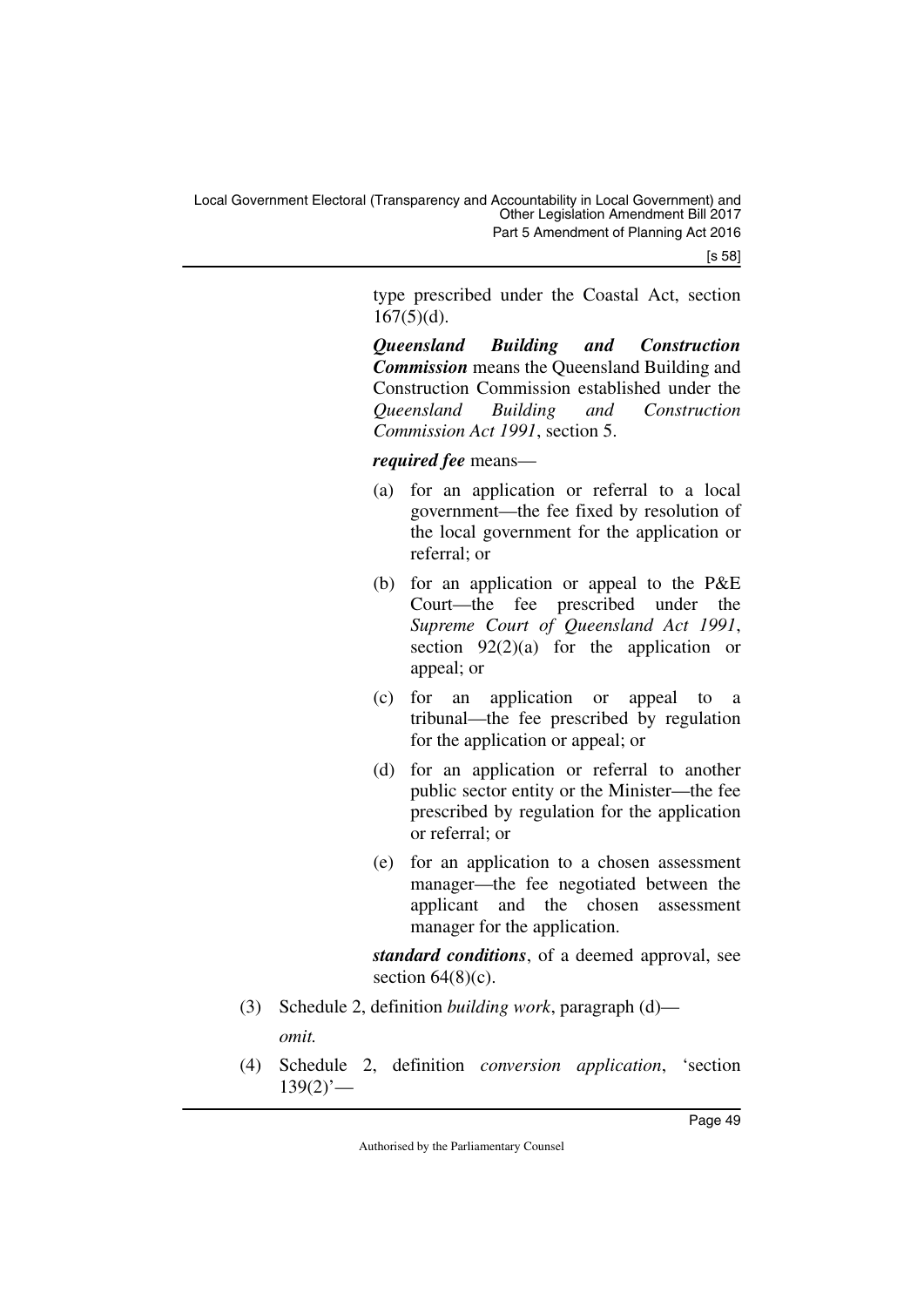Local Government Electoral (Transparency and Accountability in Local Government) and Other Legislation Amendment Bill 2017 Part 6 Amendment of Planning and Environment Court Act 2016

[s 59]

*omit, insert—*

<span id="page-51-1"></span>section  $139(1)$ 

# <span id="page-51-0"></span>**Part 6 Amendment of Planning and Environment Court Act 2016**

# <span id="page-51-2"></span>**59 Act amended**

<span id="page-51-3"></span>This part amends the *Planning and Environment Court Act 2016*.

# <span id="page-51-4"></span>**60 Amendment of s 60 (Orders for costs)**

<span id="page-51-5"></span>Section 60(2), definition *development assessment rules omit.*

# <span id="page-51-7"></span><span id="page-51-6"></span>**61 Amendment of s 61 (Orders for costs for particular proceedings)**

Section 61(2), 'the owner's consent requirement under the Planning Act'—

*omit, insert—*

a requirement under the Planning Act to obtain the consent of another person or entity to the cancellation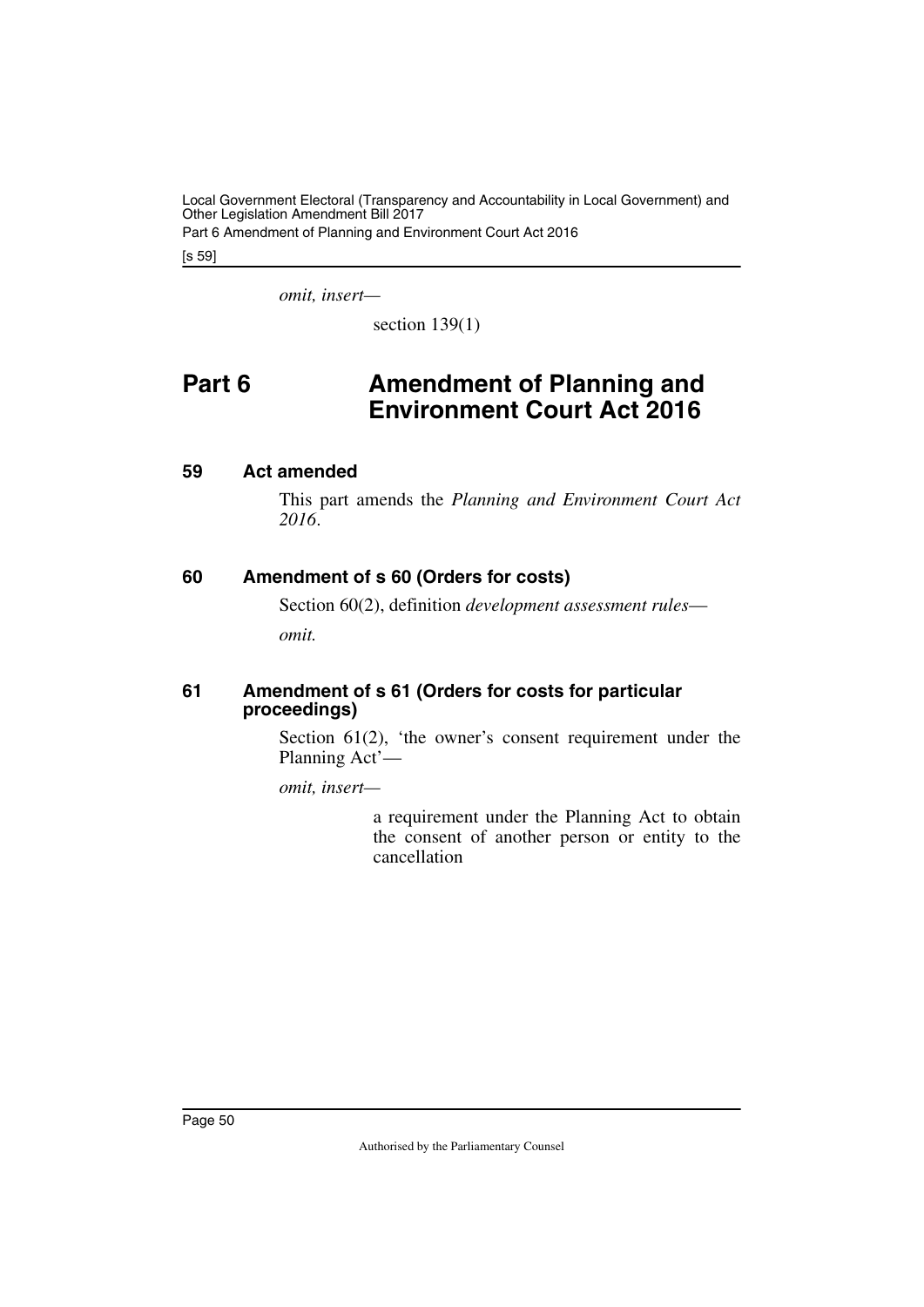Part 7 Amendment of Planning (Consequential) and Other Legislation Amendment Act 2016

[s 62]

# <span id="page-52-1"></span><span id="page-52-0"></span>**Part 7 Amendment of Planning (Consequential) and Other Legislation Amendment Act 2016**

# <span id="page-52-2"></span>**62 Act amended**

<span id="page-52-3"></span>This part amends the *Planning (Consequential) and Other Legislation Amendment Act 2016*.

*Editor's note—*

Legislation ultimately amended—

- *Building Act 1975*
- *Coastal Protection and Management Act 1995*

# <span id="page-52-5"></span><span id="page-52-4"></span>**63 Replacement of s 39 (Replacement of s 6 (What is a**  *building development application***))**

Section 39—

*omit, insert—*

# <span id="page-52-7"></span><span id="page-52-6"></span>**39 Replacement of s 6 (What is a** *building development application***)**

Section 6—

*omit, insert—*

# **6 What is a** *building development application*

- (1) A *building development application* is—
	- (a) a development application for a development approval—
		- (i) if the local government is the assessment manager for the application—to the extent the application is for building work that, under the Planning Act, must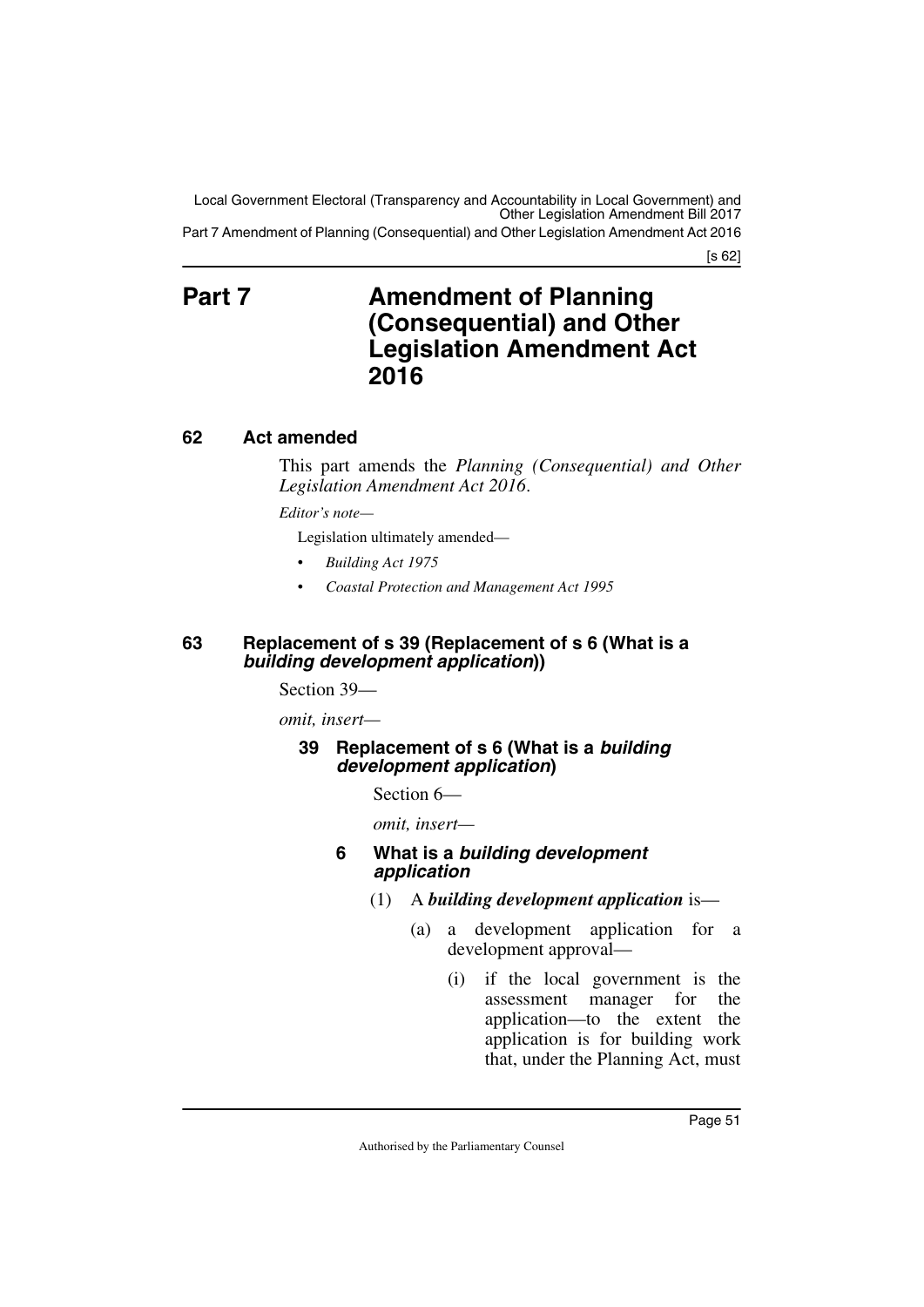Part 7 Amendment of Planning (Consequential) and Other Legislation Amendment Act 2016

[s 64]

be assessed against the building assessment provisions; and

*Note—*

For the functions of a local government in relation to building development applications, see section 51.

- (ii) if a private certifier is the assessment manager for the application—for building work; or
- (b) a change application, other than a minor change application, to change a development approval—
	- (i) if the development approval approves building work—in relation to the building work; or
	- (ii) otherwise—to approve building work.
- (2) However, if a local government is the responsible entity for a change application, the application is a building development application only to the extent the building work mentioned in subsection (1)(b)(i) or (ii) must, under the Planning Act, be assessed against the building assessment provisions.
- (3) In this section—

*minor change application* means a change application for a minor change to a development approval, as defined in the Planning Act.

# <span id="page-53-1"></span><span id="page-53-0"></span>**64 Amendment of s 49 (Amendment of s 25 (General requirements for supporting documents))**

Section 49(2)—

*omit.*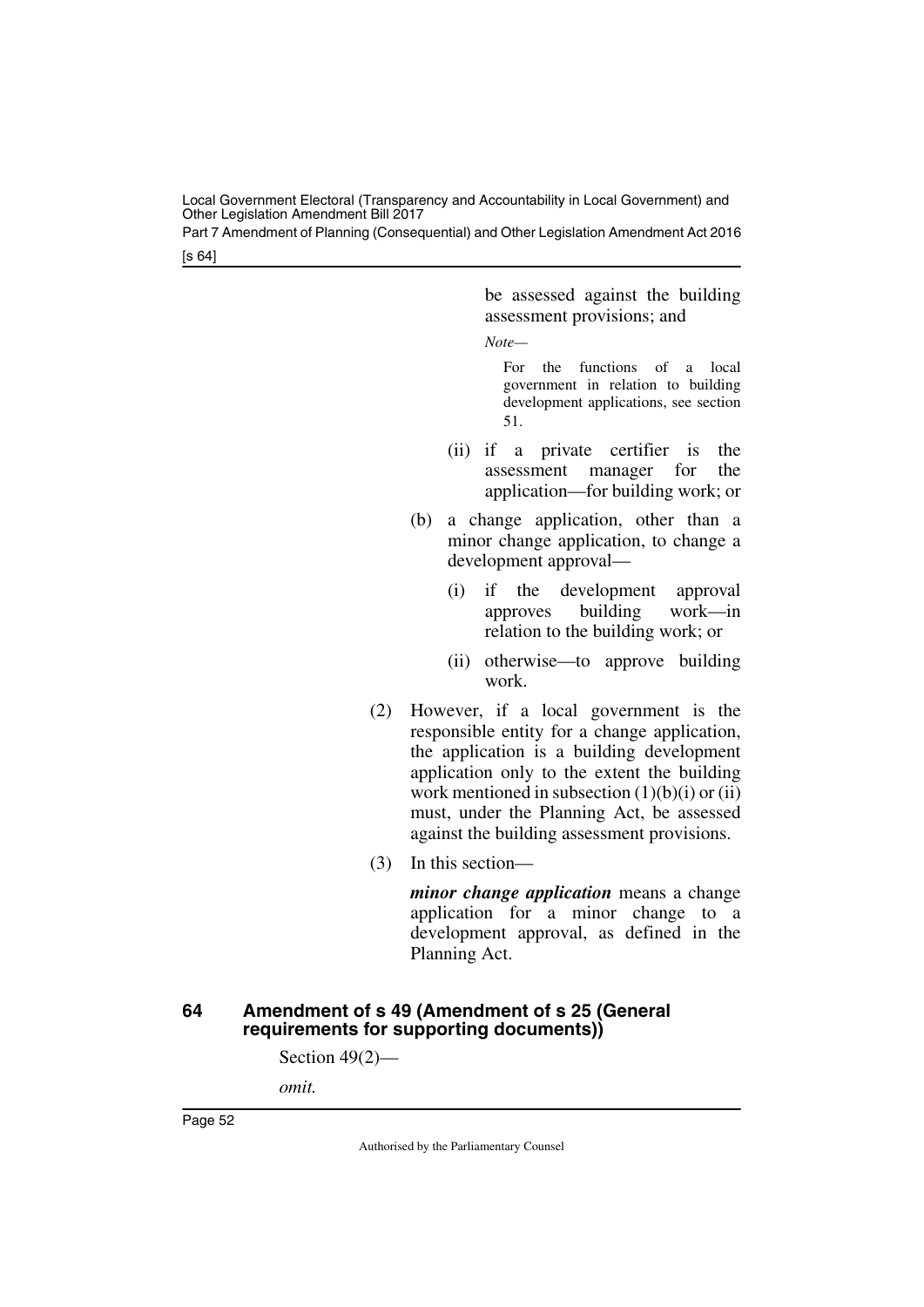Local Government Electoral (Transparency and Accountability in Local Government) and Other Legislation Amendment Bill 2017 Part 7 Amendment of Planning (Consequential) and Other Legislation Amendment Act 2016

[s 64A]

# <span id="page-54-1"></span><span id="page-54-0"></span>**64A Amendment of s 64 (Amendment of s 48 (Functions of private certifier (class A)))**

Section  $64(1)$ —

*omit, insert—*

(1) Section  $48(1)(b)$ —

*omit, insert—*

(b) decide the building development application, and give a decision notice for the application; and

# <span id="page-54-3"></span><span id="page-54-2"></span>**65 Replacement of s 75 (Amendment of s 83 (General restrictions on granting building development approval))**

Section 75—

*omit, insert—*

# <span id="page-54-5"></span><span id="page-54-4"></span>**75 Amendment of s 83 (General restrictions on granting building development approval)**

(1) Section 83(1)(a) and example, 'and SPA compliance permits'—

*omit.*

(2) Section  $83(1)(b)$  and example—

- (b) if the building development application is for a development permit that, under the Planning Act, section 73A, does not authorise the carrying out of a part of the building work unless a relevant preliminary approval is in effect for the part—
	- (i) until the relevant preliminary approval is in effect for the part; or
	- (ii) until a development permit given by an entity other than a private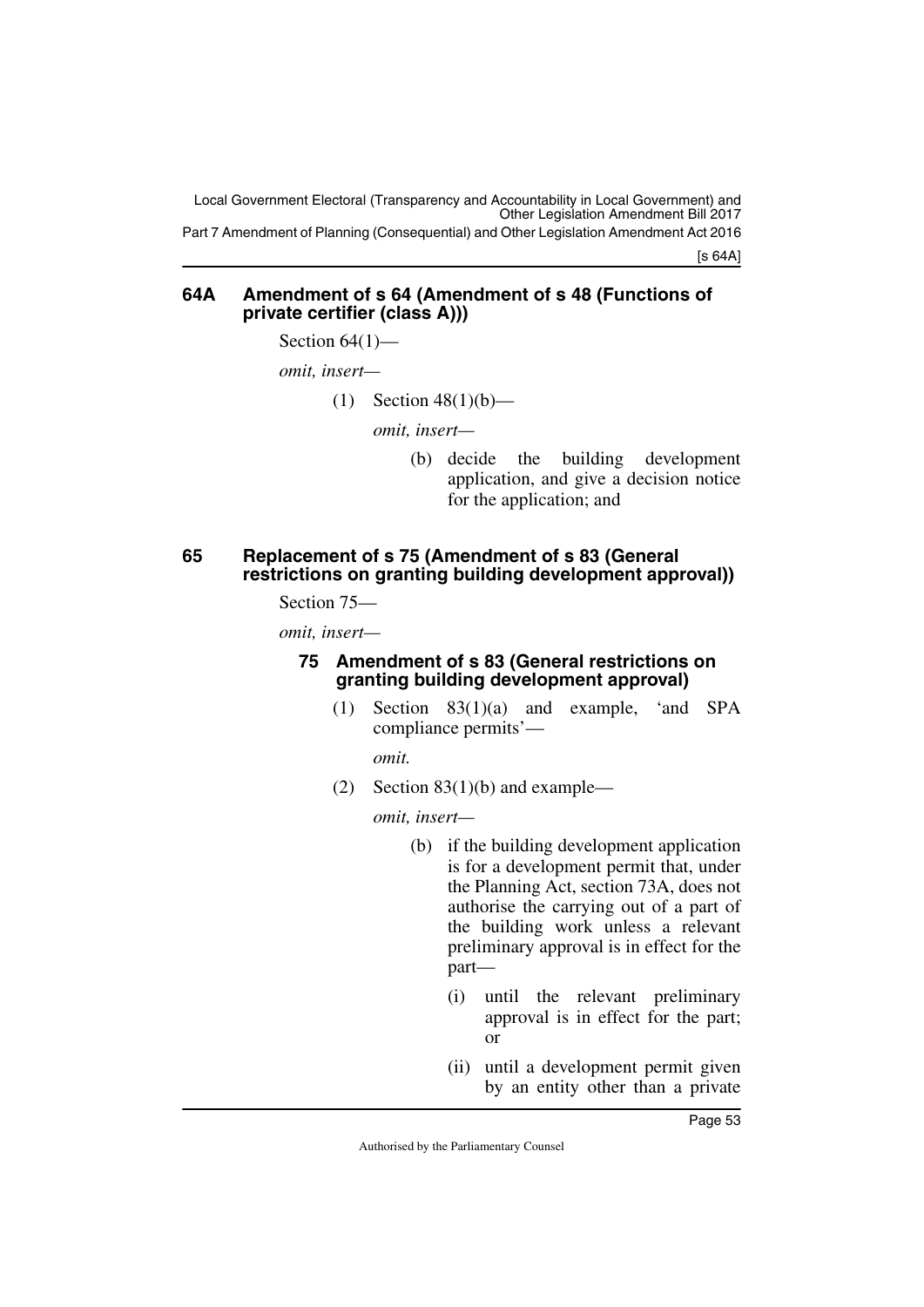Part 7 Amendment of Planning (Consequential) and Other Legislation Amendment Act 2016

[s 65]

certifier is in effect for the part; and

#### *Example—*

A building development application is made for a development permit for building work that must be assessed against the building assessment provisions and a code in the local government's planning scheme. The code is not a building assessment provision and none of the referral agencies for the application are required, under the Planning Act, to assess the application against, or having regard to, the code. A private certifier is engaged to assess and decide the building development application. The private certifier must not grant the development permit until either of the following is in effect for the part of the building work that must be assessed against the code—

a preliminary approval given by the local government under the repealed *Sustainable Planning Act 2009*; or

a development permit given by the local government.

(3) Section 83(1)(d), from 'has jurisdiction' to 'the building work—'—

*omit, insert—*

must assess the building work against, or having regard to, a matter relating to the building work—

(4) Section 83(2) to (4)—

- (2) Subsection (3) applies if the private certifier receives the application before a following application or request is decided—
	- (a) if subsection  $(1)(a)$  applies to the application—a development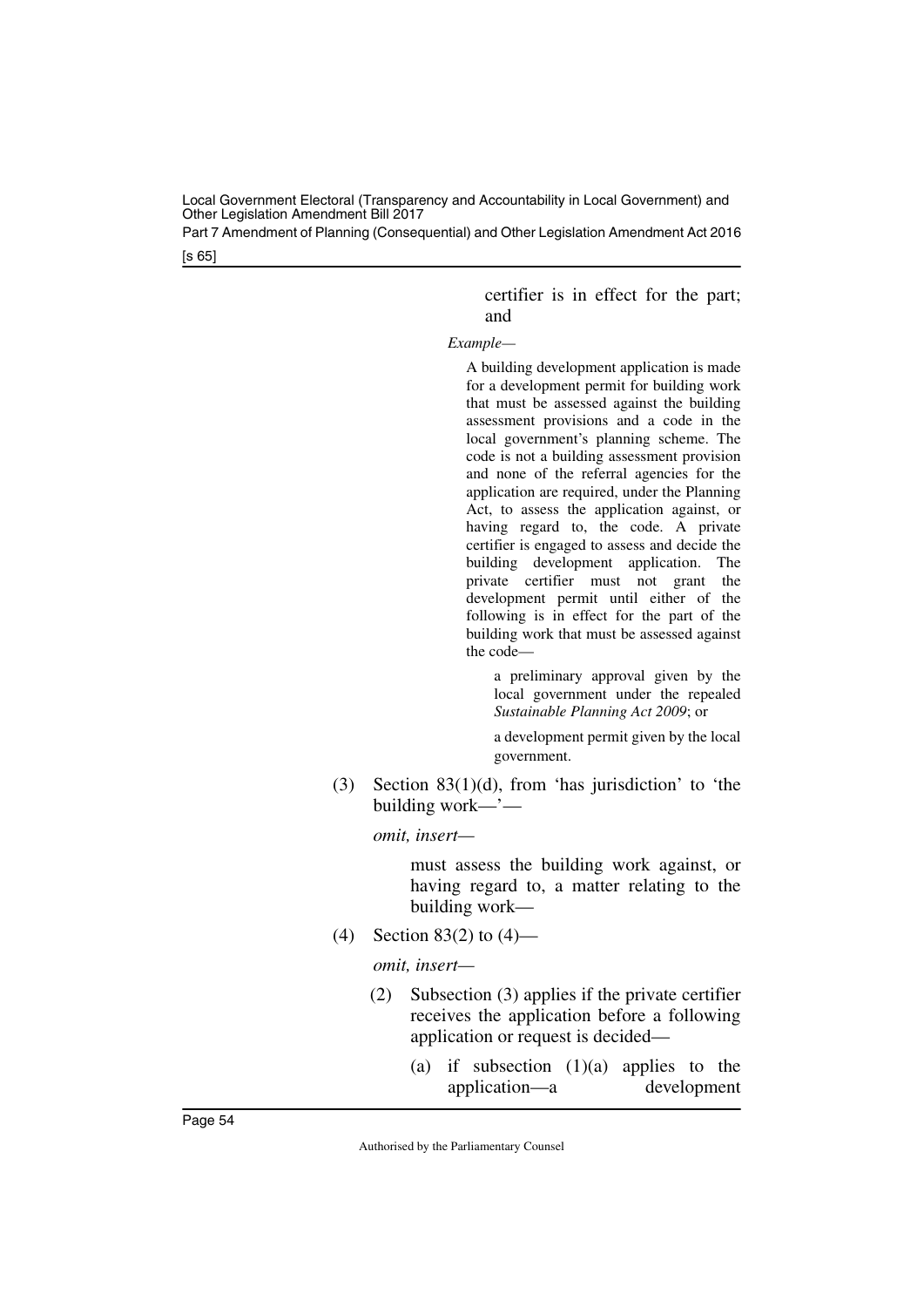Part 7 Amendment of Planning (Consequential) and Other Legislation Amendment Act 2016

[s 66]

application for each development permit mentioned in the subsection;

- (b) if subsection  $(1)(b)$  applies to the application—a development application for a preliminary approval or development permit mentioned in the subsection;
- (c) if subsection  $(1)(e)$  applies to the application—a request under the *Plumbing and Drainage Act 2002* for a compliance permit mentioned in the subsection.
- (3) For the development assessment process under the Planning Act, the building development application is taken not to have been received by the private certifier until the day the last or only application or request mentioned in subsection  $(2)(a)$ ,  $(b)$  or  $(c)$  to be decided is decided.
- (4) This section does not limit part 4.
- (5) In this section—

*referral agency's response period*, for a building development application, means the period stated in the development assessment rules under the Planning Act for complying with section 56(4) of that Act for the application, including any extension of that period under the rules.

*relevant preliminary approval* see the Planning Act, section 73A(6).

# <span id="page-56-0"></span>**66 Amendment of s 113 (Amendment of sch 2 (Dictionary))**

<span id="page-56-1"></span>Section 113—

*insert—*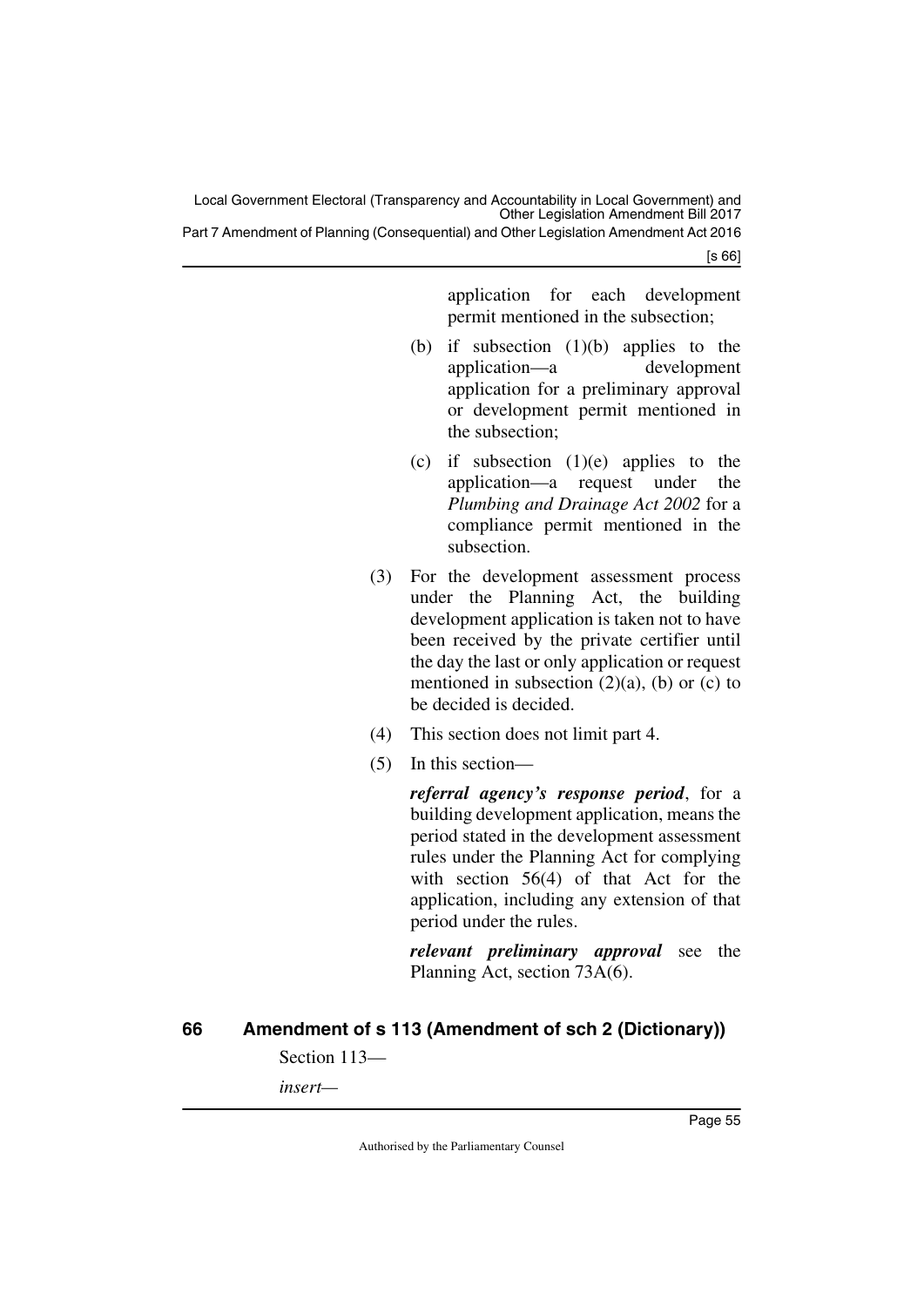Part 7 Amendment of Planning (Consequential) and Other Legislation Amendment Act 2016

[s 67]

(6) Schedule 2, definition *referral agency's response*, 'schedule 3'—

*omit, insert—*

section 56(4)

# <span id="page-57-1"></span><span id="page-57-0"></span>**67 Amendment of s 153 (Amendment of s 167 (Regulation-making power))**

Section  $153(5)$ —

*omit, insert—*

(5) Section 167(6)—

- (5) A regulation may prescribe—
	- (a) assessment benchmarks for the Planning Act for the assessment of assessable development under that Act, other than an assessment carried out by the planning chief executive; and
	- (b) the requirements that operational work that is tidal works, or work in a coastal management district, must comply with to be categorised as accepted development under that Act; and
	- (c) for section  $19(1)(b)$  of that Act, the extent to which a local government may apply a planning scheme as a categorising instrument under that Act in relation to tidal works in the tidal area for its local government area, as defined under that Act; and
	- (d) for schedule 2 of that Act, definition *prescribed tidal works*, the type of tidal works that are prescribed tidal works.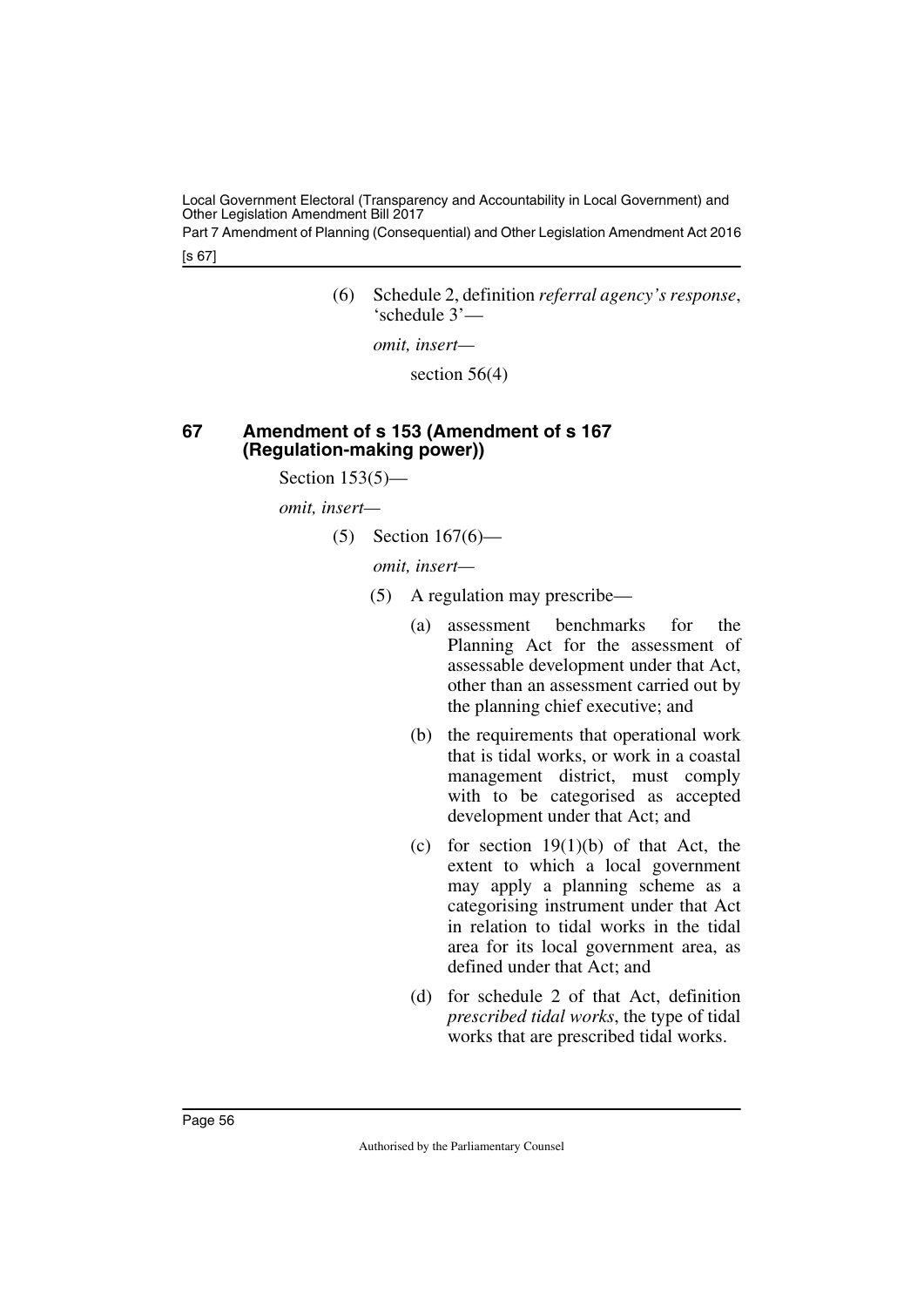[s 68]

# <span id="page-58-0"></span>**Part 8 Amendment of Sustainable Planning Act 2009**

# <span id="page-58-2"></span>**68 Act amended**

<span id="page-58-5"></span><span id="page-58-3"></span><span id="page-58-1"></span>This part amends the *Sustainable Planning Act 2009*.

#### <span id="page-58-4"></span>**69 Amendment of s 120 (When planning scheme, temporary local planning instrument and amendments have effect)**

Section 120—

*insert—*

- (1A) Subsection (1B) applies if—
	- (a) a local government resolves at a public meeting—
		- (i) to give a temporary local planning instrument to the Minister; and
		- (ii) to ask the Minister to approve the instrument taking effect on and from the day the resolution was made; and
	- (b) the Minister, by notice to the local government, approves the request.
- (1B) The temporary local planning instrument has effect on and from the day the local government resolution was made.

# <span id="page-58-6"></span>**70 Amendment of s 241 (Preliminary approvals)**

<span id="page-58-7"></span>Section  $241(2)$ , note—

*omit, insert—*

*Note—*

See also section 245A.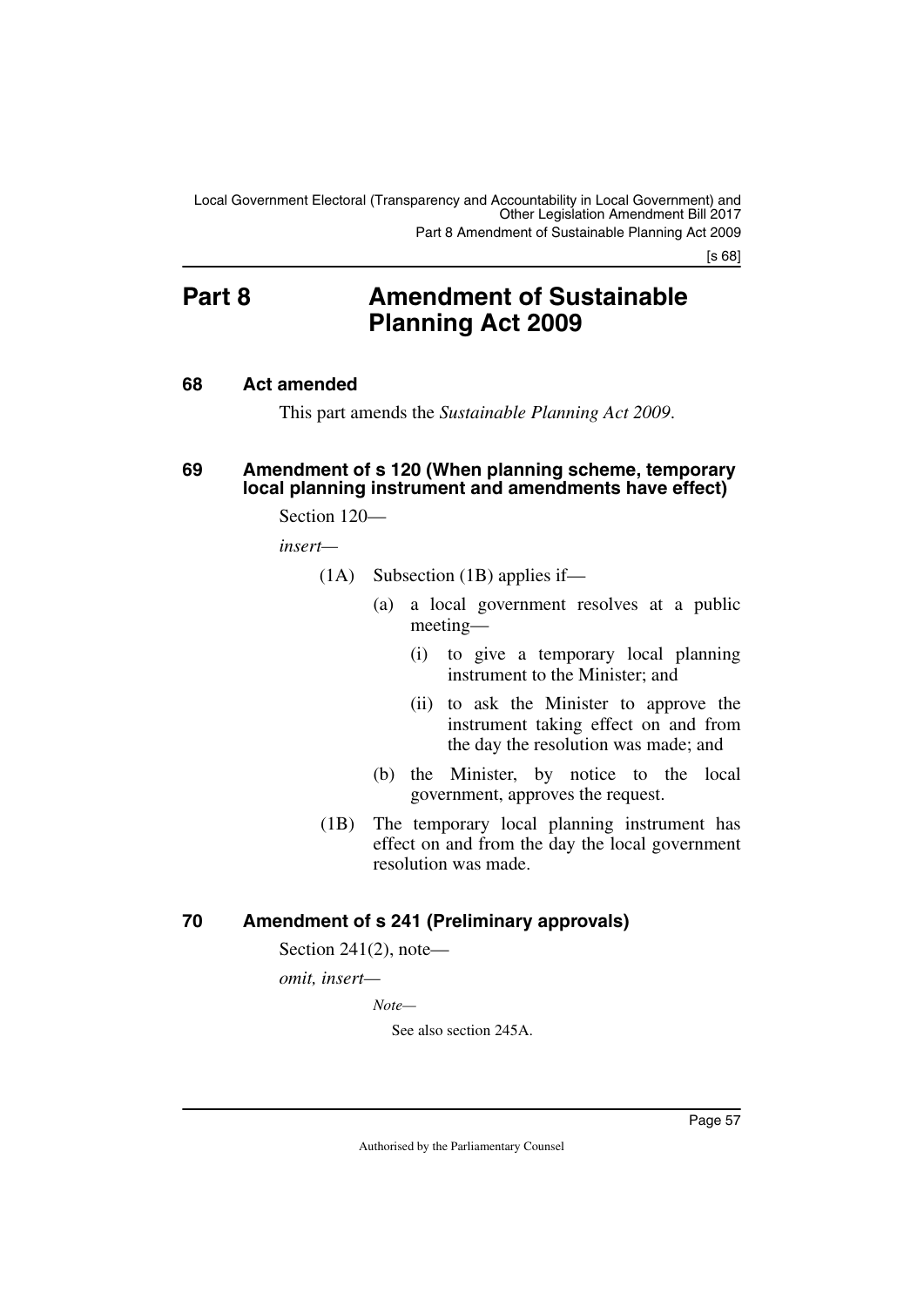Part 8 Amendment of Sustainable Planning Act 2009

[s 71]

# <span id="page-59-0"></span>**71 Amendment of s 243 (Development permits)**

<span id="page-59-1"></span>Section 243-

*insert—*

*Note—*

See also section 245A.

# <span id="page-59-2"></span>**72 Insertion of new s 245A**

<span id="page-59-3"></span>Chapter 6, part 1, division 3, subdivision 4—

*insert—*

# <span id="page-59-5"></span><span id="page-59-4"></span>**245ADevelopment permits for building work given by private certifiers**

- (1) This section applies to a development application for a development permit that—
	- (a) is for building work; and
	- (b) is made to a private certifier as assessment manager.
- (2) Subsection (3) applies to the development application if any part of the building work requires impact assessment.
- (3) A development permit given by the private certifier for the building work does not authorise the carrying out of the part requiring impact assessment, unless a relevant preliminary approval is in effect for the part.
- (4) Subsection (5) applies to the development application if—
	- (a) any part of the building work must be assessed against a matter that is not a building assessment provision; and
	- (b) the matter is not within the jurisdiction of a referral agency.
- (5) A development permit given by the private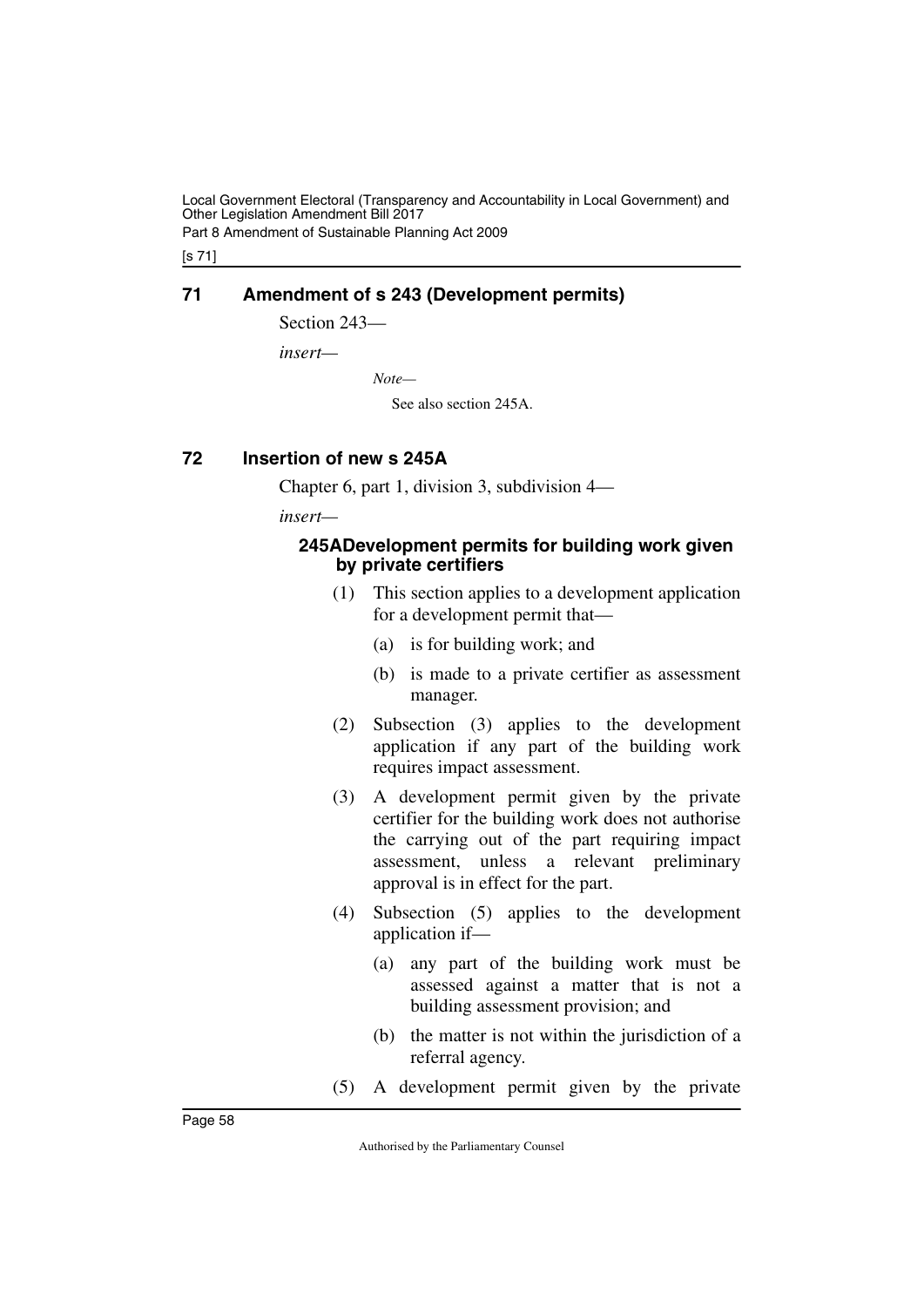Part 8 Amendment of Sustainable Planning Act 2009

[s 73]

certifier for the building work does not authorise the carrying out of the part requiring assessment against the matter, unless a relevant preliminary approval is in effect for the part.

- (6) This section applies despite sections 241(2) and 243.
- (7) In this section—

*relevant preliminary approval* means a preliminary approval given by an entity other than a private certifier.

# <span id="page-60-1"></span><span id="page-60-0"></span>**73 Amendment of s 456 (Court may make declarations and orders)**

Section 456—

*insert—*

(10) Despite any other Act or rules of court to the contrary, notice of a proceeding under this section may be given to the chief executive by emailing the notice to the chief executive at the email address stated on the department's website for this purpose.

# <span id="page-60-2"></span>**74 Replacement of s 457 (Costs)**

<span id="page-60-3"></span>Section 457—

*omit, insert—*

# <span id="page-60-5"></span><span id="page-60-4"></span>**457 Costs generally**

- (1) Subject to sections 457A and 457B, each party to a proceeding must bear the party's own costs for the proceeding.
- (2) If the court makes an order for costs under section 457A or 457B, the amount of the costs is to be decided under the appropriate procedure and scale of costs for proceedings in the District Court.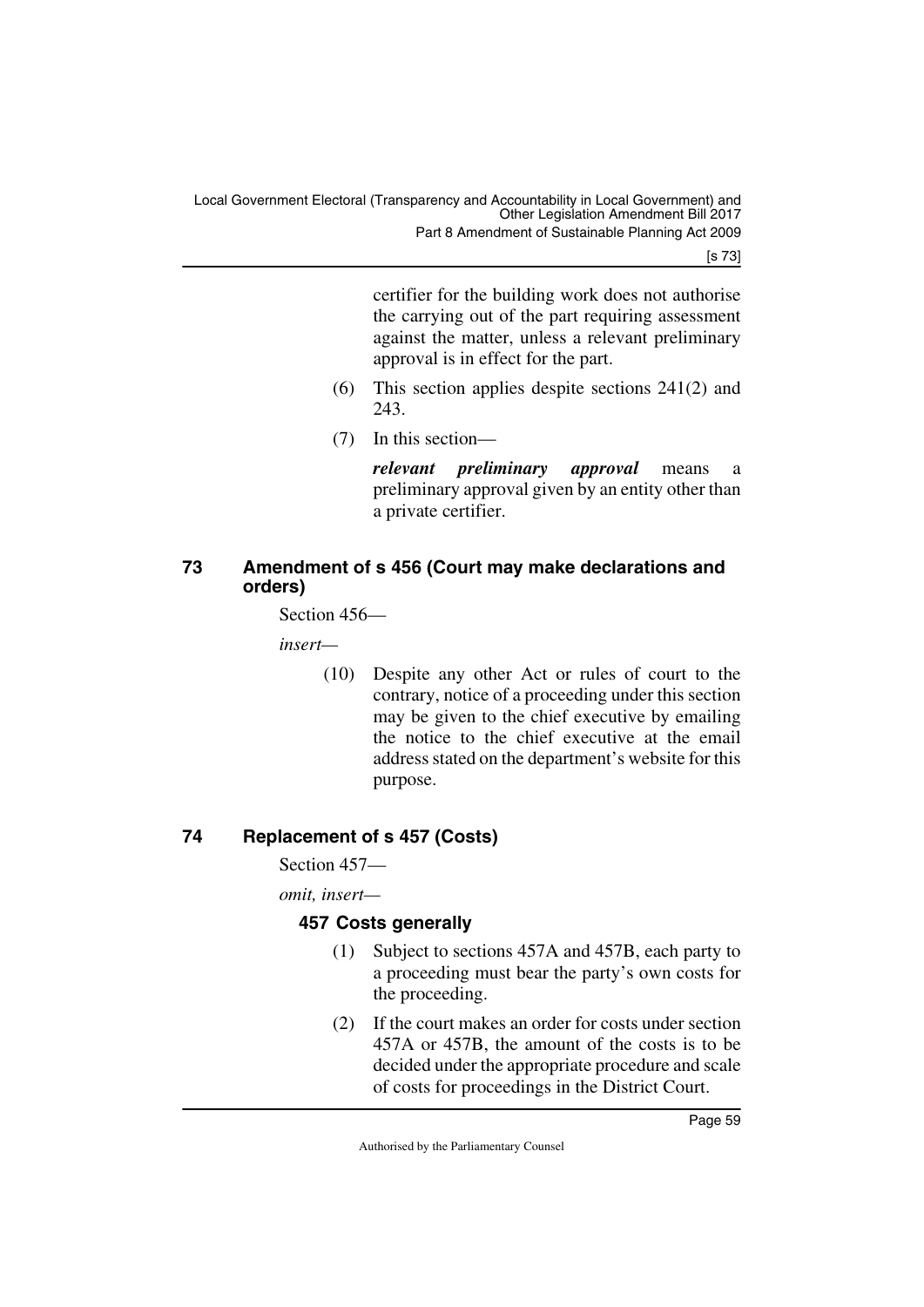Part 8 Amendment of Sustainable Planning Act 2009

[s 74]

(3) An order for costs may be enforced as if the order were an order of the District Court.

# <span id="page-61-0"></span>**457A Orders for costs in particular circumstances**

<span id="page-61-1"></span>The court may make an order for costs as the court considers appropriate if a party has incurred costs in 1 or more of the following circumstances—

(a) the court considers the proceeding was started or conducted primarily for an improper purpose, including, for example, to delay or obstruct;

*Example—*

A party (the *first party*) with similar commercial interests to another party started a proceeding. The court considers the proceeding was started primarily to advance the first party's commercial interests by delaying or obstructing the other party's development approval from taking effect.

(b) the court considers the proceeding to be frivolous or vexatious;

*Example—*

The court considers a proceeding was started or conducted without reasonable prospects of success.

- (c) a party has not been given reasonable notice of intention to apply for an adjournment of the proceeding;
- (d) a party is required to apply for an adjournment because of the conduct of another party;
- (e) without limiting paragraph (d), a party has introduced, or sought to introduce, new material;
- (f) a party has defaulted in the court's procedural requirements;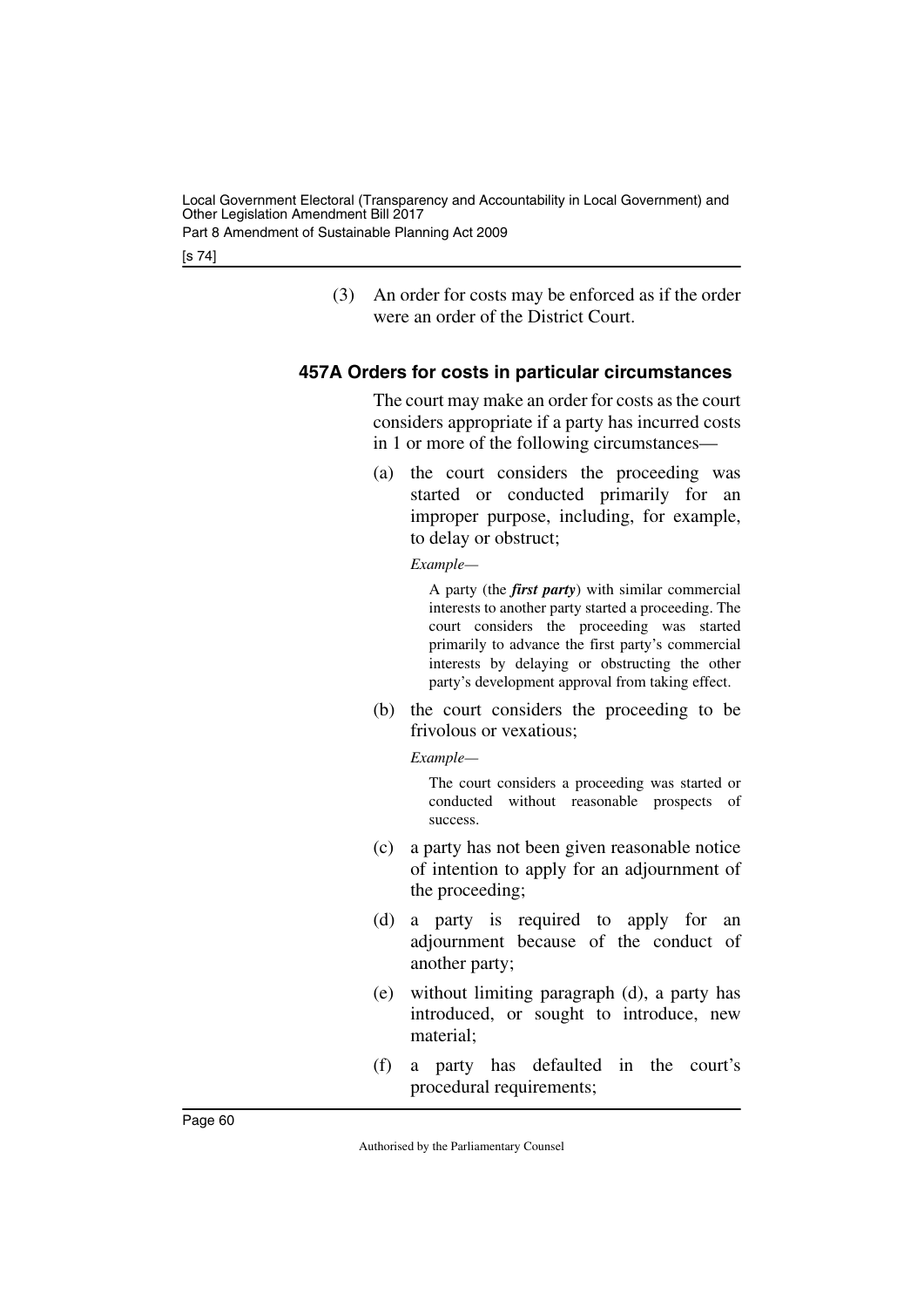[s 75]

- (g) the court considers an applicant for a development application did not give all the information reasonably required to assess the development application;
- (h) the court considers an assessment manager, referral agency or local government should have taken an active part in a proceeding and did not do so;
- (i) an applicant, submitter, assessment manager, referral agency or local government does not properly discharge its responsibilities in the proceeding.

# <span id="page-62-0"></span>**457B Orders for costs for particular proceedings**

- <span id="page-62-1"></span>(1) If the court makes an enforcement order or interim enforcement order against a person, the court may award costs against the person.
- (2) If the court declares that an owner wrongly sought the cancellation of a development approval in contravention of a requirement to obtain the consent of another person or entity to the cancellation, the court must award costs against the owner.
- (3) If the court allows an assessment manager to withdraw from an appeal, the court must not award costs against the assessment manager.

# <span id="page-62-3"></span><span id="page-62-2"></span>**75 Amendment of s 482 (Notice of appeal to other parties—development applications and approvals)**

Section 482—

*insert—*

(4) Despite any other Act or rules of court to the contrary, the notice may be given to the chief executive by emailing the notice to the chief executive at the email address stated on the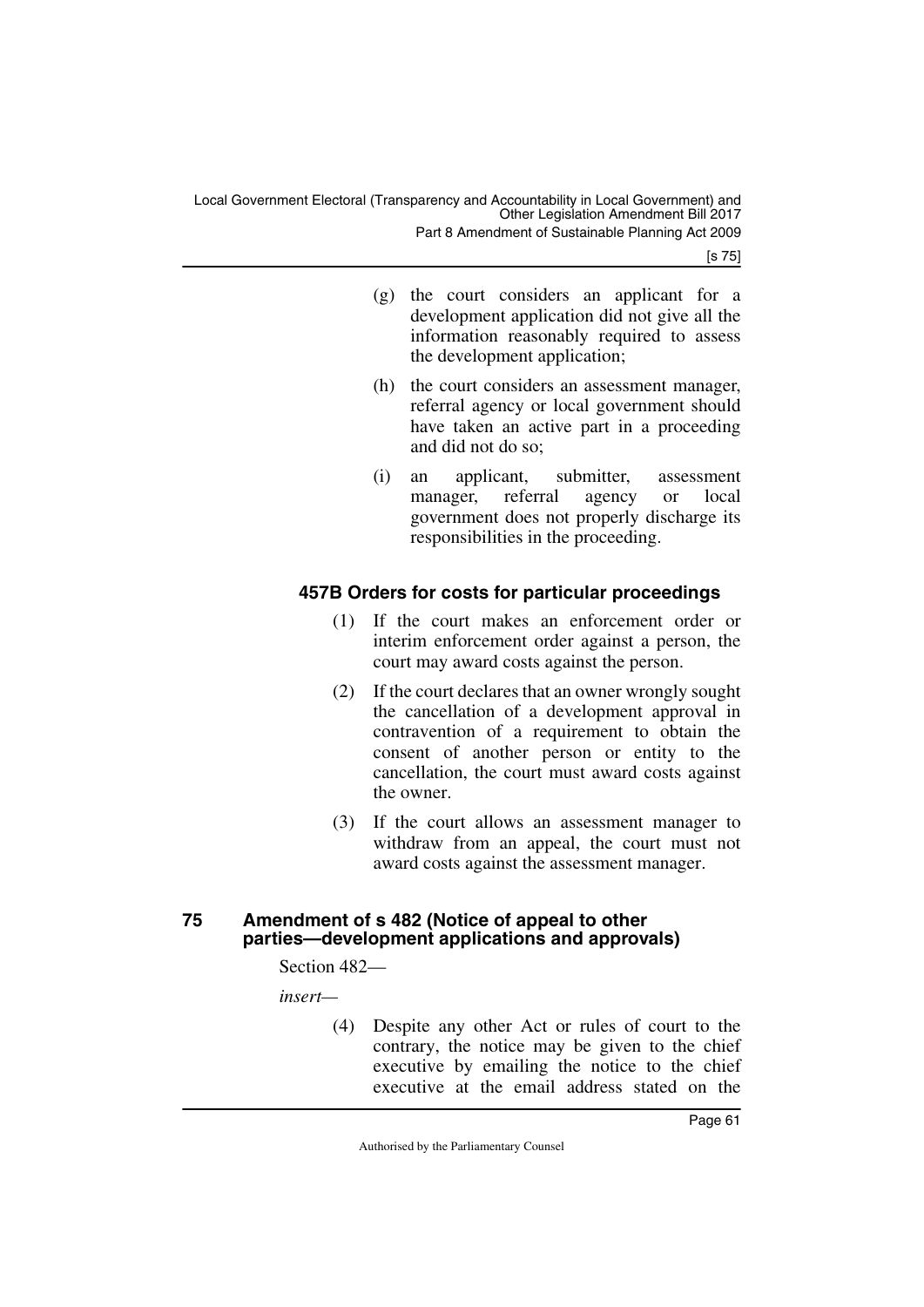[s 76]

department's website for this purpose.

# <span id="page-63-0"></span>**76 Amendment of s 491B (Power of ADR registrar)**

<span id="page-63-1"></span>Section 491B(3), 'section 457(1), (4) and (9) to  $(14)$ '—

*omit, insert—*

sections 457A and 457B

# <span id="page-63-3"></span><span id="page-63-2"></span>**77 Amendment of s 575 (Carrying out development without compliance permit)**

Section 575(1), penalty, '1665 penalty units'—

*omit, insert—*

4500 penalty units

# <span id="page-63-4"></span>**78 Amendment of s 578 (Carrying out assessable development without permit)**

<span id="page-63-5"></span>(1) Section 578(1), penalty, '1665 penalty units'—

*omit, insert—*

4500 penalty units

(2) Section 578—

*insert—*

- (4) Subsection (5) applies to a development permit for assessable development that is building work if, under section  $245A(3)$  or (5), the permit does not authorise the carrying out of a part of the building work.
- (5) For subsection (1), the development permit is not an effective development permit for the part.

# <span id="page-63-7"></span><span id="page-63-6"></span>**79 Amendment of s 580 (Compliance with development approval)**

Section 580(1), penalty, '1665 penalty units'—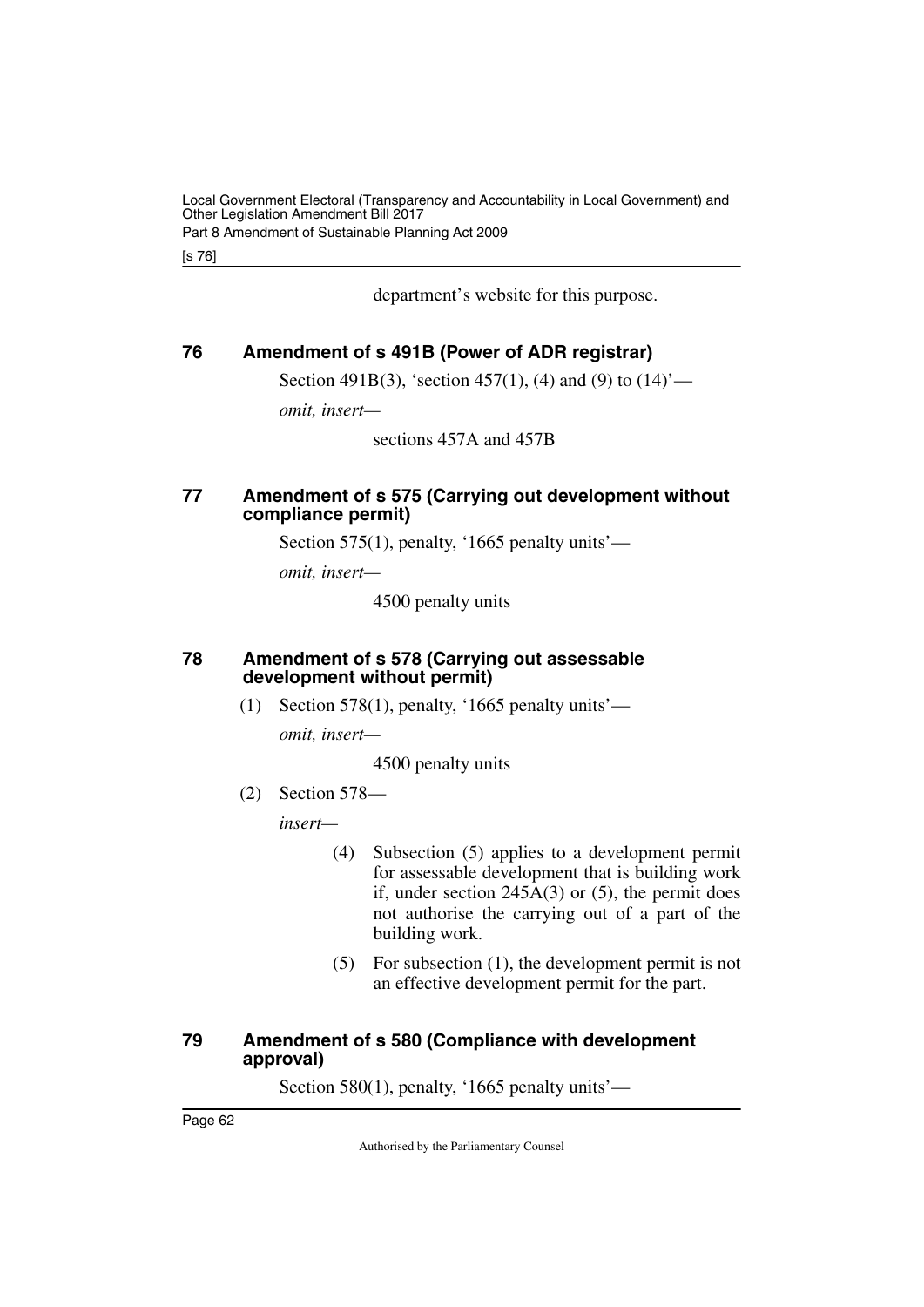[s 80]

*omit, insert—*

4500 penalty units

# <span id="page-64-1"></span><span id="page-64-0"></span>**80 Amendment of s 581 (Offence to carry out prohibited development)**

Section 581(1), penalty, '1665 penalty units'—

*omit, insert—*

4500 penalty units

# <span id="page-64-3"></span><span id="page-64-2"></span>**81 Amendment of s 582 (Offences about the use of premises)**

Section 582, penalty, '1665 penalty units'—

*omit, insert—*

4500 penalty units

# <span id="page-64-5"></span><span id="page-64-4"></span>**82 Amendment of s 585 (Coastal emergency exemption for operational work that is tidal works)**

Section 585(5), penalty, '1665 penalty units'—

*omit, insert—*

4500 penalty units

# <span id="page-64-7"></span><span id="page-64-6"></span>**83 Amendment of s 586 (Exemption for building work on Queensland heritage place or local heritage place)**

Section 586(5), penalty, '1665 penalty units'—

*omit, insert—*

4500 penalty units

# <span id="page-64-9"></span><span id="page-64-8"></span>**84 Amendment of s 587 (False or misleading document or declaration)**

Section 587(1), (2) and (3), penalty, '1665 penalty units'—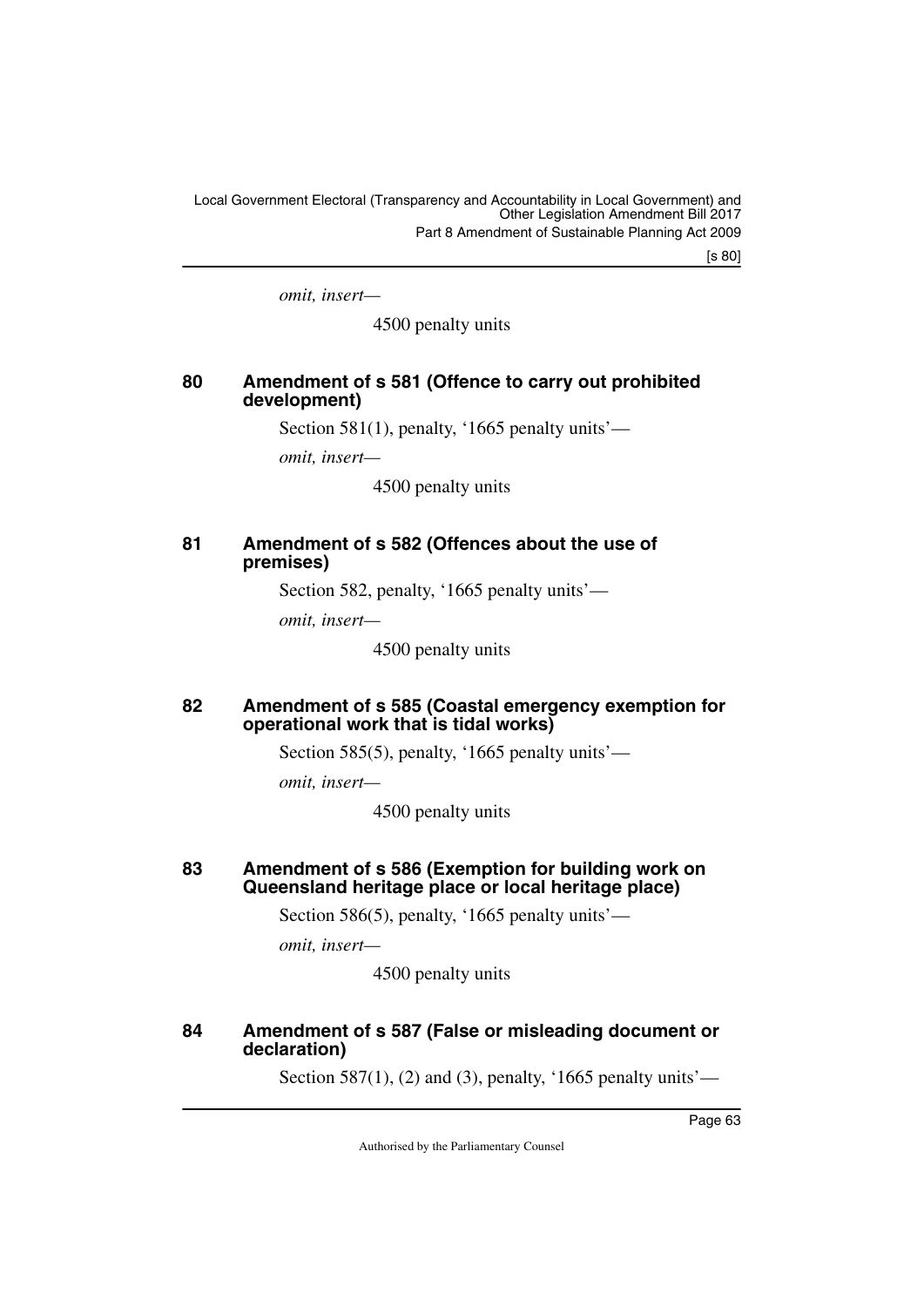Part 8 Amendment of Sustainable Planning Act 2009

[s 85]

*omit, insert—*

4500 penalty units

# <span id="page-65-1"></span><span id="page-65-0"></span>**85 Amendment of s 594 (Offences relating to enforcement notices)**

Section 594(1) and (2), penalty, '1665 penalty units'—

*omit, insert—*

4500 penalty units

# <span id="page-65-3"></span><span id="page-65-2"></span>**86 Amendment of s 595 (Processing application or request required by enforcement notice or show cause notice)**

Section 595, penalty, '1665 penalty units'—

*omit, insert—*

4500 penalty units

# <span id="page-65-5"></span><span id="page-65-4"></span>**87 Amendment of s 599 (Magistrates Court may make orders)**

Section 599(5), penalty, '1665 penalty units'—

*omit, insert—*

4500 penalty units

# <span id="page-65-6"></span>**88 Amendment of s 921 (Compliance with master plans)**

<span id="page-65-7"></span>Section 921(4) and (5), penalty, '1665 penalty units' *omit, insert—*

4500 penalty units

# <span id="page-65-8"></span>**89 Insertion of new ch 10, pt 15**

<span id="page-65-9"></span>Chapter 10—

*insert—*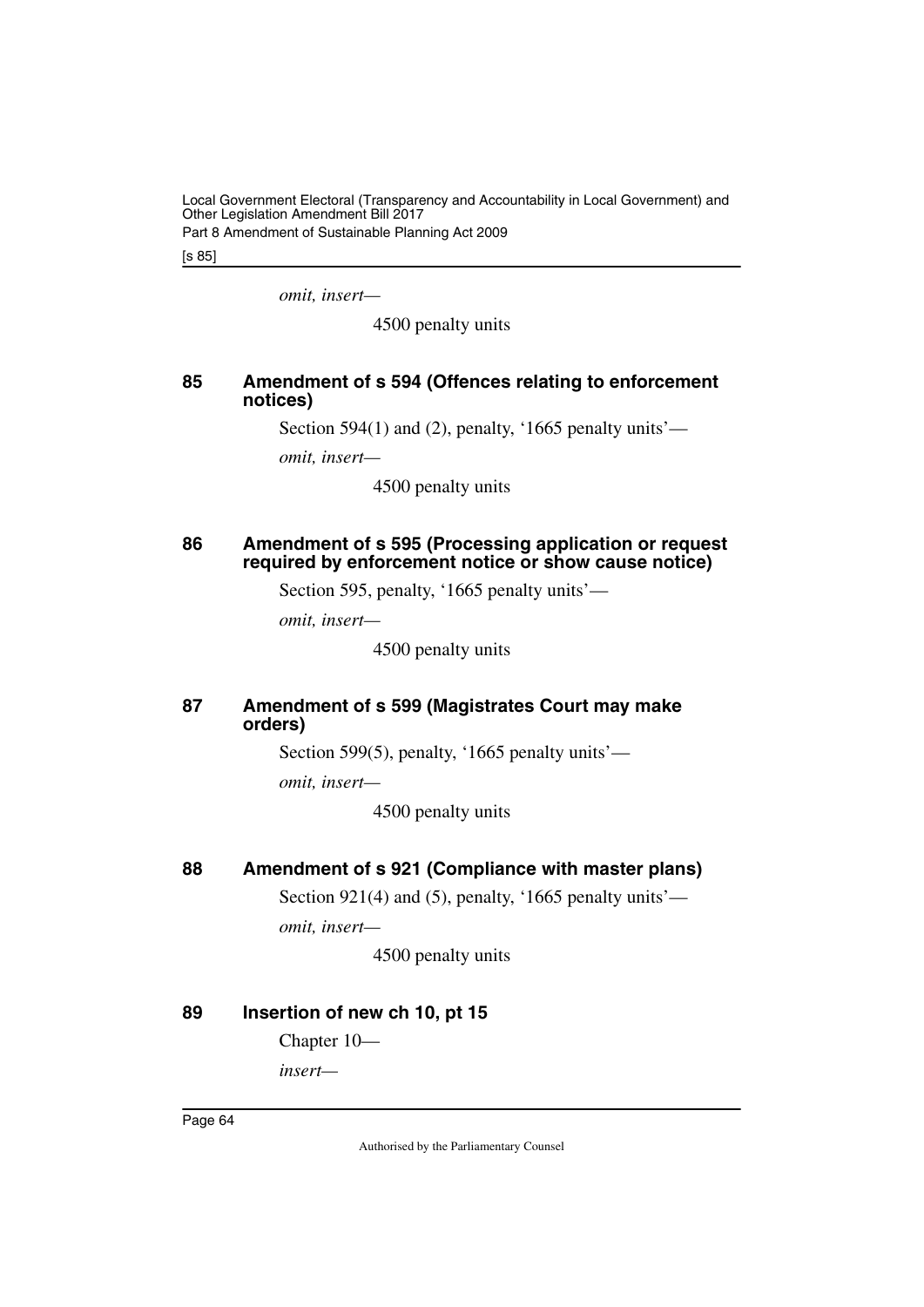<span id="page-66-1"></span>Part 8 Amendment of Sustainable Planning Act 2009

[s 90]

# <span id="page-66-0"></span>**Part 15 Transitional provision for Local Government Electoral (Transparency and Accountability in Local Government) and Other Legislation Amendment Act 2017**

# <span id="page-66-3"></span><span id="page-66-2"></span>**999 Costs for existing court proceedings**

- (1) This section applies to—
	- (a) a proceeding in the court (an *originating proceeding*) that has been brought before the commencement; or
	- (b) an interlocutory proceeding relating to an originating proceeding that is brought after the commencement.
- (2) Section 457 as in force immediately before the commencement continues to apply to the proceeding.
- (3) Sections 457A and 457B do not apply to the proceeding.

# <span id="page-66-4"></span>**90 Amendment of sch 3 (Dictionary)**

<span id="page-66-5"></span>Schedule 3—

*insert—*

*costs*, for chapter 7, part 1, division 7—

(a) for a proceeding of the following type, includes a party's costs to investigate, or gather evidence for, the proceeding that the court decides the party reasonably incurred—